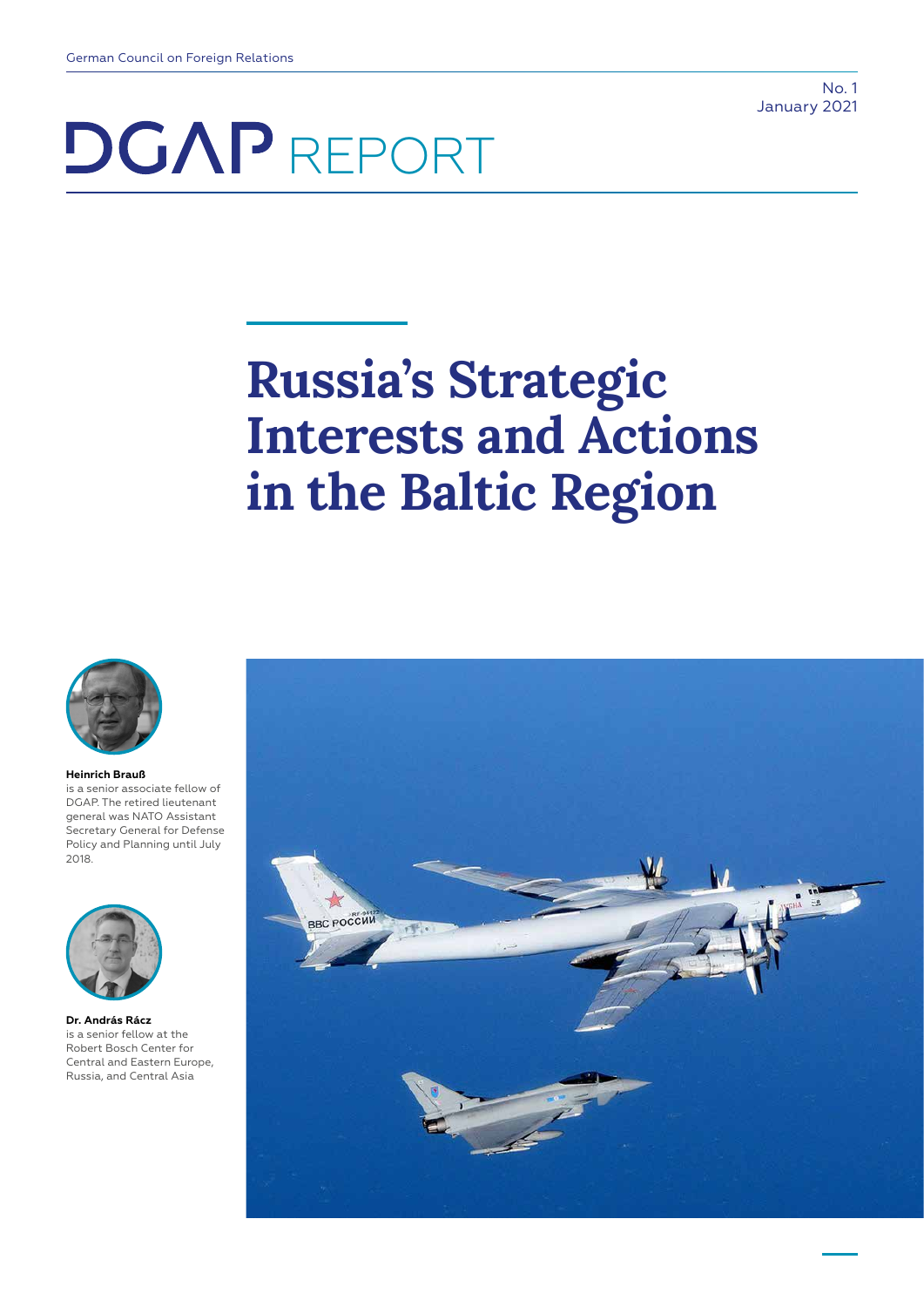## LIST OF ABBREVIATIONS

| A <sub>2</sub> A <sub>D</sub> | Anti-Access Area Denial                   | <b>JSEC</b>   | Joint Support and Enabling Command       |
|-------------------------------|-------------------------------------------|---------------|------------------------------------------|
| <b>BTG</b>                    | <b>Battalion Tactical Group</b>           | <b>MARCOM</b> | NATO's Maritime Command                  |
| <b>CIS</b>                    | Commonwealth of Independent States        | <b>MLRS</b>   | Multiple Launch Rocket System            |
| <b>CSDP</b>                   | <b>Common Security and Defence Policy</b> | <b>MNC NE</b> | <b>Multinational Corps Northeast</b>     |
| <b>DCA</b>                    | Dual-Capable Aircraft                     | <b>MND NE</b> | <b>Multinational Divisions Northeast</b> |
| <b>DEU MARFOR</b>             | German Maritime Forces Staff              | <b>MND SE</b> | <b>Multinational Division Southeast</b>  |
| <b>DIP</b>                    | Defence Investment Pledge                 | <b>MVD</b>    | Ministry of Interior (Russia)            |
| <b>EDF</b>                    | European Defence Fund                     | <b>NATO</b>   | North Atlantic Treaty Organization       |
| <b>EDI</b>                    | European Deterrence Initiative            | <b>NCS</b>    | NATO's Command Structure                 |
| eFP                           | NATO's enhanced Forward Presence          | <b>NFIU</b>   | NATO's Force Integration Units           |
| EU                            | <b>European Union</b>                     | <b>NMA</b>    | NATO's Military Authorities              |
| <b>FOI</b>                    | Swedish Defence Research Agency           | <b>NRF</b>    | NATO's Response Force                    |
| <b>FSB</b>                    | <b>Federal Security Service (Russia)</b>  | <b>NRI</b>    | NATO's Readiness Initiative              |
| <b>GDP</b>                    | <b>Gross Domestic Product</b>             | <b>OSCE</b>   | Organization for Security and            |
| <b>HRVP</b>                   | High Representative of the Union for      |               | Co-operation in Europe                   |
|                               | Foreign Affairs and Security Policy       | <b>PESCO</b>  | EU's Permanent Structured Cooperation    |
| <b>HQ MND N</b>               | Headquarters Multinational Division       | <b>SHAPE</b>  | <b>Supreme Headquarters Allied</b>       |
|                               | <b>North</b>                              |               | <b>Forces Europe</b>                     |
| <b>ICDS</b>                   | <b>International Centre for Defence</b>   | <b>SLBM</b>   | sea-launched ballistic missiles          |
|                               | and Security                              | tFP           | NATO tailored Forward Presence           |
| <b>IISS</b>                   | International Institute for Strategic     | <b>USSR</b>   | Union of Soviet Socialist Republics      |
|                               | <b>Studies</b>                            | <b>VJTF</b>   | Very High Readiness Joint Task Force     |
| <b>INF</b>                    | Intermediate-range Nuclear Forces         | <b>WMD</b>    | Western Military District (Russia)       |
| <b>ISR</b>                    | Intelligence, Surveillance and            |               |                                          |
|                               | Reconnaissance                            |               |                                          |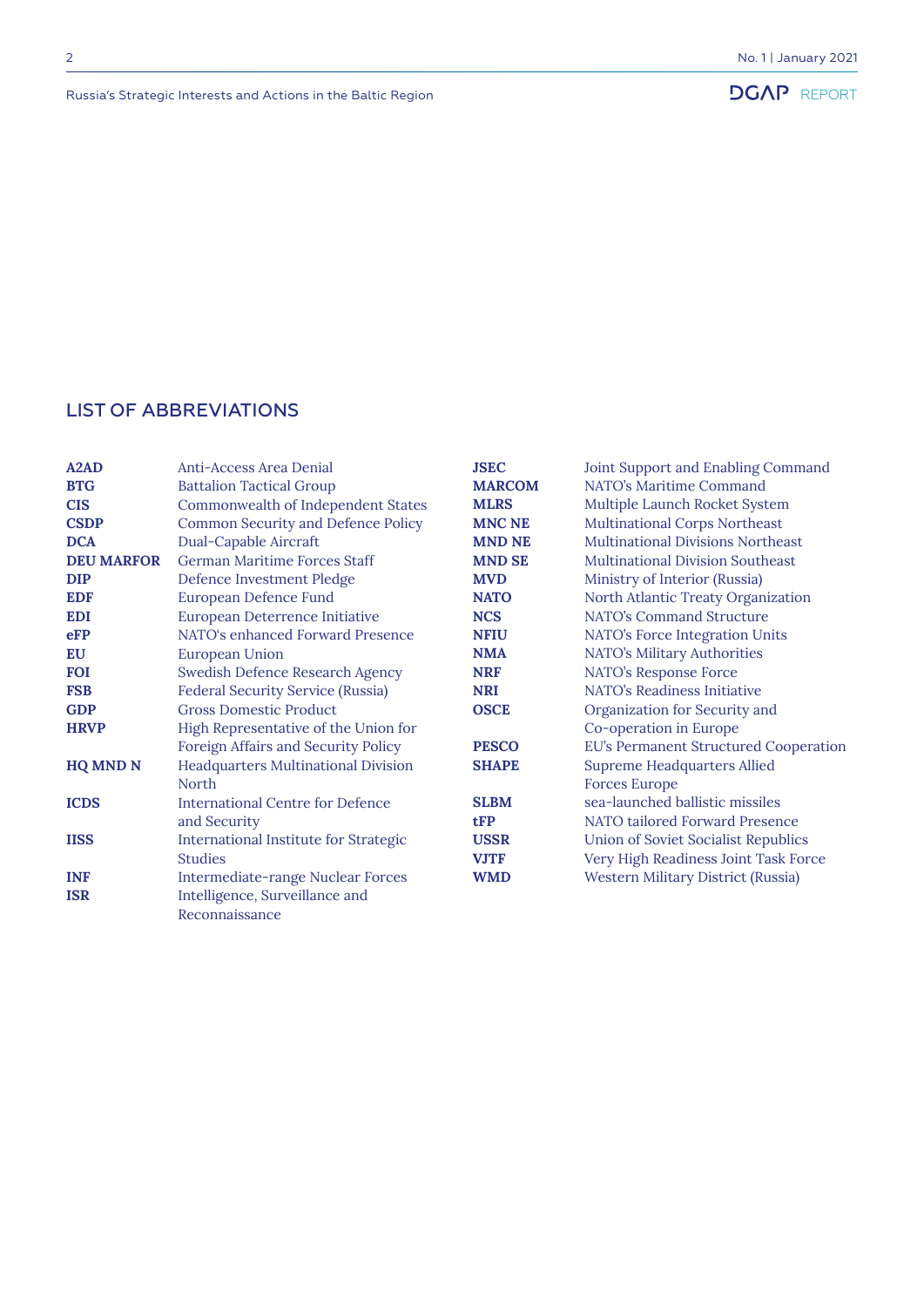## **Content**

| <b>Preface</b>                                                 | 4  |
|----------------------------------------------------------------|----|
| 1. Russia's Geopolitical Interests, Policy, and Strategy       | 5  |
| 2. Russia and the Baltic Region                                | 8  |
| 2.1 Historical Aspects                                         | 8  |
| 2.2 Russia's Military Posture and Options in the Baltic Region | 9  |
| 2.3 Russian Minorities in the Baltic States                    | 14 |
| 2.4 Russia's Soft Power Tools in the Baltic States             | 16 |
| 2.5 The Role of Belarus vis-à-vis the Baltic States            | 17 |
| 2.6 Interim Conclusion                                         | 19 |
| 3. NATO's Response – Adapting its Posture                      | 19 |
| 3.1 The Readiness Action Plan                                  | 20 |
| 3.2 The Defense Investment Pledge                              | 20 |
| 3.3 Strengthening NATO's Deterrence and Defense Posture        | 21 |
| 4. The Need for the Alliance to Adapt Further                  | 25 |
| 4.1 Medium-term Strengthening of NATO's Military Posture       | 25 |
| 4.2 Reinvigorating Arms Control                                | 27 |
| 4.3 Looking to the Future - Global Challenges Posed to NATO    | 27 |
| 4.4 The Role of Germany                                        | 28 |

This document has been prepared as a deliverable as agreed in the contract between the Estonian government and the German Council on Foreign Relations, Berlin. The text was originally authored in the summer of 2020 and was updated - e.g. with regards to developments in Belarus and NATO's adaptation – later in the year but makes no claim to be complete.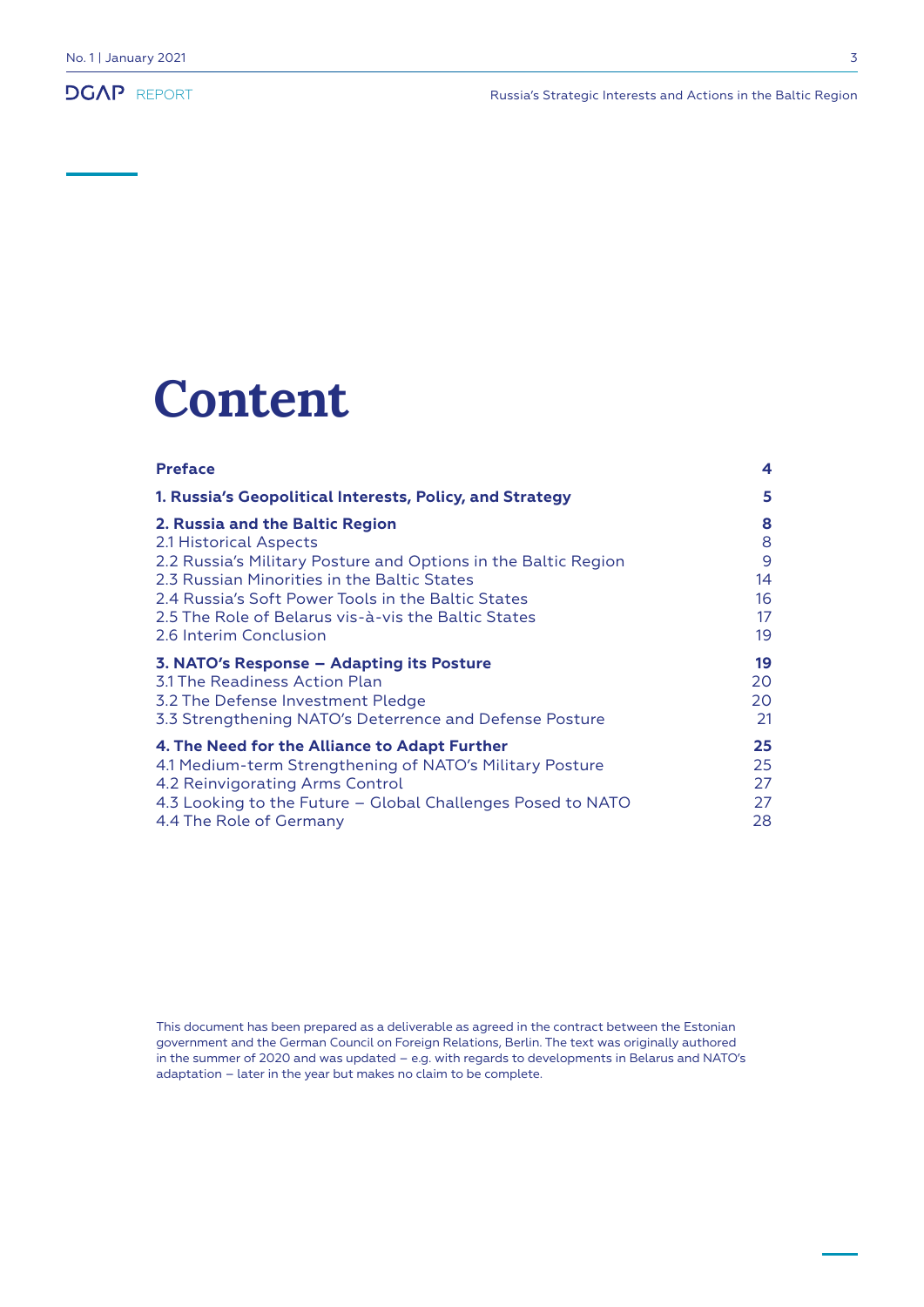## **Preface**

The COVID-19 pandemic is among the greatest threats the world has faced since the Second World War. The virus – which some have termed a "global strategic shock" – has affected almost the entire globe, including all NATO nations. The disease has had a profound impact on the populations and economies of member states, while also posing unprecedented challenges to the security and stability of the transatlantic community, with possible long-term consequences. Armed forces in countries across the NATO alliance have been playing a key role in supporting national civilian efforts responding to the pandemic. NATO has helped with planning, logistics, and coordinating support. NATO aircraft have flown hundreds of missions to transport medical personnel, supplies, personal protection equipment, treatment technology, and field hospitals.<sup>1</sup>

It is still too early to draw comprehensive conclusions about the implications of the pandemic. But COVID-19 has revealed the vulnerability of our societies, institutions, and international relations. It may come to affect our general understanding of security, leading to increased importance for human security over national security. Ideas of "resilience" have hitherto usually applied to cyber defense, energy security, communications, measures against disinformation and propaganda, and other hybrid tactics. But in future the concept may also include civil and military preparedness, above all precautionary measures taken ahead of possible pandemics. So the pandemic will likely also have medium- and longterm implications for NATO. The alliance is already working to develop pandemic response contingency plans, envisaging NATO forces contributing to civil emergency management.

But the current focus on the pandemic and managing its political and economic consequences does not mean that existing strategic challenges for the transatlantic community have disappeared, or that they are diminishing. On the contrary, the pandemic has the potential to aggravate existing challenges. Potential adversaries will look to exploit the situation to further their own interests. Terrorist groups could be emboldened. Russia and China have already attempted to pursue geopolitical objectives by "a politics of generosity,"2 driving a wedge between NATO members and other EU member states. We cannot rule out that the Russian leadership – facing a triple crisis, combining low oil

prices, a stalled constitutional process, and socio-economic hardships – might again look to foreign policy adventurism to create a new "rally around the flag" effect. This means NATO must maintain its unique role and capabilities. Its core mission remains the same: ensuring peace and stability for the Euro-Atlantic region.

It is by now a commonplace that Europe's security environment underwent fundamental change in 2014. To the east, Russia's aggressive actions against Ukraine and its illegal annexation of Crimea profoundly altered the conditions for security in Europe. To the south, the "Arc of Instability" stretching across North Africa and the Middle East has fueled terrorism and triggered mass migration, in turn affecting the stability of Europe. At the same time, the transatlantic community has been strained by the rise of China to great power status, with growing economic, technological and military potential. The global ambitions nurtured by the autocratic regime in Beijing have geostrategic implications for NATO. It seems that China is getting ready to compete with the United States for global leadership. For the U.S., in turn, China is now the key strategic competitor. As a result, the U.S. is shifting its strategic center of gravity toward the Indo-Pacific, with clear effects on its military-strategic planning, including the assignment of military forces. Future U.S. strategic orientation will have implications for NATO's focus, cohesion and effectiveness. In addition, there are indications that increasing Russian-Chinese cooperation, both political and military, may result in a strategic partnership, even an entente between the two autocratic powers. Were this to happen, it could sooner or later present the transatlantic community with two simultaneous strategic challenges, in the Euro-Atlantic and the Indo-Pacific.

Europe is itself jockeying for position within the emerging global power structures. This means taking appropriate strategic decisions while trying to maintain cohesion and overcoming the economic and political implications of the pandemic. But Europe's cohesion and ability to operate as a coherent geopolitical actor are at stake. Moreover, disruptive technologies of the "digital age" have far-reaching consequences in terms of security and defense, including military organization, armaments, logistics, and supply. In particular, Europeans must face the challenge of keeping pace with technological developments in the U.S. and China, while maintaining interoperability between American and European forces and remaining a valuable security partner for the U.S.<sup>3</sup>

<sup>1</sup> NATO, "Press Conference by NATO Secretary-General Jens Stoltenberg Following the Virtual Meeting of the North Atlantic Council in Defense Ministers′ Session," April 15,<br>2020: <https://www.nato.int/cps/en/natohq/opinio

**<sup>2</sup>** Delegation of the European Union to China, "Statement by EU HRVP Josep Borrell: The Coronavirus Pandemic and the New World It Is Creating," March 24, 2020: <https:// eeas.europa.eu/delegations/china/76401/eu-hrvp-josep-borrell-coronavirus-pandemic-and-new-world-it-creating\_en> (accessed December 13, 2020)

**<sup>3</sup>** On NATO's future adaptation, see: J.A. Olsen (ed.), "Future NATO: Adapting to New Realities," Royal United Service Institute, February 2020: <https://www.tandfonline.com/ toc/rwhi20/95/1?nav=tocList> (accessed December 13, 2020)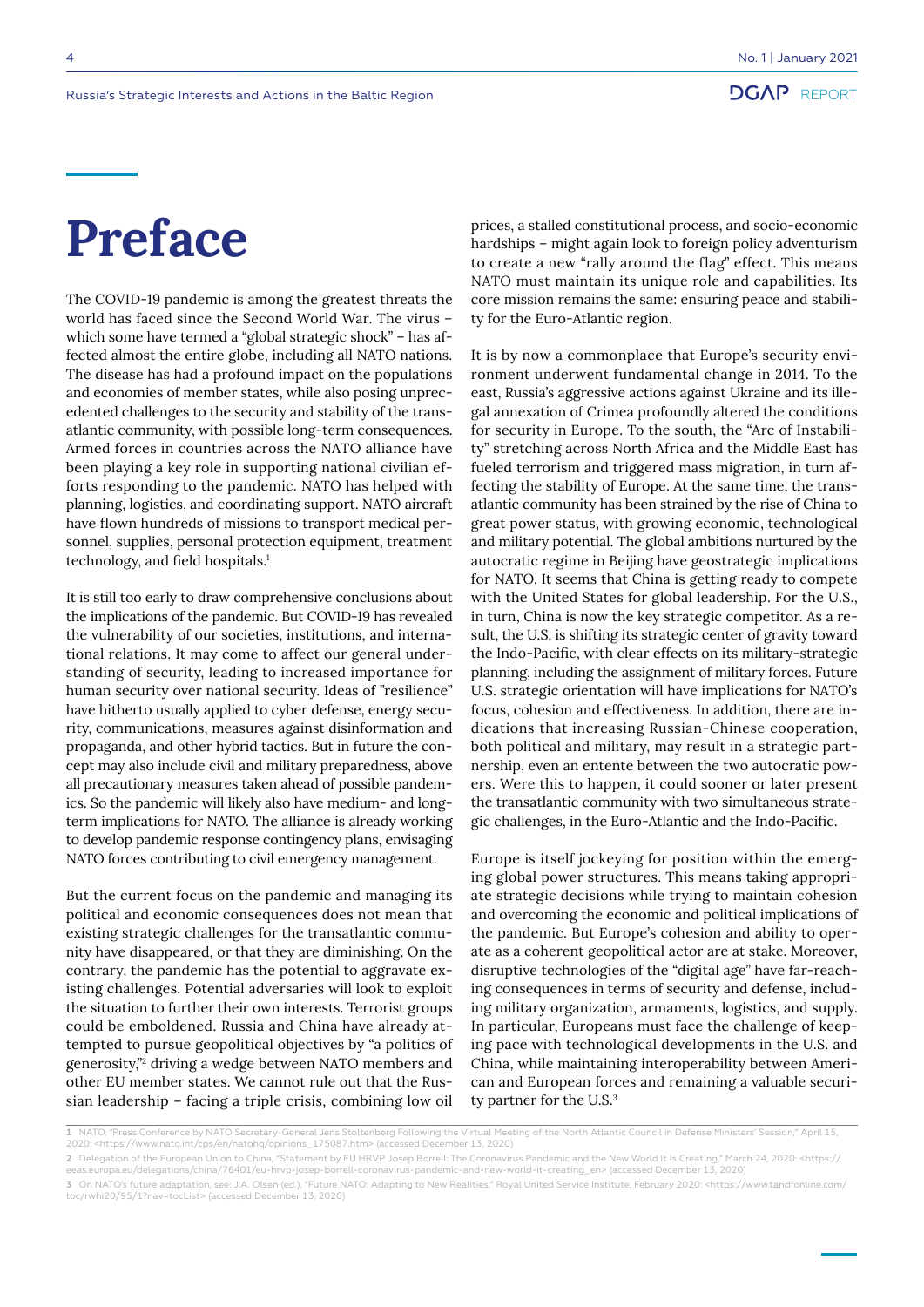In conclusion, NATO must address the implications for Euro-Atlantic security, first, of evolving global power structures and, second, of new technological developments. But it must retain focus on immediate challenges: containing the geopolitical threat from Russia and staving off spillover effects from instability and terrorism in the south. While NATO countries have agreed that increasing instability and violence in the south – including terrorist organizations – pose the most immediate asymmetric threat, Russia represents NATO's most serious potential threat, in military and geopolitical terms. As a consequence, while the alliance remains capable of responding to crises beyond its borders, renewed emphasis has in recent years been placed on deterrence and defence against Russia.4

With this in mind, this study on "Russia's Strategic Interests and Actions in the Baltic Region" is divided into two large sections. The first deals with Russia's geopolitical objectives, policy and strategy, and their effects across the wider Baltic Region. The second part sums up NATO's response to this evolving strategic challenge, including the potential military threat posed by Russia.

## **1. Russia's Geopolitical Interests, Policy, and Strategy**

Through its aggressive actions against Ukraine in 2014, including the illegal annexation of Crimea, Russia not only violated numerous international agreements, it also contravened a fundamental political principle of Euro-Atlantic security: no border changes by military force. Since then, Russia has been in violation of numerous key treaties and agreements relevant to Europe's security and stability since the end of the Cold War. The Russian leadership has demonstrated its willingness to attain its geopolitical goals even by threat of and the use of force, as long as it can do so with what it considers manageable risk. These actions have fundamentally changed Europe's security environment. Moreover, through military intervention in Syria, Russia has demonstrated its readiness to project military power to regions outside Europe in a way that challenges American and NATO influence in a region vital to NA-TO's and Europe's security.

According to most experts, Moscow's strategic thinking and actions are based on a combination of defensive and offensive factors, rooted in Russia's history, geography and aspirations. President Putin's regime defines itself by political demarcation from and cultural opposition to Western democracies. We can identify four major beliefs, overlapping and mutally reinforcing<sup>5</sup>:

• The continued existence of the autocratic system of rule must be secured by all means, ostensibly out of concern for Russia's stability and security. Only a strong, centralized state is seen as capable of safely holding together this huge country, with well over one hundred ethnic groups. In this context, law and order serve to secure power.

**<sup>4</sup>** NATO, "Warsaw Summit Communiqué Issued by the Heads of State and Government Participating in the Meeting of the North Atlantic Council in Warsaw 8-9 July 2016," July 9, 2016, paragraph 6 et passim:

<sup>&</sup>lt;https://www.nato.int/cps/en/natohq/official\_texts\_133169.htm?selectedLocale=en> (accessed December 13, 2020)

**<sup>5</sup>** H. Brauss, "A Threatening Neighbor," Berlin Policy Journal, February 26, 2020: <https://berlinpolicyjournal.com/a-threatening-neighbor/> (accessed December 13, 2020)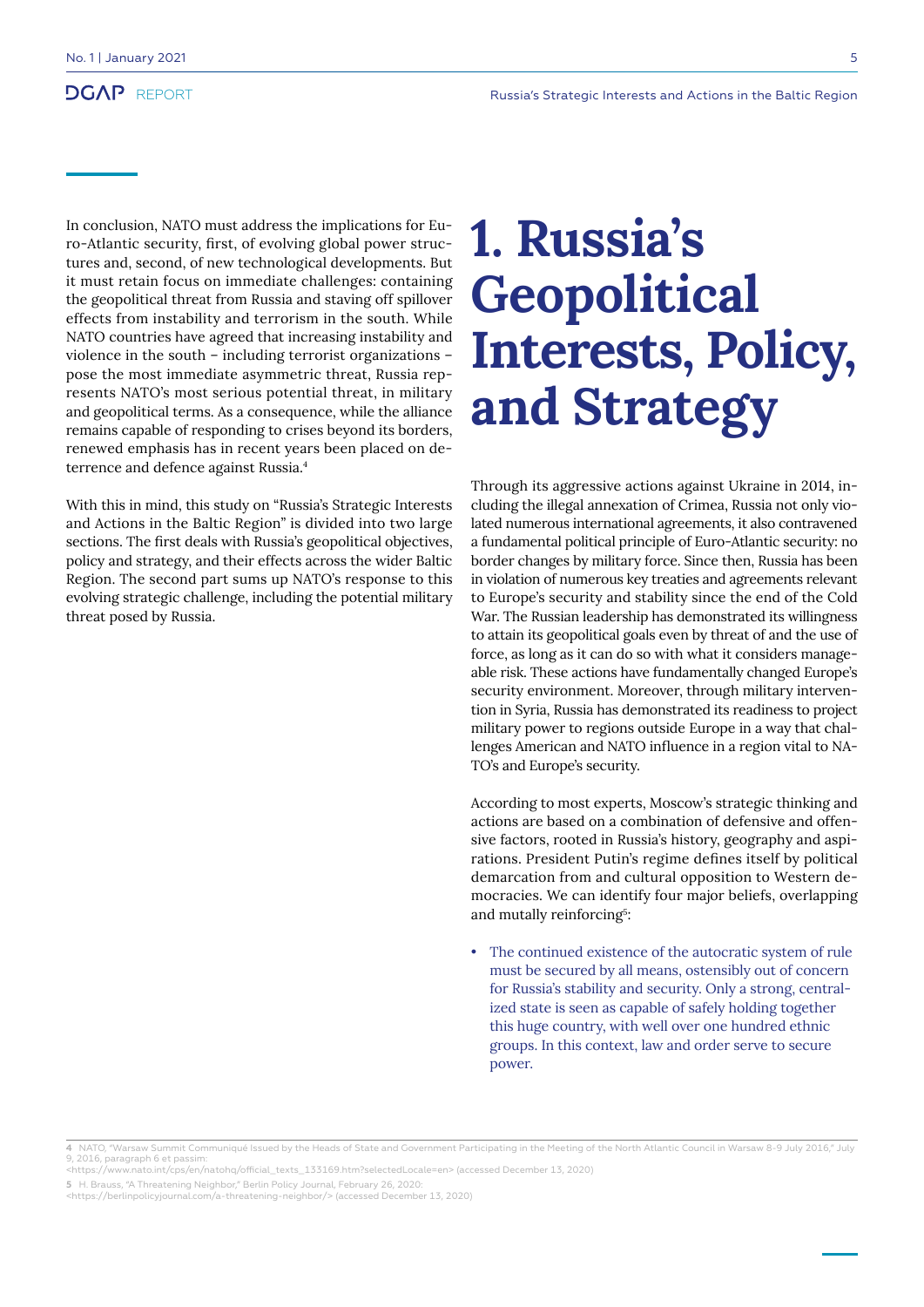• A self-image of Russia as unique – in sheer size, imperial history and status as a nuclear power – makes the Kremlin believe it has a natural right to be recognised as a great power and act accordingly, on an equal footing with the United States. Its relationship with the U.S. is seen as one of global rivalry: wherever possible, Russia aims to reduce the United States' position in the world, while improving its own.

• Russia has a constant sense of encirclement and containment by the West.<sup>6</sup> This, and a neverending concern about securing and protecting its borders – some 60.000 kilometers overall, one third of which are land borders – have led to a near-insatiable need for absolute security, and a belief that dangers must be kept far away from the Russian heartland.

In conjunction with its perceived need for security, Russia considers politics and security as zero-sum games: Russian security comes at the expense of others' security, above all neighbouring states.

As a consequence, Moscow's actions in foreign, security and defense policy have been designed to restore Russia's great power status while at the same time re-establishing the cordon sanitaire it enjoyed until the end of the Cold War. In particular, it wants to regain control of Russia's "near abroad," making demands for an allegedly historically justified "zone of privileged interest."<sup>7</sup> This would come at the expense of the sovereignty and security of neighboring states. While Russia's actions may have defensive origins, these insecurities are manifested in an aggressive and unpredictable manner.

Standing in the way of Russia's expansionist ambitions are the EU and NATO, and above all the U.S. military presence in Europe. If NATO unity were sufficiently undermined, its decision-making capability paralyzed, its ability to defend itself undercut, the organization itself could collapse. Were that to happen, Russia would gain control over an open

field; the expansion of Russian control over Europe would be almost automatic. This is why Russia is seeking to undermine the Euro-Atlantic security order that emerged after the Cold War: its goal is to weaken NATO and the European Union (EU), disrupting Western initiatives and regional and global arrangements.

In terms of a strategy to pursue its goals, the Russian government knows it cannot win a long-running war with the West, nor any strategic confrontation with NATO in the near future. So instead it focuses on undermining NATO's capability and it willingness to defend itself. To this end, Moscow has adopted a policy of permanent confrontation with the West. Its "Strategy of Active Defense"<sup>8</sup> is designed as a long-term multi-domain campaign to de-stabilize individual NATO members and the alliance as a whole from within: to intimidate them from outside, compromise their decision-making and deny NATO effective military options for defense. For that purpose, Moscow applies a broad range of overt and covert, non-military and military instruments in an orchestrated way, measures tailored for peacetime, crisis and war. In peacetime, these "hybrid" operations remain below the threshold of direct military confrontation with NATO, blurring the boundaries between peace and conflict so as to create ambiguity, uncertainty and confusion. In this way, it can undermine effective responses.

In accordance with this "Strategy of Active Defense," Moscow believes that modern conflicts are conducted by the integrated employment of political, economic, informational and other non-military means, although the whole continues to rely on military force. In Western parlance, this strategy is often called Hybrid Warfare.<sup>9</sup> The information domain provides options for covert actions, against critically important information infrastructure and against the population of other countries,<sup>10</sup> for example by disinformation campaigns, malign cyber activities, weaponizing energy supply, interfering in democratic elections, nurturing corruption, supporting<sup>11</sup> and training<sup>12</sup> far-right radical groups, and mobilizing insurgents. Used together, these tactics have

**<sup>6</sup>** President of Russia, "Agreement on the Accession of the Republic of Crimea to the Russian Federation Signed March 18, 2014," <http://en.kremlin.ru/events/president/<br>news/20604 > (accessed December 13, 2020)

**<sup>7</sup>** President of Russia, "Interview Given by President Dmitry Medvedev to Television Channels Channel One, Rossia, NTV", August 31, 2008, <http://en.kremlin.ru/events/ president/transcripts/48301> (accessed December 13, 2020)

**<sup>8</sup>** General Valeri Gerasimov, Chief of the General Staff of the Armed Forces of the Russian Federation, outlined the strategy in a speech to the Russian Academy of Military Science on 2 March 2019 in Moscow. See, D. Johnson, "General Gerasimov on the Vectors of the Development of Military Strategy," NATO Defence College, Russian Studies Series 4/19, April 2019: <https://www.ndc.nato.int/research/research.php?icode=585 > (accessed December 13, 2020)

<sup>9</sup> Russian strategic thinkers do not use this term to describe Russian strategy. Instead, if at all, "Hybrid Warfare" is used to characterize – and condemn – perceived Western<br>policy, in particular the U.S. strategy instig 10 Johnson, ibid. p. 4

**<sup>11</sup>** D. de Simone, A. Soshnikov, A. Winston, "Neo-Nazi Rinaldo Nazzaro running US Militant Group 'The Base' from Russia", BBC News, January 24, 2020: <https://www.bbc.com/ news/world-51236915?SThisFB&fbclid=IwAR2IpmMSS4AB0Zt2ThbHpvQAclR8bMSiWD5fGbSihmzXYy3n8AlLP9DzrNo > (accessed December 13, 2020)

<sup>12</sup> J. Hufelschulte, "Deutsche Neonazis üben Terrorkampf in Sankt Petersburg" [German Neo-Nazis train terrorist tactics in St. Petersburg], Focus Online, June 5 <https://www.focus.de/politik/ausland/rechtsextreme-lager-deutsche-neonazis-ueben-terrorkampf-in-sankt-petersburg\_id\_12067019.html?fbclid=IwAR26x8NC6cabPe1ggF V6lwepfua-0hjzWEHr85Tv5HfN6W9P5Wce2U6iYsI > (accessed December 13, 2020)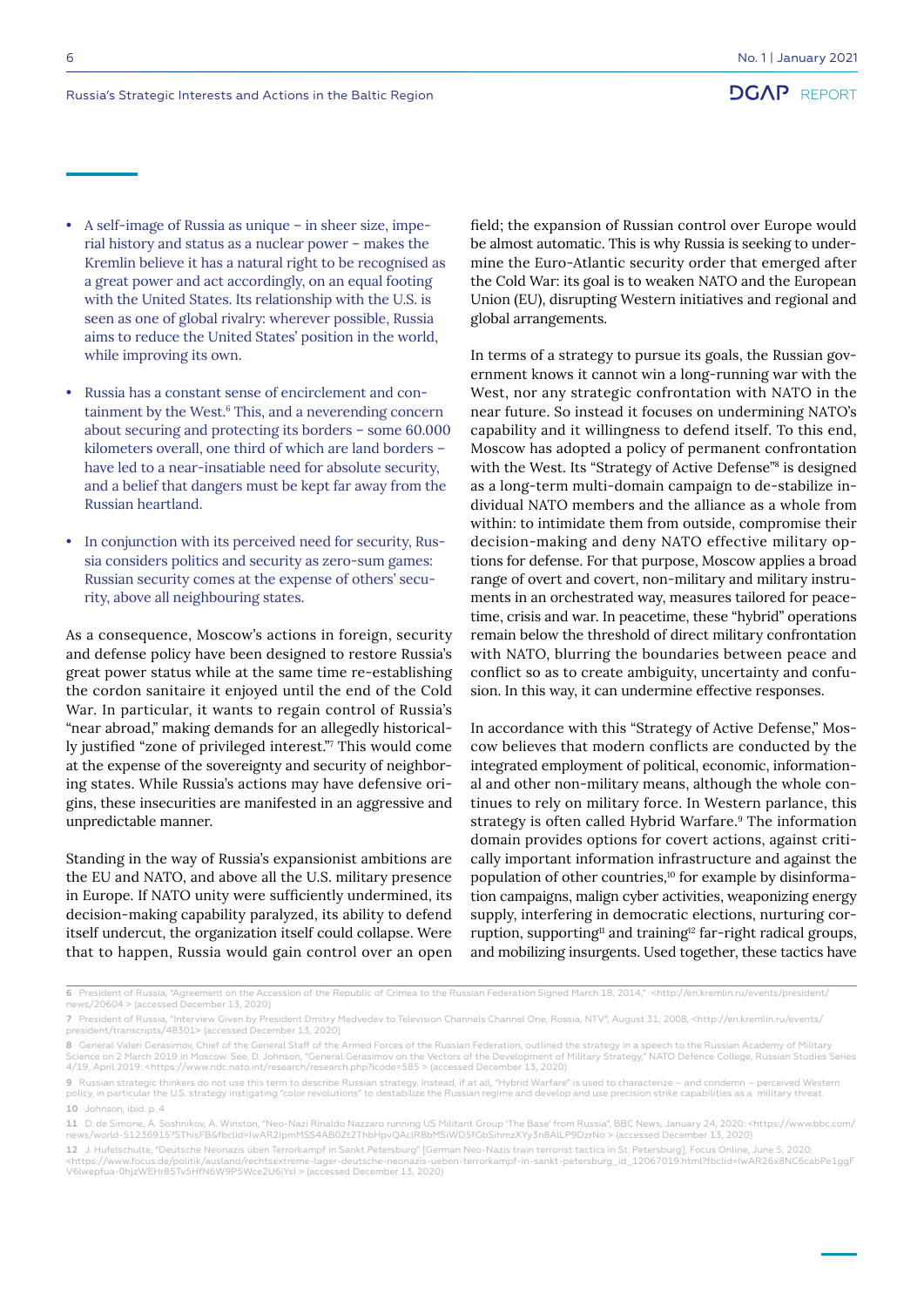the potential to directly influence a country's security conditions. These kind of non-military instruments, employed before and during a military conflict, are used to create favorable conditions for the successful use of military force. At the same time, Russia threatens with military force, using large-scale military exercises on NATO's borders, military build-up in critical regions on land or at sea; violation of Allies' airspace in the Baltic region; patrolling of strategic bombers in certain regions; and/or deployment of nuclear missiles close to NATO's borders, for example in the Kaliningrad Oblast, and even nuclear threats against individual NATO members. This list of actions is designed to remain below the threshold of direct military confrontation with NATO, thus avoiding triggering military response, but achieving similar effects to military action by blurring the boundaries between peace and conflict. This blurring can create insecurity, intimidation and fear, while impeding NA-TO decision-making. In crisis or conflict, military means would be "proactively" used for "pre-emptive neutralization of threats," with non-military means in a supporting role.

Recently, Russia has added another element to its hybrid instruments and actions. In breaching the 1987 Intermediate-range Nuclear Forces (INF) Treaty, it has deployed new ground-based, intermediate-range nuclear-capable missiles. For the first time in almost 30 years, large parts of Europe face a potential nuclear threat from Russian soil.<sup>13</sup> In this context, it is worth considering two elements of Russia's Military Doctrine from 2014: first, the signficant role of regional wars, i.e. wars at Russia's periphery, and second, the view that conventional and nuclear forces and capabilties are integral elements of warfare. The second idea means that the use or threat of nuclear weapons is seen as a legitimate operational means, to be used to maintain dominance or exploit an escalating situation. A considerable number of strategy experts believe that Russia is preparing for regional wars in its strategic neighbourhood, in particular in the Baltic and Black Sea regions. In Moscow's view, Russia must be able to use all means to prevail in regional wars, including nuclear weaponry.<sup>14</sup>

Furthermore, Gerasimov's "Strategy of Active Defense" has been supplemented by a "strategy of limited actions," a concept coined to refer to the deployment of Russian forces to Syria and other long-range strategic operations.15 Russia's military intervention in Syria has aggravated the crisis in the region; it has become the most assertive non-NATO actor in the eastern Mediterranean, unquestionably a destabilizing factor. Moreover, notwithstanding its double strategic focus – on "hybrid warfare" in peacetime and in crisis, and rapid, short regional wars if there is conflict – Russia continues to prepare for possible large-scale war. Indeed, the Zapad, Vostok, Tsentr and Kavkaz series of strategic-level exercises, which brought together all elements of the state, demonstrate that Russia has sought to enhance national readiness and prepare the country for large-scale war.16

After the war against Georgia in 2008, over the last decade Russia has systematically modernized its armed forces, in particular improving the readiness of conventional military forces, both quantitatively and qualitatively. Improvements have been especially marked in the Western Military District. The overhaul is a core element of its strategy, complemented by a steady increase in its defense budget in real terms almost steadily until 2015. According to the International Institute for Strategic Studies (IISS), in 2019 Russia's total military expenditure amounted to some  $$62$  billion,<sup>17</sup> which corresponds to purchasing power in Russia of some \$164 billion. In 2018 and 2019, between 35% and 40% of Russia's total military expenditure was dedicated to equipment modernization.18

The Russian armed forces have benefited significantly from a decade of sustained investment. Today Russia's armed forces are seen as its most capable and functional forces since the end of the Cold War.19 The IISS has estimated, for example, total ground, naval infantry and airborne forces at about 136 battalion tactical groups (BTG) in 2019.<sup>20</sup> Russian forces continue to focus on improving readiness: around half of all BTGs, some 55,000 to 65,000 personnel, are regarded as rapidly available for large-scale operations, ca-

**17** Ibid., p. 179.

**19** Barrie et al, ibid, p. 4–7

**<sup>13</sup>** Brauss, ibid.

**<sup>14</sup>** J. Krause, "Die neue nukleare Frage und die deutsche Innenpolitik – eine Antwort auf Rolf Mützenich" [The New Nuclear Question and German Domestic Policy – an Answer to Rolf Mützenich], Gesellschaft für Sicherheitspolitik e.V., GSP-Einblicke\* 5/2020, Mai: < https://www.gsp-sipo.de/fileadmin/Daten\_GSP/D-Kacheln\_Startseite/B-Einblick/GSP-Einblick 5 2020 Krause.pdf > (accessed December 13, 2020)

**<sup>15</sup>** Johnson, ibid.

**<sup>16</sup>** International Institute for Strategic Studies, "The Military Balance 2020," (London, 2020), p. 177.

**<sup>18</sup>** D. Barrie, L. Béraud-Sudreau, H. Boyd, N. Childs, B. Giegerich, J. Hackett, M. Nouwens, "European Defence Policy in an Era of Renewed Great-Power Competition", research paper, International Institute for Strategic Studies, February 17, 2020, p. 4–5; <https://www.iiss.org/blogs/research-paper/2020/02/the-future-of-european-defence> (accessed December 13, 2020)

<sup>20</sup> These BTGs are combined-arms units, manned by contract personnel, and as such represent the primary operational capacity of Russia's ground forces; see ibid., p. 5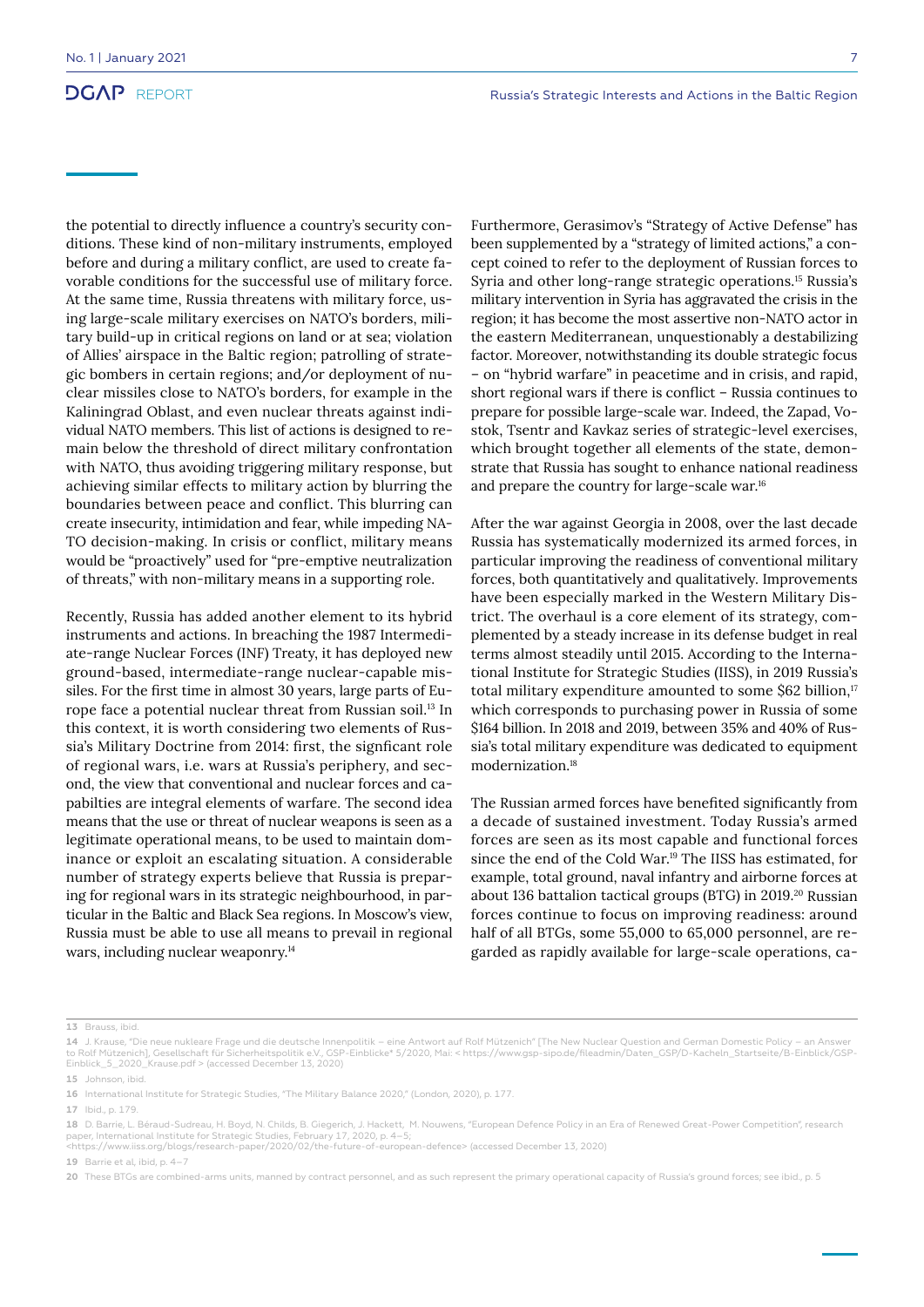pable of quick deployment.21 Moscow has used Syria to test this transformation of its forces and capabilities.<sup>22</sup>

The new Russian policy on nuclear deterrence,<sup>23</sup> recently published, offers basic confirmation of – and occasionally more details on – the 2014 Military Doctrine on nuclear weapons in Russia's strategic thinking. According to some experts, the document is actually a redacted version of the 2010 nuclear deterrence policy, which was never released to the public.24 The new document confirms that Russia still regards nuclear weapons as a possible way of de-escalating conflicts, including potentially conventional conflicts. This fact is of paramount importance for NATO and the wider Baltic region, particularly since the document authorizes the use of nuclear weapons not only in second-strike retaliation to a nuclear attack, but also against conventional strikes with cruise missiles, or cyber-attacks with potential strategic effects, i.e. which "endanger the very existence of the state." The deliberately vague wording of this statement is open to interpretation by any Russian leadership.25

## **2. Russia and the Baltic Region**

## 2.1 HISTORICAL ASPECTS

The Baltic States regained their independence from the Soviet Union in 1991 26 and were thus restored to a statehood which existed in the interwar period, between 1918 and 1940. Russia's military presence in the Baltic States ended in 1998 with the closure of the Skrunda radar station in Latvia, the last ex-Soviet military facility to close. However, the withdrawal of Russian forces did not mean that Russia gave up its efforts to influence the foreign, security and defense policies of these countries. By not signing border demarcation agreements, for example, Moscow tried to impede the NATO and EU accession of all three Baltic States. Airspace and naval border violations have been frequent, linked to Russian air and naval traffic between mainland Russia and the Kaliningrad exclave.

In addition to conventional military threats, Russia has actively used economic, financial, energy and information tools to put pressure on the Baltic States and influence their foreign, security and defense policies. Examples include Russia's repeated information operations accusing Baltic governments of discriminating against ethnic Russians, and other attempts to instigate dissent among Russian minorities; systematic use of energy pricing to put pressure on Baltic states, above all Lithuania and Estonia; the abduction of the Estonian security officer Eston Kohver in 2014; and the regular violation of Baltic waters and air space by Russian vessels.

The Soviet era considerably changed the population of the Baltic countries. Mass deportation of local populations, combined with a coordinated influx of Russian-speaking populations, along with the policy of industrialization, considerably altered the ethnic balance, especially in Estonia

**22** Ibid.

<http://kremlin.ru/acts/bank/45562> (accessed December 13, 2020)

**24** M. Kofman, "Russian Policy on Nuclear Deterrence (Quick Take)," Russia Military Analysis blog, June 4, 2020: <https://russianmilitaryanalysis.wordpress.com/2020/06/04/ russian-policy-on-nuclear-deterrence-quick-take/ > (accessed December 13, 2020); D. Trenin, "Decoding Russia's Official Nuclear Deterrence Paper", Carnegie Moscow Center, 5 June 2020: <https://carnegie.ru/commentary/81983> (accessed December 13, 2020)

**25** Further studies are necessary to examine the role and possible implications of the new policy document on Russia's nuclear doctrine and its use of nuclear weapons.

**26** The incorporation into the Soviet Union was never recognized by the West.

**<sup>21</sup>** Ibid., p. 6

**<sup>23</sup>** President of Russia, "Указ Президента Российской Федерации от 02.06.2020 № 355 "Об Основах государственной политики Российской Федерации в области ядерного сдерживания" [Decree of the President of the Russian Federation on 02.06.2020 No. 355 "On the Fundamentals of the State Policy of the Russian Federation in the<br>Field of Nuclear Deterrence"], June 2, 2020: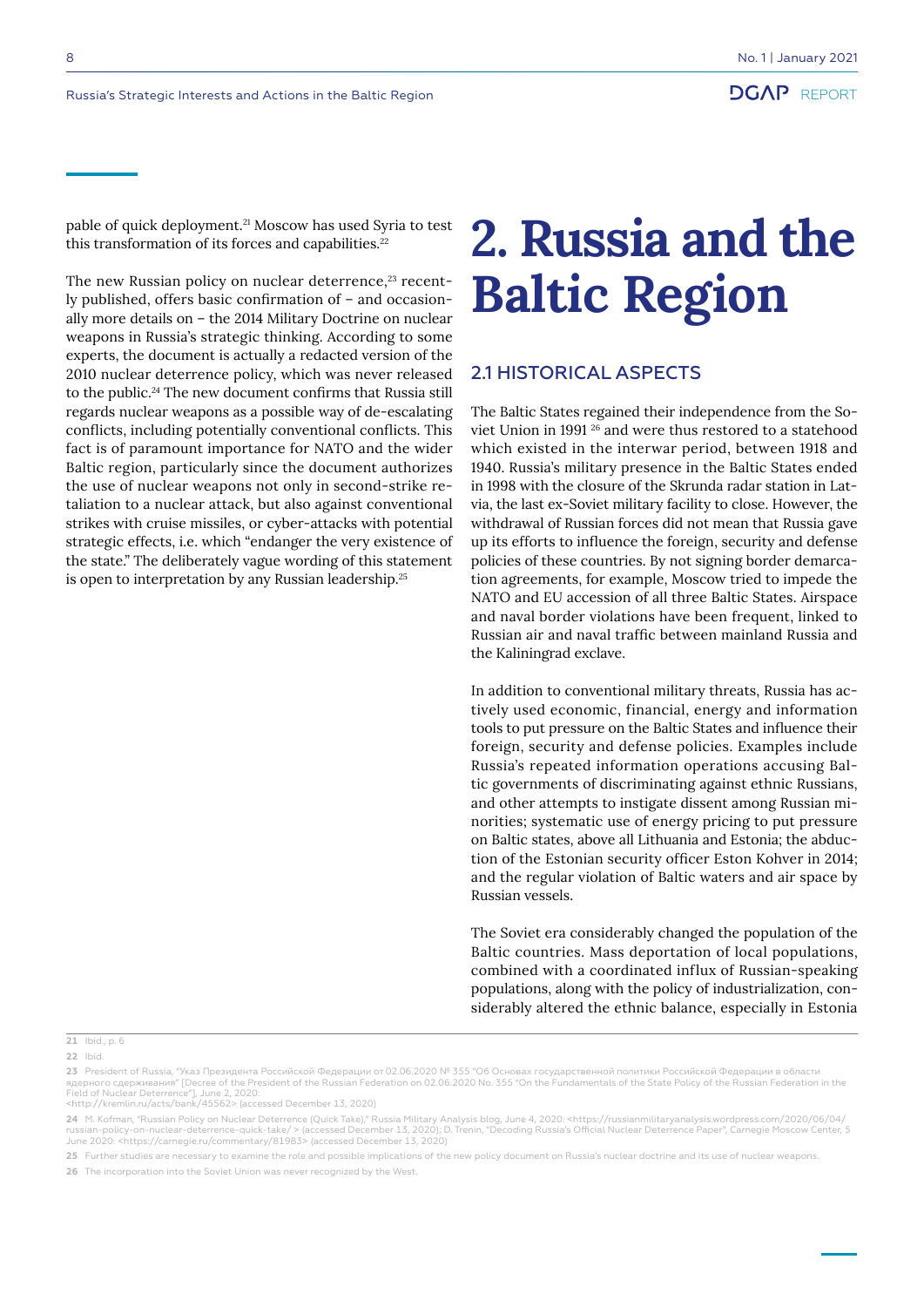and Latvia. Lithuania was affected to a lesser extent, as the country already had an existing, well-integrated Russian minority, which had lived there since the eighteenth century. In Estonia, 25 percent of the total population now define themselves as ethnic Russians, in Latvia the figure is 27 percent, but in Lithuania only 4.5 percent.<sup>27</sup> Following the restoration of independence, ethnic Russians have often regarded policies and attitudes as discriminatory: they did not feel they had "emigrated" during Soviet times when they moved to the Baltic states. This perception resulted in hostile attitudes towards new realities and, in particular, to learning the languages of the countries they lived in.<sup>28</sup> Meanwhile, the need to promote integration and social resilience has been acknowledged. Substantive integration programs have been set up, producing positive results, although these processes take time.<sup>29</sup>

In this context, it needs to be emphasized that Moscow, in accordance with its compatriot policy and the concept of the "Russian World," aims to bind Russian speaking minorities abroad to Russia's declared sphere of interest. It considers these minorities as an important political means of exerting influence. It is thus a concern of the Baltic states that Moscow's narrative of "discrimination," combined with issuing Russian passports, may be used as a political excuse for intervention, including with military forces. In past regional wars, Moscow has argued that it must "protect" Russian "compatriots" – this was the case for the war against Georgia, Moscow's interference in Crimea, and by maintaining the armed conflict in the Donbass.<sup>30</sup>

#### 2.2 RUSSIA'S MILITARY POSTURE AND OPTIONS IN THE BALTIC REGION

Russia's current overall military posture is defined by a strategy based on its security and geopolitical interests as outlined above. Current deployments include its continuing aggressive action against Ukraine, its positions in Moldova and in the north Caucasus, including the occupation of some Georgian territory, as well as its involvement in Syria. The Baltic region directly faces Russia's Western Military District (WMD). In case of military conflict, this district would be responsible for confronting NATO, and thus is traditionally one of the strongest.<sup>31</sup> In 2019, Russia continued to strengthen its forces in the WMD, directed against NATO and Europe: the district now includes three army commands, five new division headquarters, and 15 new mechanized regiments.<sup>32</sup> Although some units are currently deployed close to Eastern Ukraine, due to the ongoing conflict there, the Russian armed forces has the following units located near the Baltic states: one guards air assault division, the first of Russian airborne unit to include a third manned air assault regiment<sup>33</sup>, and one Spetsnaz brigade, both stationed in Pskov (about 32 km from Estonia); two motorized rifle brigades; one artillery brigade and one missile brigade, equipped with 12 dual-use Iskander missiles; one army aviation brigade and one air defense regiment, equipped with S-300 missiles.<sup>34</sup>

Given geography, Russia holds a clear time-forces-distance advantage vis-à-vis the Baltic states and thereby NATO in the region. On the one hand, this is composed of the Baltic states' exposed location, the size of their defense forces, and NATO's peacetime force posture; on the other, the posture, size and readiness of the Russian forces in the WMD. Even discounting Russian forces in Kaliningrad, Russia is thought to have absolute military supremacy in peacetime, in terms of tanks, fighter aircraft, rocket artillery and short-range ballistic missiles (Iskander).<sup>35</sup> NATO's military planners have assessed that the Russian military leadership could additionally rapidly deploy 50,000 to 60,000 troops in a few days. It would be able to mass large forces anywhere on Russia's western borders, capable of incursion into one or all Baltic states at short notice.<sup>36</sup> Furthermore, Russia's significant forces in the Kaliningrad Oblast could aggravate

**27** A. Tiido, "Russians in Europe – Nobody's Tool: The Examples of Finland, Germany and Estonia," International Centre for Defence and Security, Tallinn, September 20, 2019: <https://icds.ee/russians-in-europe-nobodys-tool-the-examples-of-finland-germany-and-estonia/> (accessed December 13, 2020) **28** Ibid.

https://www.foi.se/en/foi/reports/report-summary.html?reportNo=FOI-R--4758--SE (accessed December 10, 2020) and US Defense Intelligence Agency, "Russia Military<br>Power Report 2017," Washington D.C., June 23, 2017: <https:// **35** Estonian Foreign Intelligence Service, ibid. p. 4

**<sup>29</sup>** Ibid. Also see: Organization for Security and Cooperation in Europe, "Address by Lamberto Zannier, OSCE High Commissioner on National Minorities to the 1188th Plenary Meeting of the OSCE Plenary Council," Vienna, Austria, June 8, 2018: <https://www.osce.org/permanent-council/384168?download=true> (accessed December 13, 2020)

**<sup>30</sup>** Ibid. In addition, see: NATO Strategic Communications Centre of Excellence: "Russia's Footprint in the Nordic-Baltic Information Environment", Report 2016/2017 (Riga, 2018): <https://www.stratcomcoe.org/russias-footprint-nordic-baltic-information-environment-0> (accessed December 13, 2020)

**<sup>31</sup>** C. Harris, F. W. Kagan, "Russia's Military Posture: Ground Forces Order of Battle", Institute for the Study of War, March 2018, <http://www.understandingwar.org/sites/ default/files/Russian%20Ground%20Forces%20OOB\_ISW%20CTP\_0.pdf > (accessed December 13, 2020)

**<sup>32</sup>** Estonian Foreign Intelligence Service, "International Security and Estonia 2020," (Tallinn, 2020), p. 4:

<sup>&</sup>lt;https://www.valisluureamet.ee/pdf/raport-2020-en.pdf > (accessed December 10, 2020)

**<sup>33</sup>** Ibid.

**<sup>34</sup>** For details see: S. Oxenstierna, F. Westerlund, G. Persson, J. Kjellén, N. Dahlqvist, J. Norberg, M. Goliath, J. Hedenskog, T. Malmlöf, J. Engvall, "Russian Military Capability in a<br>Ten-Year Perspective – 2019," Swedi

**<sup>36</sup>** This is consistent with the IISS findings, see footnotes 16 and 17.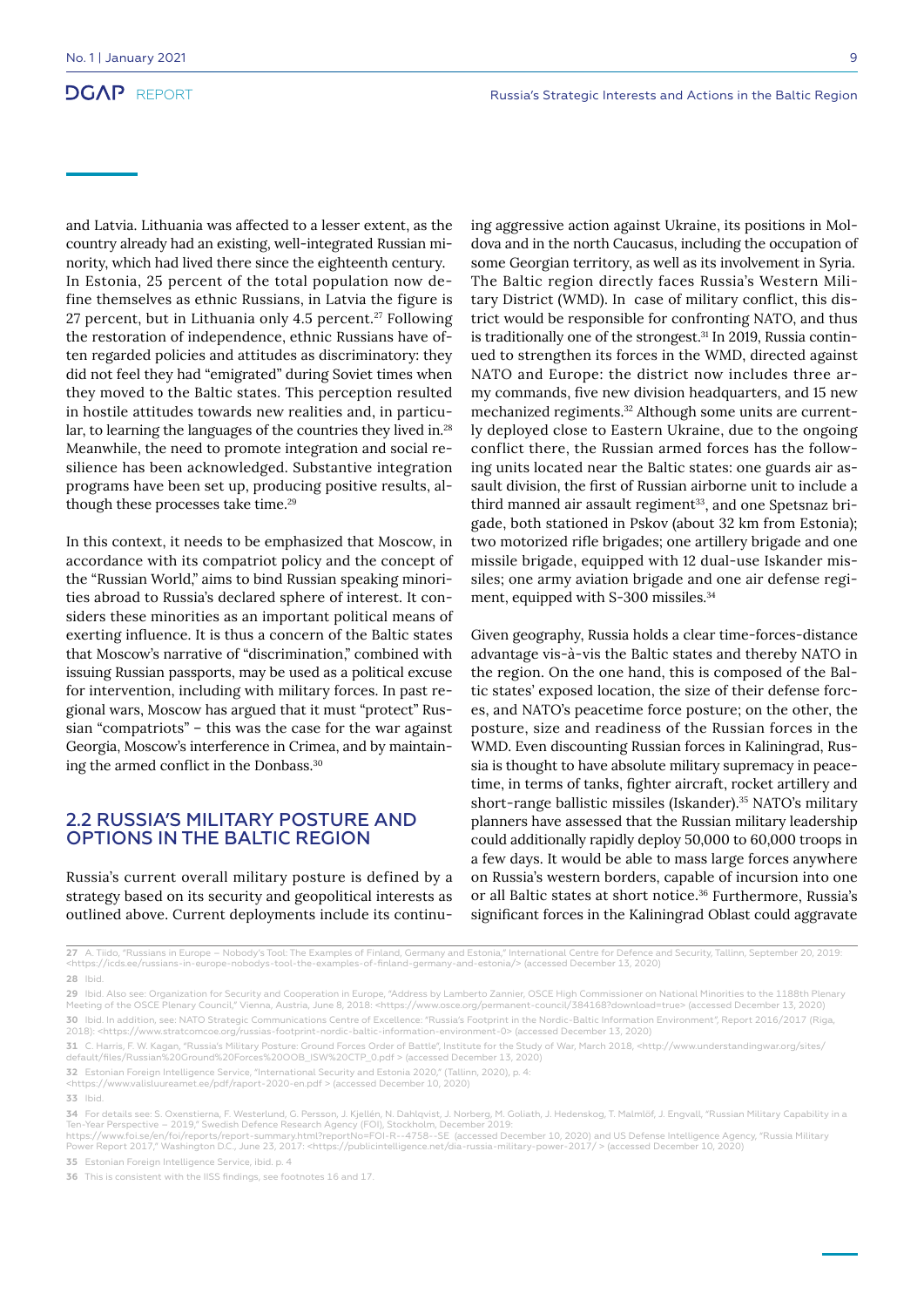### RUSSIA'S WESTERN MILITARY DISTRICT, AS OF 2019, TOTALFÖRSVARETS FORSKNINGSINSTITUT (FOI), STOCKHOLM 2019



Source: Selected Units of the Western Military District in 2019; F. Westerlund, S. Oxenstierna (eds.), "Russia's Military Capabilities in a Ten Years Perspective", Totalförsvarets Forskningsinstitut (FOI), Stockholm 2019, p. 38, https://www.foi.se/rest-api/report/FOI-R-- 4758--SE (accessed December 10, 2020)

NATO's military disadvantage. These allow Russia to threaten the Baltic states from two directions and could delay or even impede rapid NATO reinforcement of the Baltic states in a conflict (see chapters 2.2.1 to 2.2.3).

As pointed out by many scholars, one of the main objectives of Russia's ongoing defense reform and military transformation has been to significantly improve the readiness and effectiveness of its armed forces. The emphasis is on rapid mobilization, superb mobility, including across military districts, and high firepower. The Russian military leadership has reportedly put much effort into developing the concept of "preventive military action" in recent years, aiming to compensate for a shortfall of conventional capabilities compared to NATO by being faster and more vigorous in deployment and tenacity.<sup>37</sup> If a crisis or conflict with NATO

**37** Estonian Foreign Intelligence Service, ibid. p. 5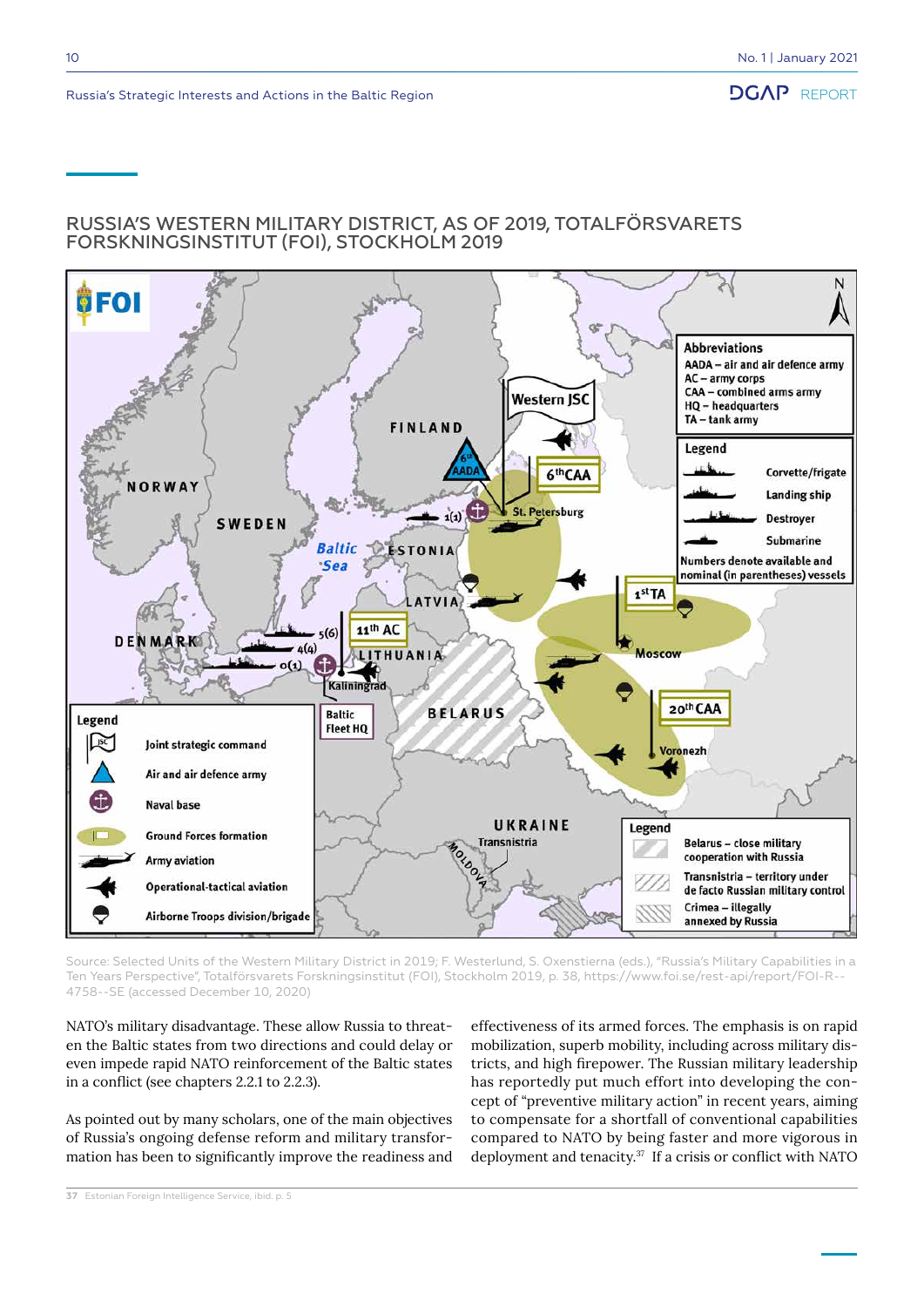were to arise in the Baltic region, Russia would depend on its ability to swiftly mobilize, move, and concentrate forces. It would aim to take decisive action well before NATO could effectively respond militarily and launch high-intensity defensive operations.

#### **2.2.1 The Special Role of Kaliningrad**

The exclave of Kaliningrad constitutes a crucial, highly unusual asset for Russia in the Baltic region. The former city of Königsberg and the surrounding region de facto became part of the Soviet Union in 1945 and remained part of the Russian Federation even after the dissolution of the USSR. Kaliningrad is Russia's only all-year ice-free port on the Baltic Sea. Since 1996, the Kaliningrad region has enjoyed the status of a Special Economic Zone within the Russian Federation, resulting in steady economic growth.

Ever since Soviet times, Kaliningrad has been strongly militarized, serving as the home port of large parts of Russia's Baltic Fleet, as well as hosting considerable aviation, air defense and ground forces. As of 2018 Russian ground forces in Kaliningrad included a motorized rifle brigade, a motorized rifle regiment, a tank regiment, a naval infantry brigade as well as strong artillery, air and missile defense and aviation forces.38 The majority of Baltic Fleet vessels are located at Baltiysk, with the remainder of the fleet located close to St. Petersburg. The Baltic Fleet includes two vessels equipped with Kalibr missiles, thus presenting a significant longrange conventional and theatre nuclear precision-strike capability vis-à-vis Europe.39

Kaliningrad is separated from Belarus, a close military ally of Russia, by the so-called 'Suwalki corridor', a narrow strip of land spanning the border between Poland and Lithuania. Both Western and Russian military literature more or less takes it for granted that controlling the "Suwalki corridor" would be of key importance in any military confrontation between NATO and Russia in the region. If Russia seized and closed the corridor, it would cut land connections between the Baltic States and other NATO allies, significantly complicating reinforcement.

However, it is not at all clear that Russia could create a Crimea-type scenario here, mobilizing ethnic Russians and deploying "little green men" in the Suwalki region.<sup>40</sup> The region is ethnically heterogenic, and "little green men" would be noticed very quickly. Moreover, the Baltic states are willing and prepared to defend their countries, and very much prepared to immediately counter hostile Russian hybrid tactics, in particular possible mobilizations of Russian minorities. In case of a confrontation, Russia is likely not to repeat the Ukraine scenario, but instead turn to a swift, decisive conventional attack supported by hybrid means (for example, with disinformation or cyber-attacks). Aims would include rapid closure of the "corridor," using forces from both Kaliningrad and Belarus.

#### **2.2.2 Russia's Anti-Access/Area Denial (A2AD) Capabilities in the Baltic Region**

Since the Cold War, Moscow has continuously developed Anti-Access and Area Denial (A2AD) capabilities, aiming to protect regions of strategic importance and its ability to make war against NATO operations in a conflict situation, especially in countering NATO`s aerial and naval superiority. Russia also gained combat experience both in Ukraine and in Syria. The war in Eastern Ukraine has probably been the first conflict in history where air forces (Ukraine's) were successfully blocked solely using ground-based air defense weapons (Russia's). Moscow used air defense weapons both in the occupied territories of Eastern Ukraine and within Russia. In summer 2014, Russian air defenses caused such severe losses to Ukraine's military aviation that Kyiv never again used its air forces against the separatists.

In general, Russia's A2AD capability represents a complex system of systems designed to deny adversary forces – on the ground, at sea or in the air – freedom of movement within and across an area of operations. Another way of describing the system of systems is as a set of multiple, mutually reinforcing military means. These include overlapping air defense systems, long-range artillery, high-precision strike capabilities (short- and medium-range conventional or nuclear ballistic missiles and cruise missiles), anti-ship and anti-submarine weapons, and electronic warfare systems. Together these capabilities create a multi-layered, comprehensive defense of key regions.41 For example, during the Soviet era, Kaliningrad was surrounded by allies and Russia controlled over half the Baltic coastline, but today Moscow sees the region as encircled by NATO, and thus a vulnerability. It maintains the Baltic Fleet in part to de-

**<sup>38</sup>** Harris, Kagan, ibid. p.12-13; see chapter 2.2.2

**<sup>39</sup>** U.S. Defense Intelligence Agency, ibid, p. 68

**<sup>40</sup>** V. Veebel, Z. Śliwa, "The Suwalki Gap, Kaliningrad and Russia's Baltic Ambitions," Scandinavian Journal of Military Studies, August 21, 2019, <https://sjms.nu/<br>articles/10.31374/sjms.21/> (accessed December 10, 2020

<sup>41</sup> All A2AD capabilities together are intended to put up a protective "umbrella" over a given area. Nowadays, for example, there are such A2AD "umbrellas" or "bubbles" in the<br>north (Kola peninsula), in the Baltic region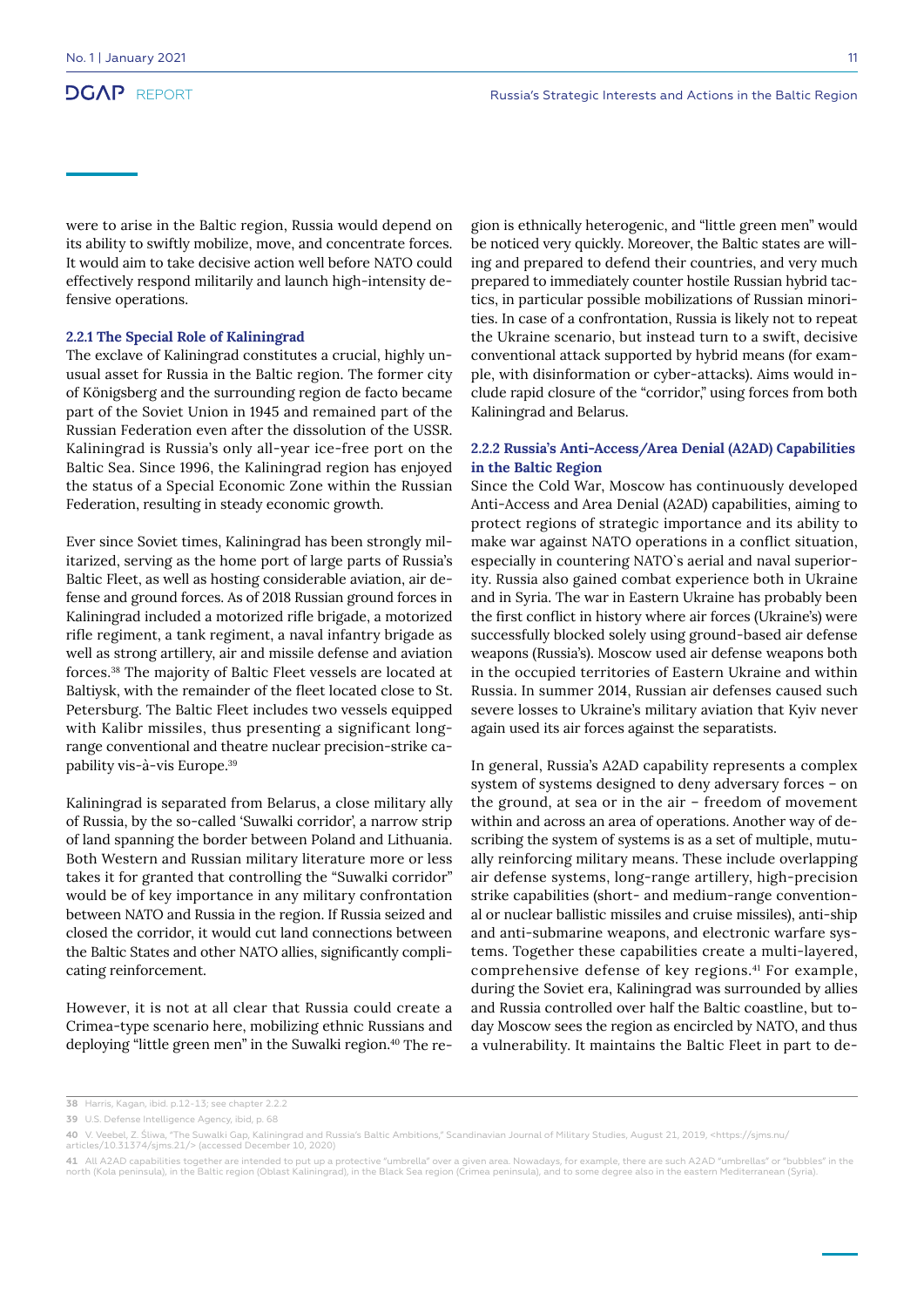

#### RUSSIA'S AIR DEFENSE, ANTI-SHIP AND LAND ATTACK CAPABILITIES

Source: Center for Strategic and International Studies, "Russia/NATO A2AD," Map: <https://csis.carto.com/builder/20149366 a13e-11e6-9c96-0e3ff518bd15/embed?state=%7B%22map%22%3A%7B%22ne%22%3A%5B33.9665571409189 2%2C-48.09746861457825%5D%2C%22sw%22%3A%5B71.83755894501905%2C109.22675013542177%5D%2- C%22center%22%3A%5B57.483625175167035%2C30.564640760421756%5D%2C%22zoom%22%3A3%7D%7D > (accessed December 10, 2020)

fend Kaliningrad, and to hinder NATO seaborne reinforcement of the Baltic region.<sup>42</sup> For NATO, in turn, Kaliningrad is a kind of forward-deployed Russian military fortress within NATO's territory, from which Russia could support military operations to cut off the Baltic states from the rest of NATO territory.

Around the Baltic Sea region, Russia has created further A2AD layers through locating considerable assets in Kaliningrad, and in the western area of the Western Military District: the Pskov, Smolensk and St. Petersburg regions.<sup>43</sup> Massive Russian A2AD capabilities in the wider Baltic region constitute a particular challenge to NATO in conducting ground, maritime and air operations, in particular the

deployment of NATO forces to the Baltic States to reinforce national defense forces. Hence, Russia's A2AD capability here also provides a capability to project military power, enabling it to delay, impede or even deny movement of NATO forces in the area. The logic behind this kind of concentrated A2AD 'bubble' is to help Russia to outmatch NATO forces when and where it can really make a difference.<sup>44</sup>

That said, Russia's A2AD capabilities are in theory just as vulnerable to military strikes as any other weapon system. Hence, the Russian military has put strong emphasis on improving the readiness and maneuverability of its forces, to quickly move them out of harm's way if necessary. This also applies to A2AD assets. All in all, suppression and defeat

**<sup>42</sup>** H. Brauss, K. Stoicescu, T. Lawrence, "Capability and Resolve – Deterrence, Security and Stability in the Baltic Region," International Centre for Defence and Security (ICDS),<br>Policy Paper, Tallinn, February 12, 202

<sup>&</sup>lt;https://icds.ee/capability-and-resolve-deterrence-security-and-stability-in-the-baltic-region/> (accessed December 10, 2020)

**<sup>43</sup>** The most important air defense systems are S-300 and S-400 air defense missiles, Pantsyr and Tor-M1 and M2 anti-aircraft systems, as well as Bastion anti-ship missiles. In addition to these, Russia has also recently deployed nuclear-capable, surface-to-surface Iskander ballistic missiles to Kaliningrad, further strengthening its forward-deployed A2AD and strike capabilities.

**<sup>44</sup>** G. Lasconjarias, "NATO's Response to Russian A2/AD in the Baltic States: Going Beyond Conventional?", Scandinavian Journal of Military Studies, August 21, 2019: <https://sjms.nu/articles/10.31374/sjms.18/ > (accessed December 10, 2020)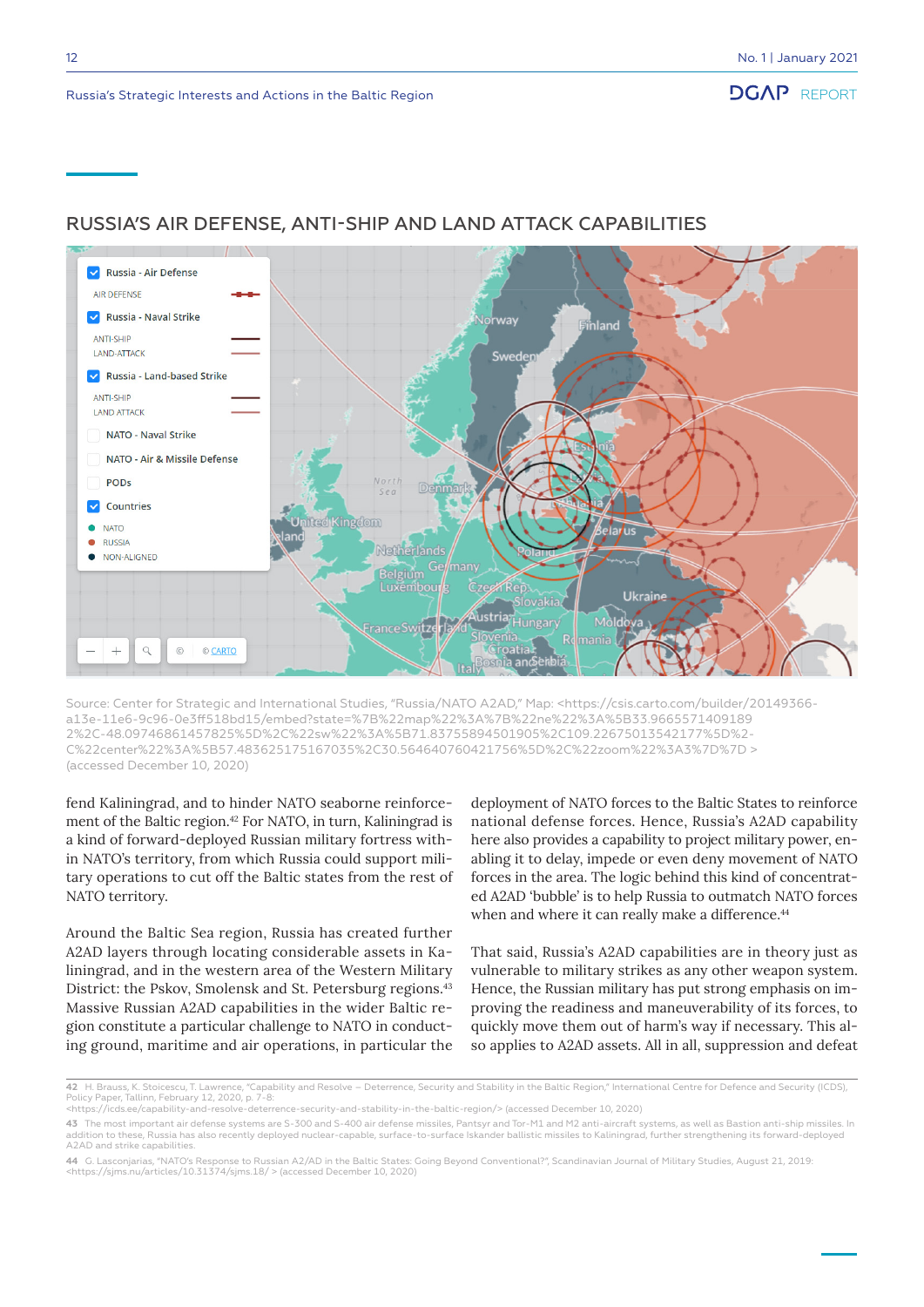of Russia's A2AD assets in the Baltic region would require significant military efforts and resources in any military conflict.

#### **2.2.3 Russia's Large-scale Military Exercises**

Russian understandings of modern war and modern victory are reflected in its military doctrine and literature, but also in the design and scenarios used in military exercises. In case of military conflict, Russia's strategy focuses on achieving military superiority vis-à-vis NATO forces not by outnumbering or outgunning them, but by moving faster and acting more decisively than NATO is thought capable of, using surprise as well as overwhelming firepower. The overall aim is to present NATO with a fait accompli before it can effectively respond. Being prepared to use nuclear weapons to persuade NATO to stand down is an integral and important part of this approach.

The Russian strategic-level exercises Zapad (meaning West in Russian) conducted in the Western Military District on a quadrennial basis have served to rehearse Russia's war plans against NATO and against the U.S. in Europe. Over time, these exercises have become increasingly detailed and complex. Furthermore, Russia routinely conducts short-notice readiness exercises close to NATO's borders to demonstrate, test and improve its capabilities and to test NATO response. The fact that these exercises are often in violation of conventional arms control agreements is not the key point. A closer examination of Russia's recent military exercises reveals that Moscow has long been preparing for a major, high-intensity conflict against NATO. Fighting such a war is not among Russia's preferred objectives, nor is the outbreak of such a conflict likely. However, the exercises help to develop the skills of Russian forces, giving military leadership options in pursing strategy, forming an important element of Moscow's hybrid warfare, and sending clear deterrence messages to the West. Also, in keeping with traditional, capability-focused logic, the Russian military has also been regularly training and exercising for large-scale, high-intensity scenarios.

In this context, it is worth pointing out the important role played by civilian agencies in Russia's defense planning. Since at least 2013, ministries and agencies with armed forces, including the federal security service FSB and the Ministry of Interior (MVD), the Ministry of Emergency Situations, defense industry companies and civilian actors in

Russia's military organizations have all been involved in efforts to support the armed forces during wartime. Since then, as well as the armed forces, strategic exercises have involved the regular participation of other elements of Russia's military organization, including many different agencies and ministries, federal and regional. In addition, readiness checks for wartime conditions also take place in civilian agencies, including the ministries of health, agriculture, industry and commerce, and federal agencies for medical-biological issues, state reserves, and regional administrations.45

A detailed analysis of Russia's strategic military exercises between 2009 and 201746 reveals that, over the last ten years, Russia has clearly strengthened the fighting power of its military, in terms of readiness, mobility, command and control, quantity of forces, and actual fighting power. Besides, the scale of exercises indicates that, while in the mid-2000s Russia was preparing for small-scale local wars, in the 2010s it has also been training for large-scale conflicts, including against NATO countries.

Another important study<sup>47</sup> has pointed out how Russia actually imagined large-scale war against NATO in the Baltic region, using the Zapad-2017 exercise as an indicator. After compiling and comparing several Russian military exercises in 2017, Daivis Petraitis argued that combining the exercises reveals a strategy of a three-stage major conflict against NATO in the Baltic region, as imagined by Russian military planners.

- in Stage One, Russian forces would conduct a swift, combined forces assault aimed at capturing key political and military targets, supported by long-range precision guided missiles launched from bombers and nuclear submarines, air strikes, electronic warfare capabilities, as well as extensive special operations. Ground offensives would be launched both from the Pskov and Smolensk regions, and from Kaliningrad, first by rapid reaction forces, followed by other units from the Western Military District, later from other districts.
- once the initial offensive had achieved its desired goals, other exercises modelled State Two of the same conflict. According to Petraitis, elements of the official Zapad 2017 exercise emulated parts of Stage Two, with a massive, joint forces offensive aimed at repelling enemy count-

<sup>45</sup> J Norberg, "Training for War: Russia's Strategic-level Military Exercises 2009–2017," Swedish Defence Research Agency (FOI), October 2018, pp. 38, 50, and 77: <https://<br>www.foi.se/rest-api/report/FOI-R--4627--SE> (acc

**<sup>46</sup>** Norberg, ibid.

**<sup>47</sup>** D. Petraitis, "The Anatomy of Zapad-2017: Certain Features of Russian Military Planning," Lithuanian Annual Strategic Review, vol. 16. issue 1, 2018, pp. 229–267: <https://<br>journals.lka.lt/journal/lasr/article/155/inf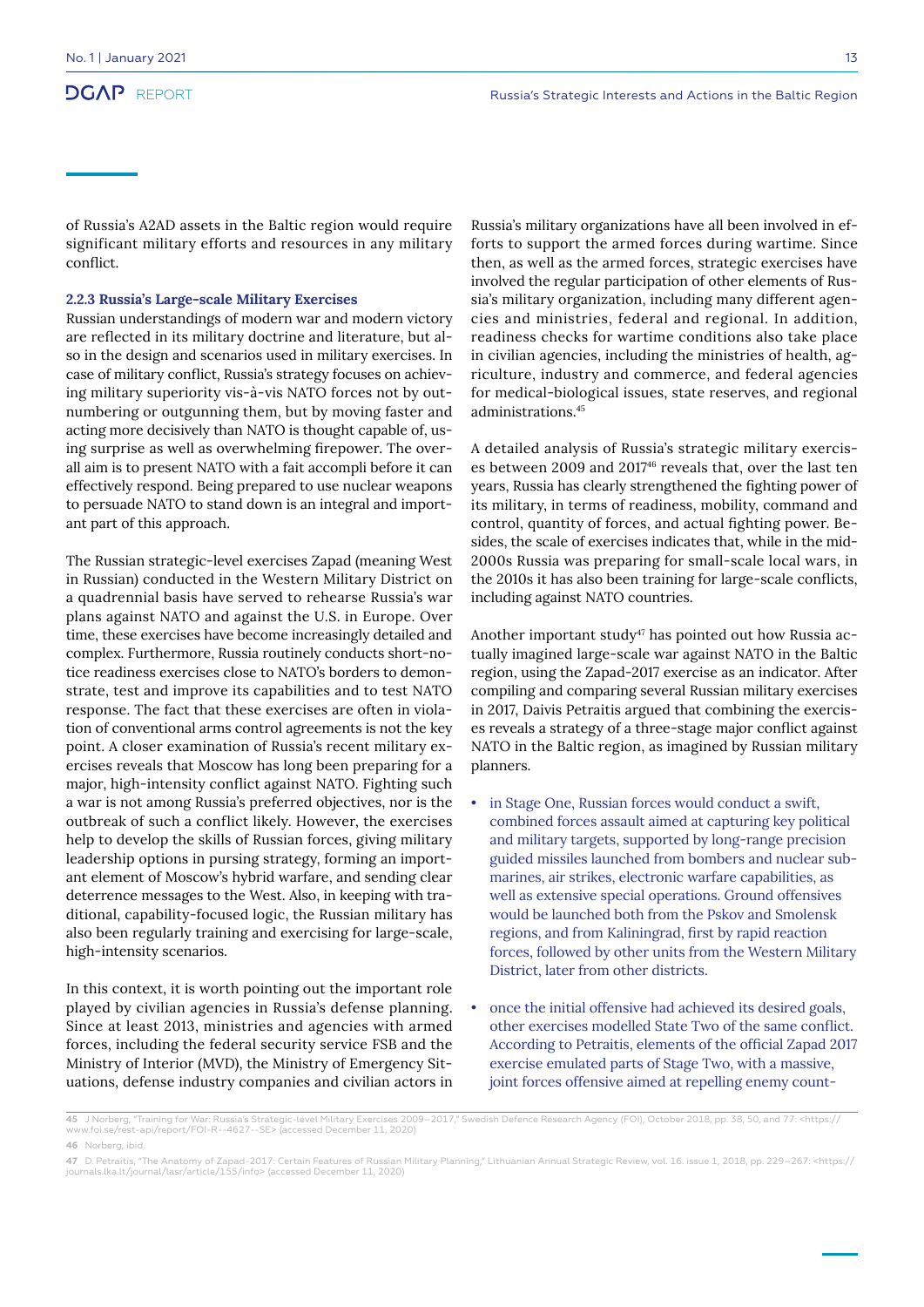er-attacks and stabilizing assets and positions captured in Stage One.

• the subsequent and final Stage Three of the conflict, modelled by another set of Russian exercises, would include the use of nuclear weapons to coerce the enemy to stop fighting and begin negotiations, ending the high-intensity phase of the conflict.<sup>48</sup>

#### **2.2.4 Multi-regional Challenges and Potential Threats along NATO's borders**

Russia's military exercises, as well as experience gained in Ukraine, lead to the conclusion that NATO must be prepared to face multi-regional threats along its eastern borders and beyond. As Russia's Zapad exercises and hybrid operations during the Ukraine crisis have shown, any military conflict with NATO would likely not be confined to one region, but would in one way or another involve others along NATO's northern, eastern and south-eastern borders and adjacent seas.

Moreover, besides fighting a partially covert, but conventional war in Ukraine, and maintaining political and military influence in Georgia and Moldova, in particular by protracting conflicts, Russia has continuously strengthened its positions in Syria and the broader Mediterranean region. In 2019, Moscow obtained a concession to use both Tartus seaport and Kheimim airbase for 49 years. Russian military presence in the Middle East is now becoming a permanent factor. In addition, Russia is increasingly involved in the war in Libya, providing paramilitary forces and delivering heavy equipment to the warlord Khalifa Haftar. By establishing a foothold in Libya, a key migration transit route from sub-Saharan Africa to Europe, Moscow may well become able to influence the flow of migrants to Europe, gaining a strong leverage over EU and NATO decision-making, and affecting the cohesion of the EU as well as individual NATO states.

Russia is also increasing its military presence and activities in the Arctic region. This – as well as China's increasing involvement – gives rise to concerns as to whether coordination of interests and activities in the region should be solely left to the Arctic Council, or if NATO states' security interests are now directly involved. This involvement includes concrete military affairs, and also shipping, energy security, and environmental issues. The special status of Norway's Svalbard islands, and Greenland, where sentiments of independence are becoming stronger, further complicates future challenges NATO will have to face.

### 2.3 RUSSIAN MINORITIES IN THE BALTIC **STATES**

As already outlined, sizeable Russian-speaking minorities already live in the Baltic States, particularly in Estonia and Latvia. Not all are ethnic Russians, the numbers include some Ukrainians, Belarusians, Tatars and others. However, from the perspective of this study, it is the number of Russians that matters most. According to the latest national censuses, the following totals of Russians live in the three Baltic States, as compiled by Liliya Karachurina in 2019, see the next page.

Compared to the last Soviet census held in 1989, there was a considerable decrease in ethnic Russians in all three countries, particularly Estonia and Latvia. Nevertheless, as outlined above (chapter 2.1), the relatively large size of the Russian population means use of minorities by Russia for political and/or military purposes is still possible. Moscow might, as part of a hybrid strategy, try to stir up feelings of political, economic and social discrimination. However, recent research has suggested<sup>49</sup> that, despite widespread public concerns that ethnic Russians in eastern Latvia might serve as a basis of separatism, Russian communities are in fact predominantly loyal to the Latvian state, and to membership in EU and NATO. Public support for separatism remains very low. The situation is largely similar in Estonia. While the predominantly Russian population of the eastern Estonian city of Narva, and the Ida-Viru region are not content with all Estonian state policies, they have higher salaries and better living standards than Russians over the border in Ivangorod.50

According to a recent survey by the Estonian Ministry of Defense51, in case of an external attack, the majority (70%) of the Russian speaking minority would likely support armed resistance against a Russian attack. This suggests a high level of loyalty to the Estonian state in case of con-

**48** Petraitis, ibid.

**<sup>49</sup>** G. Pridham, "Latvia's Eastern Region: International Tensions and Political System Loyalty", Journal of Baltic Studies, vol. 49. 2018, pp. 3–20: <https://www.tandfonline.com/ doi/abs/10.1080/01629778.2017.1413408?scroll=top&needAccess=true&journalCode=rbal20 > (accessed December 11, 2020)

<sup>50</sup> D. J. Trimbach, "Lost in Conflation: The Estonian City of Narva and Its Russian Speakers," Foreign Policy Research Institute, May 9, 2016:<br><https://www.fpri.org/article/2016/05/lost-conflation-estonian-city-narva-russia

**<sup>51</sup>** Estonian Ministry of Defense, "Public Opinion and National Defence", Spring 2018, p. 29: <http://www.kaitseministeerium.ee/sites/default/files/elfinder/article\_files/public\_ opinion\_and\_national\_defence\_2018\_march.pdf > (accessed December 11, 2020)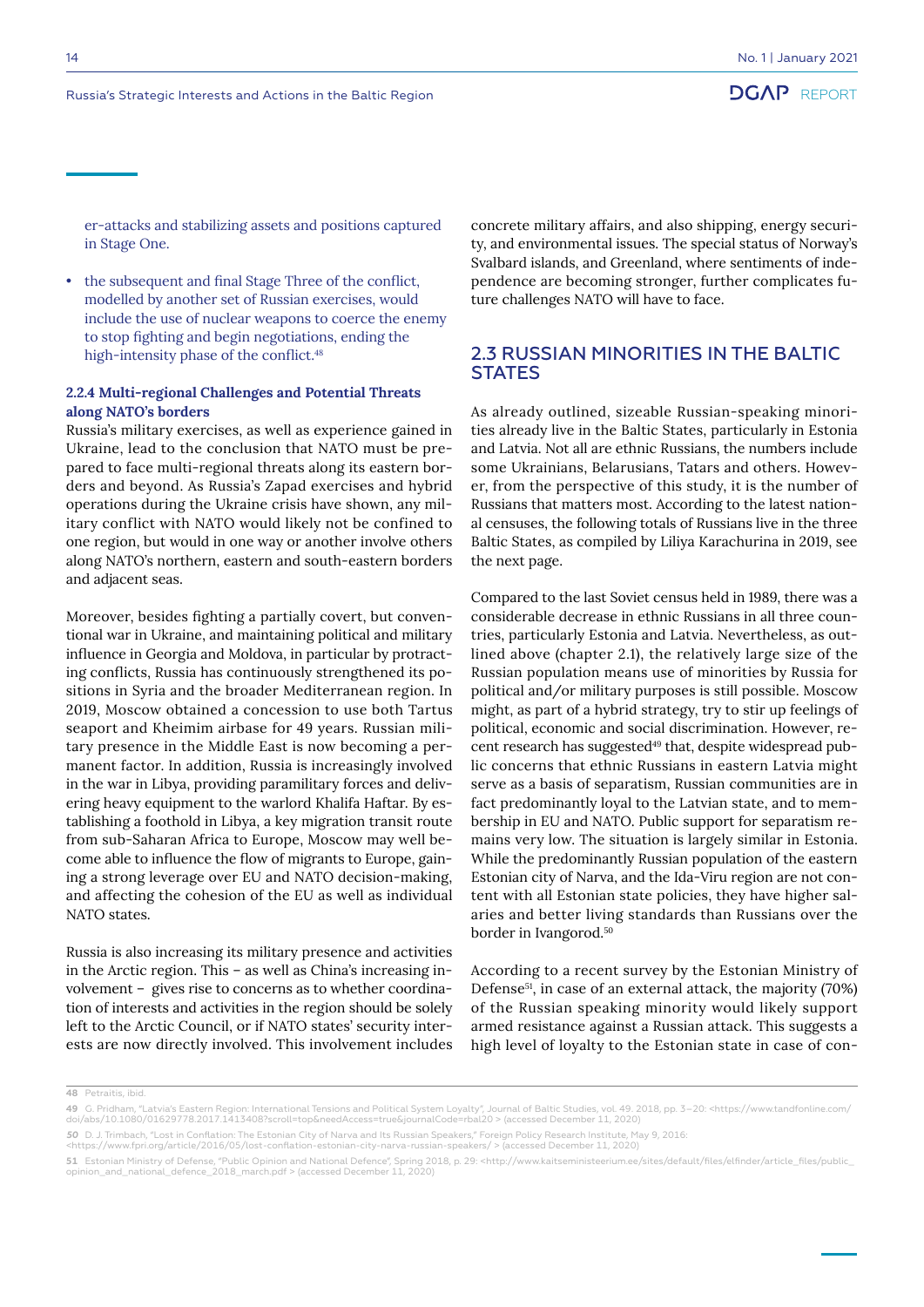|                | <b>NUMBER OF RUSSIANS</b> |        |                          |        | <b>NUMBER OF THE TITULAR</b><br><b>POPULATIONS</b> |        |                          |        |
|----------------|---------------------------|--------|--------------------------|--------|----------------------------------------------------|--------|--------------------------|--------|
|                | 1989 census               |        | national censuses        |        | 1989 census                                        |        | national censuses        |        |
|                | in thousands              | in $%$ | in thousands             | in $%$ | in thousands                                       | in $%$ | in thousands             | in $%$ |
| <b>Estonia</b> | 474.8                     | 30,3   | 326.2<br>$(2011 - 2012)$ | 25,2   | 963.3                                              | 61,5   | 902.5<br>$(2011 - 2012)$ | 69,7   |
| Latvia         | 905.5                     | 34,0   | 557.1<br>(2011)          | 26,9   | 1,387.8                                            | 52,0   | 1,285.1<br>(2011)        | 62,1   |
| Lithuania      | 344.5                     | 9,6    | 176.9<br>(2011)          | 5,8    | 2,924.3                                            | 79,6   | 2,561<br>(2011)          | 84,2   |

Source: L. Karachurina, "Demography and migration in post-Soviet countries," in A. Moshes & A. Racz (eds.), "What Has Remained of the of the USSR: Exploring the Erosion of the Post-Soviet Space," FIIA Report, No. 58, February 2019, p. 188. < https://www. fiia.fi/en/publication/what-has-remained-of-the-ussr > (accessed December 11, 2020), and Statistical Office of Estonia, Central Statistical Bureau of Latvia, Statistics Lithuania, "2011 Population and Housing Censuses in Estonia, Latvia and Lithuania," 2015, p. 24: <https://osp.stat.gov.lt/services-portlet/pub-edition-file?id=19698 > (accessed December 11, 2020)

flict. Furthermore, a post-Crimea opinion survey on the influence of Russian compatriot policies in Estonia concluded that the territorial and political ties of Estonian Russians are quite weak, and they do not support Russia's ambition to develop strong ties between the diaspora and the homeland. Russia's objective of developing a consolidated compatriot movement able mobilize Estonian Russians has become even more marginalized than previously.52 Meanwhile, on jobs and income, there is data to support the idea that segregation between the two communities still exists, and Estonian-Russians perceive inequality of opportunity in the Estonian labor market. However, ethnic distribution by occupational groups is quite balanced between Estonians and non-Estonians.53 Language proficiency is important for improved chances in education, employment and social position, in turn leading to higher levels of integration.<sup>54</sup>

In sum, as testified by Lamberto Zannier, the OSCE High Commissioner on National Minorities, considerable progress has been achieved in integrating Estonian and Latvian society, particularly in education policy, which, while ensuring preservation of minority identities, has created a common media space for all citizens (Estonia) and facilitated access to citizenship (Estonia). At the same time, according to the OSCE high commissioner, divisions along ethnic lines do persist and additional steps are required to bring majority and minority communities closer together, creating sustainable integration and resilience within Baltic societies.<sup>55</sup>

This is all the more relevant now, given possible analogies with Eastern Ukraine. In Donetsk in early April 2014, support for separatism was only around 30%. When the conflict erupted, the majority of the population passively stood by, and an active, well-organized, small minority was able to

**53** E. Saar, J. Helemäe, "Ethnic segregation in the Estonian Labour Market," Estonian Human Development Report 2016/2017:

**<sup>52</sup>** K. Kallas, "Claiming the Diaspora: Russia's Compatriot Policy and its Reception by Estonian-Russian population", Journal on Ethnopolitics and Minority Issues in Europe, vol. **15**, no. 3, 2016, pp. 1–25: <https://www.ecmi.de/fileadmin/redakteure/publications/JEMIE\_Datens%C3%A4tze/Jemie-datens%C3%A4tze\_2016/Kallas.pdf > (accessed December 11, 2020)<br>Also see: J. Dougherty, R. Kaljurand, "Estonia's 'Virtual Russian World': Th <https://icds.ee/estonias-virtual-russian-world-the-influence-of-russian-media-on-estonias-russian-speakers-2/ > (accessed December 11, 2020)

<sup>&</sup>lt;https://inimareng.ee/en/immigration-and-integration/ethnic-segregation-in-the-estonian-labour-market/ > (accessed December 11, 2020)<br>In this text, it is stated that "according to the 2015 integration monitoring study, onl their opportunities to get a good job in the private sector to be equal to those of Estonians, while 1 in 2 Estonians holds this opinion. Both Estonians and non-Estonians are even more critical with regard to opportunities to attain managerial positions in public administration: only 1 in 11 ethnic Russians and 1 in 4 Estonians perceive equality of opportunity in this regard. The conclusion is quite clear: Estonian-Russians perceive inequality of opportunities for success in the Estonian labour market."

**<sup>54</sup>** Estonian Kultuuriministeerium, "Integration of Estonian Society: Monitoring 2017," final report; https://www.kul.ee/sites/kulminn/files/5\_keeleoskus\_eng.pdf

**<sup>55</sup>** Address by the OSCE High Commissioner on National Minorities, Lamberto Zannier, to the 1188th Plenary Meeting of the OSCE Permanent Council, pp. 9–10: <https://www. osce.org/permanent-council/384168?download=true > (accessed December 11, 2020)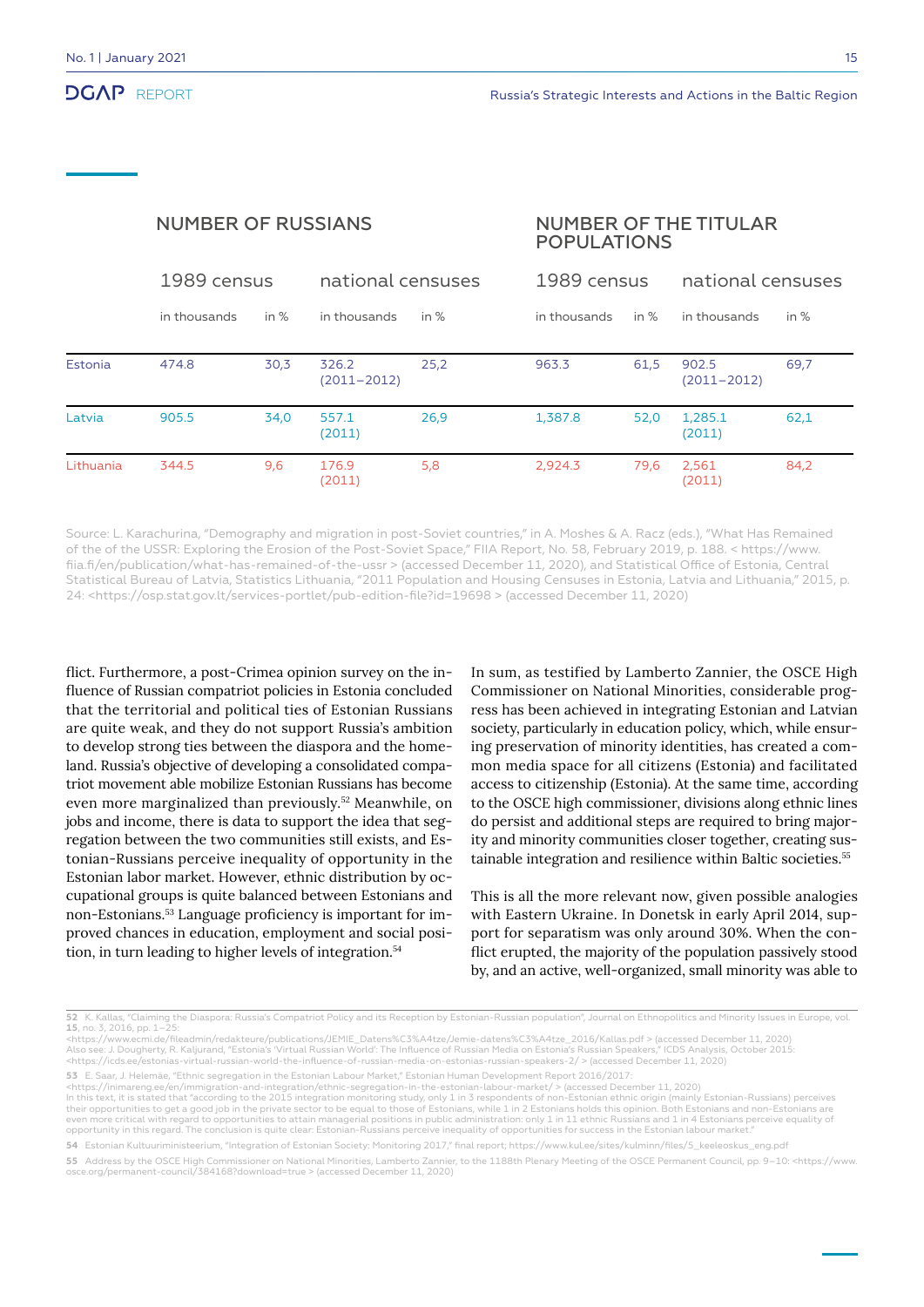dominate events, actively controlled and supported by Russia. Hence, regardless of a general lack public support for separatism one should continue to pay close attention to the situation and attitudes of Russian minorities there.

#### 2.4 RUSSIA'S SOFT POWER TOOLS IN THE BALTIC STATES

As part of peacetime hybrid operations and information warfare, Russia seeks to achieve and maintain information influence on the Russian-speaking minorities in the Baltic States, through both conventional media (primarily TV) and online media, both more popular among Baltic Russians than national language media channels in Estonia, Latvia or Lithuania. This influence is at its most spectacular in Latvia. In August 2019, the Russian language First Baltic Channel (Perviy Baltiyskiy Kanal) was the second most popular TV channel nationwide,<sup>56</sup> i.e. not just among ethnic Russians, but in the population as a whole.

Since Russian media often serve as a direct channel of information influence, including malign influence, the Baltic States have taken various counter-measures. These have ranged from banning certain Russian channels (such as the RTR, previously blocked in Lithuania) to expelling Russian journalists declared to be propagandists, or alternatively labelling them persona non grata. Most recently, in November 2019, Latvia decided to ban nine Russian television channels, in connection with the EU sanctions against their owner Yuri Kovalchuk.57

Russia tends to react to counter-measures in a highly politicized way, skillfully using arguments based on European values; for example, criticizing Baltic authorities as discriminatory, Russophobic, and acting against freedom of speech and information. One significant phenomenon is that even if a television channel is shut down purely for economic reasons, as the Tallinn-based TTV, closed in autumn 2019, Russia's media channels tend to politicize the issue, accusing Estonian authorities of Russophobia.58

In terms of online soft power, Russia's disinformation and propaganda apparatus is very active in the Baltic States, both via conventional news sites and through "alternative media" channels. However, the Baltic States have been quick to react to disinformation pressure, using a wide variety of measures. Estonia set up the Russian language TV channel ETV+ so as to reach out to its Russian-speaking population; in Lithuania, a large volunteer organization was set up, called "Baltic Elves," to counter the work of Russian internet trolls. Various fact-checking and anti-disinformation initiatives have been launched in all three Baltic countries, working in close cooperation, and with Ukrainian (Stop Fake), Czech (European Values) and other organizations actively working to counter Russian disinformation. Although the threat of disinformation is still present today, awareness and resilience are far higher than they were in 2014-2015.

In addition to its information apparatus, Russia has a well-developed institutional network to coordinate Moscow's policies towards Russians living abroad, including in the Baltic states. However, in reality, a considerable gap exists between Russia's official compatriots policy and its actual effectiveness<sup>59</sup>. Compatriots' organizations in the Baltic states are most active in promoting Russian narratives of history.

In terms of security risks, the Russian communities in Estonia and Latvia are most vulnerable to Moscow's narratives on "violation of minority rights," while the problem is much less acute in Lithuania. However, it is safe to say that Moscow's possible use of Russian minorities as a pretext for violating the sovereignty of the Baltic countries depends on Russia's future strategic interests, developments and constellations, not on the perceived or claimed level of discrimination. In other words, Moscow arguing about the Russian minorities in the Baltics is far more a policy tool than an inherent, value-based policy drive. When it comes to actual military implications, the possible use of civilian crowds – ethnic Russians mobilized by soft power and information tools and/or subversive actions – for tactical and operational purposes deserves closer research attention.<sup>60</sup>

**<sup>56</sup>** Kantar.lv, "Konsolidētās TV skatītākais kanāls augustā – LTV1," September 11, 2019: <https://www.kantar.lv/konsolidetas-tv-skatitakais-kanals-augusta-ltv1/> (accessed December 11, 2020)

**<sup>57</sup>** "Latvia Bans 9 Russian TV Stations Over Ties to Sanctioned Billionaire," The Moscow Times, November 21, 2019: <https://www.themoscowtimes.com/2019/11/21/latviabans-9-russian-tv-stations-over-ties-to-sanctioned-billionaire-a68267> (accessed December 11, 2020)

**<sup>58</sup>** "The Kremlin Media Called the Closing of Tallinn TV as Russophobic," Propastop, October 8, 2019: <https://www.propastop.org/eng/2019/10/08/the-kremlin-media-calledthe-closing-of-tallinn-tv-as-russophobic/> (accessed December 13, 2020)

**<sup>59</sup>** I. Berzina, "Russia's Compatriot Policy in the NB8 Region," Baltic Defense College, February 17, 2017: <http://www.baltdefcol.org/conferences/russia/wp-content/ uploads/2017/02/Berzina\_RussiasCompatriotPolicyNB8\_February17\_2017.pdf> (accessed December 13, 2020)

**<sup>60</sup>** As an example, in the early months of the war in Ukraine, there were a number of occasions when mobilized civilian crowds captured public administration buildings, built barricades, and attempted to block the movement of Ukrainian military vehicles; there was at least one case when the crowd managed to capture armored personnel see: "Ukraine Crisis: Military Vehicles 'Seized' in Kramatorsk", BBC News, April 16, 2014: <https://www.bbc.com/news/world-europe-27045534> (accessed December 13, 2020)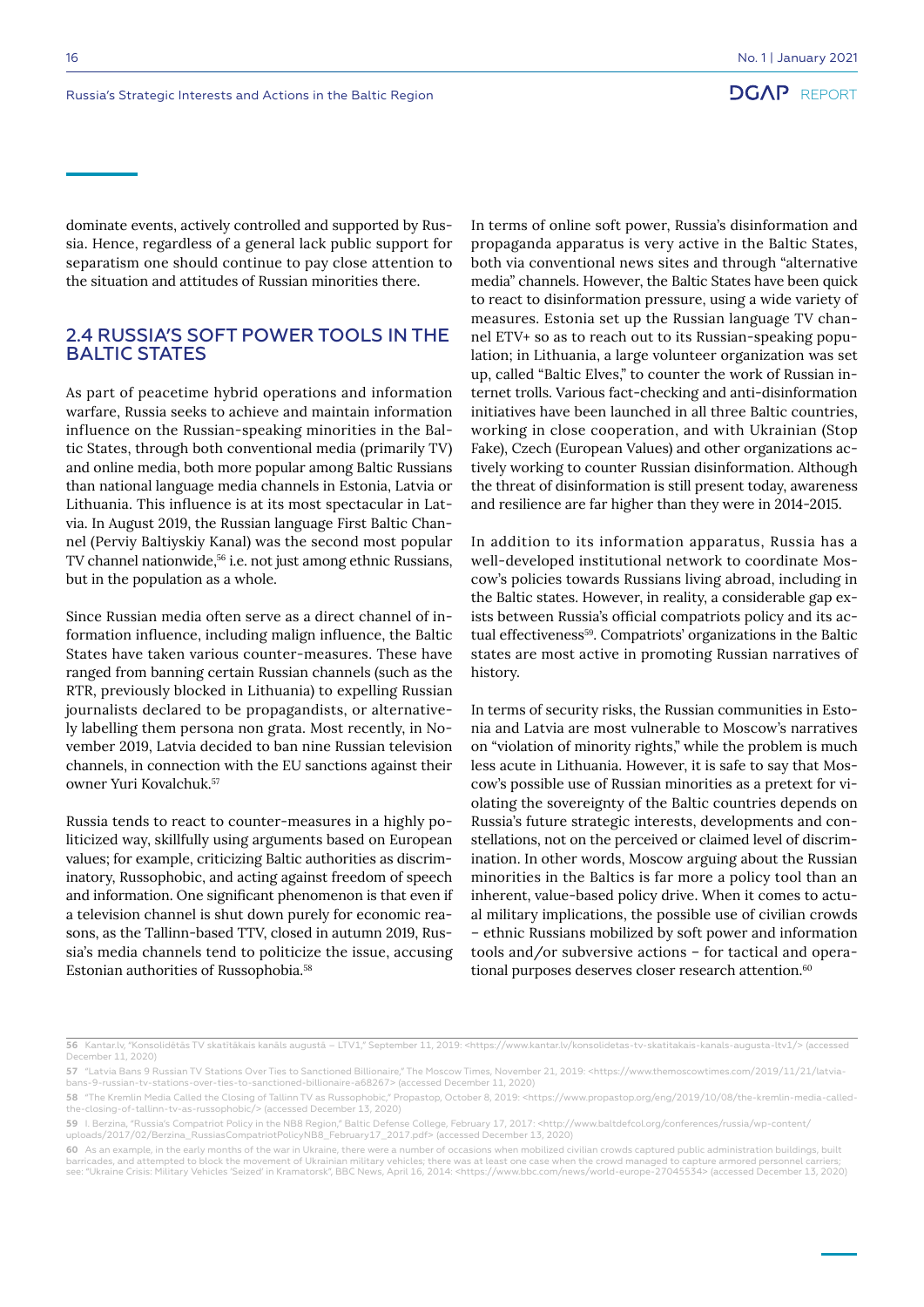### 2.5 THE ROLE OF BELARUS VIS-À-VIS THE BALTIC STATES

When assessing Russia's policies towards the Baltic States, we must bear in mind the role and place of Belarus, for a number of reasons. Besides its obvious geographical location, Belarus is a close political and military ally of Russia, highly dependent on Moscow in economic and energy security terms. However, from the beginning of the Ukraine crisis in 2014 until the August 2020 presidential elections, Minsk had been conducting a careful, increasingly multi-vectoral foreign policy, trying to balance interests between Russia and the West, hoping to decrease its dependence on Moscow, preventing a Ukraine-type scenario resulting in the loss of Belarusian sovereignty.

However, the 9 August 2020 presidential elections were massively rigged, and were followed by an unprecedented wave of demonstrations. The regime reacted with widespread, brutal crackdowns: thousands were arrested and tortured by the security forces; several people have been killed by the police. Despite widespread protests, the Lukashenko regime has remained relatively stable. In this, significant political, informational, policing and security-related support from Russia has played a decisive role. In short, it was Russia that prevented the collapse of the Lukashenko system. However, while the regime has managed to prevail, its legitimacy both at home and abroad has been permanently damaged. Neither the European Union nor the United States have recognized the presidential election results; instead, a new wave of sanctions has been imposed on those responsible for repression. Meanwhile, anti-Lukashenko protests in Belarus have continued, despite brutal police reaction and worsening weather conditions.

The post-election situation put an abrupt end to Belarusian foreign policy's maneuvering between East and West: Minsk is now more dependent on Russia than ever before. Hence, properly assessing Russia's policy options and room for maneuver vis-à-vis the Baltic States, particularly Lithuania, requires evaluating Belarus's role in the equation.

#### **2.5.1 Perspectives of future integration with Russia**

Belarus was a founding member of the Commonwealth of Independent States (CIS), and the associated Customs Union, which later became the Eurasian Economic Union. In addition to these relations, the two countries have a special bilateral integration structure, the so-called Union State.

The Union State was established in 1999, originally aimed at creating supra-national integration of Russia and Belarus. It has been reported that the president of Belarus, Alexander Lukashenko, who came to power in 1994, originally hoped to dominate this bilateral integration against the aging, sick Russian president Boris Yeltsin. However, following the emergence of Vladimir Putin, integration enthusiasm in Minsk gradually decreased, particularly since Putin proposed the incorporation of Belarus into Russia in 2002.

Since then, development of the Union State has largely stagnated. One the one hand, basic institutional structures have been set up and are functioning: there is a joint budget, and regular meetings of both presidents, governments and parliaments. On the other hand, the Union State never reached true supra-nationality, but has always remained at an intergovernmental level. Original plans to create a joint constitution, a common currency, genuine customs-free trade, a joint army and several common structures were never realized.<sup>61</sup>

The main reason for this is the reluctance of Belarusian elites, including the president, to make concessions on sovereignty. This is in keeping with the observation $62$  that authoritarian countries find it harder to delegate competences to supranational bodies, since it would constrain their own autonomy and power in some respect. In addition to the general phenomenon, the post-2014 political context has made Belarus even less willing to give up sovereignty: events in Ukraine have demonstrated that Russia is willing and able to modify borders by force if its geopolitical interests demand, and if Moscow thinks it can manage the risks. Under these circumstances, it is highly unlikely that Belarus would agree to any real implementation of integration measures prescribed in the 1999 Union State Treaty, especially while Lukashenko is in power.

However, this earlier calculus has been fundamentally transformed by the events of August 2020. Lukashenko's domestic legitimacy has been shaken and his Western contacts largely severed. To remain in power for even a while longer, Lukashenko has little other choice than to offer Russia more and more concessions: political, economic and energy-related. Hence, it is likely that Russia will keep gradually limiting Belarus' decision-making autonomy in political, military and economic matters, but without constraining its formal sovereignty. In particular, Moscow seems likely to use the Union State project as a political tool

**<sup>61</sup>** Somewhat paradoxically, the only supranational element of Russia–Belarus relations is via the Eurasian Economic Union, not the Union State.

**<sup>62</sup>** E. Furman, A. Libman, "Imitating Regionalism: Eurasian Regional Organizations as a Soviet legacy", in A. Moshes, A. Racz (eds.), "What Has Remained of the of the USSR: Exploring the Erosion of the Post-Soviet Space," FIIA Report, no. 58, February 2019, p. 90: < https://www.fiia.fi/en/publication/what-has-remained-of-the-ussr> (accessed December 13, 2020)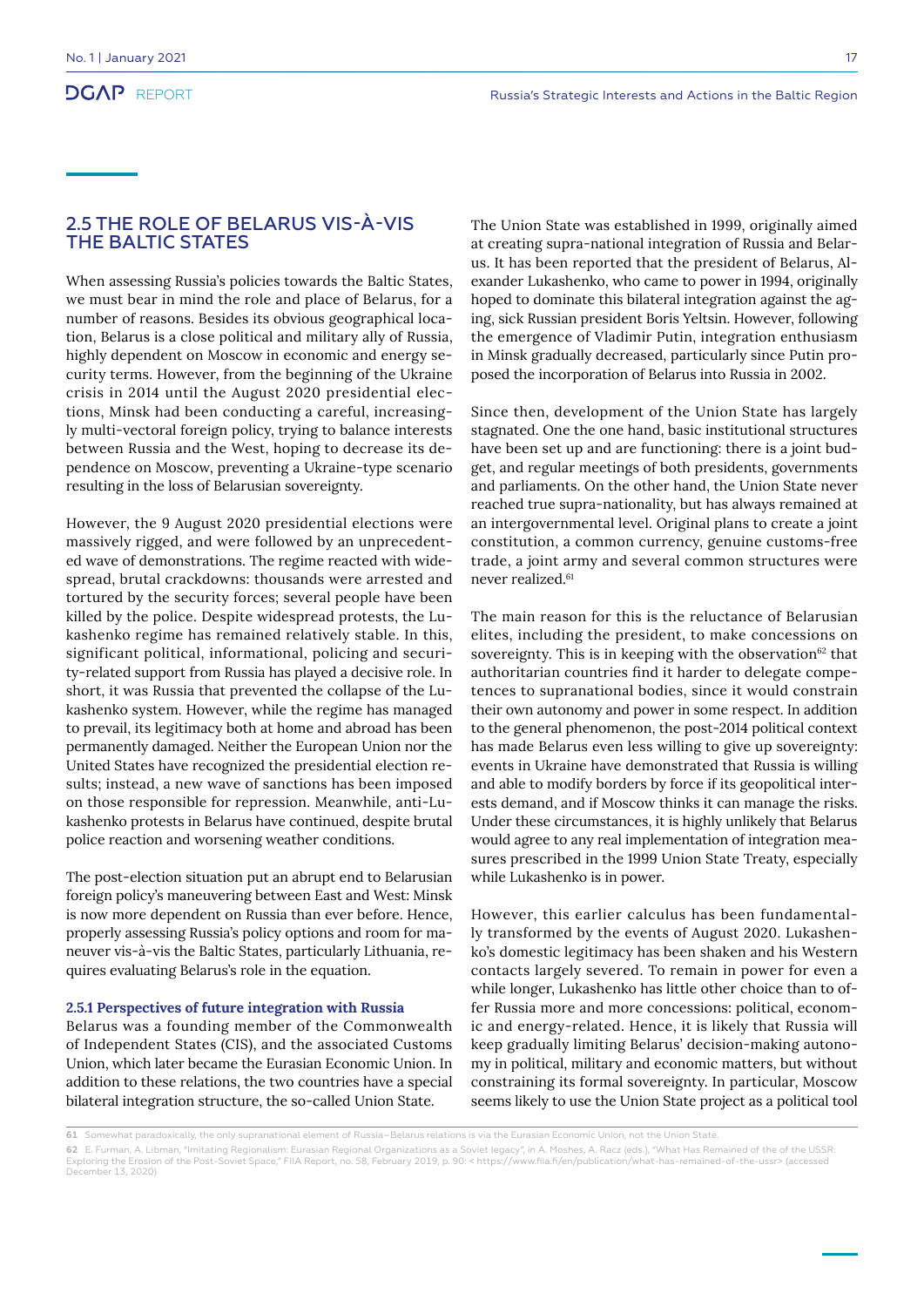and the strong dependence of Minsk on Russian economic subsidies as a form of direct leverage. In this way, Moscow could enjoy the benefits of closely influencing (sometimes controlling) the domestic, foreign, security and defense policies of Belarus, increasing its own security while keeping related costs limited to economic subsidies.

#### **2.5.2 The Role of Belarus' Armed Forces in Russia's Baltic Planning**

Notwithstanding the above analysis, Belarus has been a close military ally of Russia ever since the dissolution of the Soviet Union. Although the early 1990s saw was brief period when neutrality was considered as a future security policy option, from 1994 on President Lukashenko re-oriented Minsk to a pro-Russian security and defense policy course. Belarus military doctrine explicitly names military cooperation with Russia as the primary guarantor of the security and defense of the country.

Military cooperation between the two countries has been close ever since 1991. Russia is the main supplier of the military industry of Belarus, and its main market. Conversely, Belarus produces a number of weapons components which Russia cannot manufacture alone. In addition, Russia provides general staff level military education for the Belarusian military, since Minsk lacks the necessary capabilities. Annually, more than 400 Belarusian officers study at Russian military higher education institutions, and military-to-military ties are traditionally cordial.

Russia has two pieces of crucial military infrastructure (voenniy obyekt) on Belarusian soil:: a long-range radar, and a naval signal transmission station used to communicate with Russia's submarines. For several years, Moscow has been pushing Minsk to host a Russian military base (voennaya baza); however, the project was so far not realized due to the reluctance of the Belarusian leadership to permanently base Russian fighting forces in the country. Nevertheless, Russia's air forces are allowed to use the military airports in Belarus; the only restriction being that they are not authorized to spend more than 24 hours on Belarusian territory. However, it is telling that when plans were made public for the "Fort Trump" base in Poland, i.e. the ongoing deployment of a fully-fledged U.S. army division, Belarusian officials were quick to emphasize that Belarus would need to reconsider its earlier position on not hosting a Russian military base.

The territory and armed forces of Belarus are integral parts of Russia's A2AD capabilities. This applies particularly to the Belarus air defense system, which functions more or less in complete integration with the Russian one, officially within the framework of the Union State. In 2015, Belarus received at least four S-300 air defense missile systems from Russia, followed by two batteries of S-400s in 2016, in addition to at least five (as of December 2018) Tor-M2 short-range air defense batteries.63 These air defense systems make Belarus an important contributor to Russia's A2AD capabilities, which are also able to cover parts of the Baltic States. To a lesser extent the same applies to artillery and surface-to-surface missiles, since Belarus employs a large number of ex-Soviet and Russian MLRS systems, as well as Scud and Tochka-U missiles. Most recently, in cooperation with China, Belarus developed a new 300 mm MLRS system, the Polonez, with a confirmed range of over 200 kilometers. It is safe to assume that Belarusian artillery alone would be able to striking the Suvalki gap and thus impede military movements of NATO forces. In addition to these capabilities, Belarus has long been trying to obtain Iskander surface-to-surface missiles from Russia, which would further strengthen Minsk's role as an A2AD asset for Moscow.

Close military ties are also manifested in joint military exercises. The Zapad 2009 military exercise modelled an uprising of the Polish minority in Belarus, jointly suppressed by Russian and Belarusian military forces, culminating in a Russian nuclear strike on Warsaw. The Zapad 2013 scenario envisaged that "Baltic terrorists" (de facto meaning NATO forces) attacked Belarus.<sup>64</sup> A counter-attack of joint Russian-Belarusian forces against advancing enemy (again NATO) forces was a key component of the Zapad 2017 exercise.65 In addition to Zapad exercises, there are other regular bilateral Russian-Belarusian military exercises, such as the biannual Union Shield series. The examples of Zapad and Union Shield exercises demonstrate that conducting operations in and across the territory of Belarus is an integral part of Russian military planning.

Taking these factors into account, as well as Minsk's dependence on Moscow, now greater than it has ever been, it is highly unlikely that Belarusian forces would put up any meaningful resistance against Russia in case of a NA-TO-Russia military confrontation in the Baltic region. On the contrary, it is safe to assume that Russian forces would swiftly move into Belarusian territory and use it for its own

**<sup>63</sup>** "Belarus Now Operates Five Tor-M2 Air Defense Missile Batteries", Army Recognition, December 29, 2018: <https://www.armyrecognition.com/armies\_in\_the\_world\_

analysis\_focus/belarus\_now\_operates\_five\_tor-m2\_air\_defense\_missile\_batteries.html> (accessed December 13, 2020)

**<sup>64</sup>** Asymmetric Operations Working Group, "Ambiguous Threats and External Influences in the Baltic States," November 2015, p. 49: <https://www.stratcomcoe.org/download/<br>file/fid/2696> (accessed December 13, 2020)

**<sup>65</sup>** Petraitis, ibid.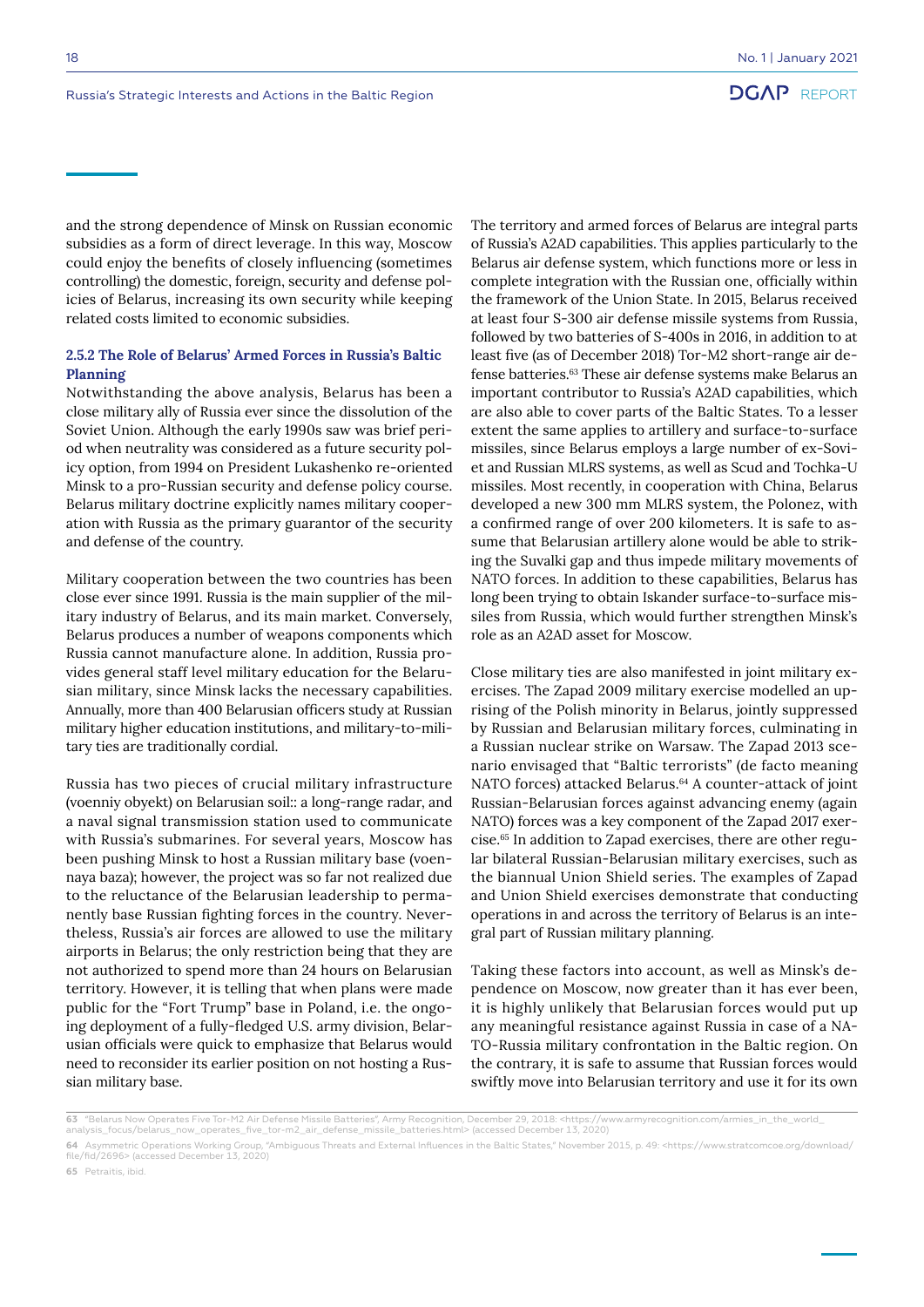strategic, operational and tactical purposes, particularly moving in the direction of Kaliningrad. It is also realistic to expect that the dominant majority of Belarusian forces would actively cooperate with Russian forces, particularly in coordinating their operations with the use of Russian A2AD assets. In addition to all this, Moscow may well try to use the weakened positions of the Lukashenko regime after August 2020 to again bring up the question of a permanent Russian military base in Belarus.

The next strategic military exercise of the Zapad series will take place in the autumn of 2021. The initial outline of the exercise has already been discussed by the Russian and Belarussian ministries of defense. Details of the Zapad-2021 exercise will probably reveal the extent to which Belarus can manage to preserve its sovereignty in terms of military security, and also the role Belarus might play in Russia's military planning in case of a hypothetical NATO-Russia confrontation in the Baltic region.

### 2.6 INTERIM CONCLUSION

To sum up, it is safe to say that the risk of Russian military aggression against the Baltic states is currently low, because Moscow wants to avoid a direct military conflict with NATO and the U.S. in Europe. The region, for the time being, appears to be low on Russia's foreign policy agenda. However, as Russia reshapes its position towards almost every region of the world with a view to its global competition with the United States, it can be assumed that strategic planners cannot help but see the Baltic region as a potential theatre of operations in a war between the U.S./NATO and Russia.<sup>66</sup> This is why Russia's posture and military planning in the Baltic region is geared to "preventive military actions". In addition, since it cannot be ruled out that Russia's leadership may be tempted to exploit a strategically favorable opportunity, should the U.S. in future concentrate its strategic attention on the Far East and could even be tied up with large forces in the Asia-Pacific region. This could lead to a confrontation with NATO, with Russia taking even more aggressive stance in Europe and in particular in the Baltic region. Hence, in strategic terms the Baltic states and Poland can be seen as NATO's most vulnerable region. Therefore, NATO's efforts to strengthen its deterrence and defense have a particular focus on the Baltic region.

## **3. NATO's Response – Adapting its Posture**

Russia's conflict strategy and military doctrine, its hybrid actions and growing conventional and nuclear capabilities, as described above, constitute a serious geopolitical challenge and potential military threat to European security. NATO is addressing this challenge as part of a comprehensive strategic approach in response to its evolving security environment, including other enduring challenges and threats; from state and non-state actors; from military forces; from terrorist, cyber and hybrid attacks.<sup>67</sup> To the south, NATO is confronted with an arc of instability stretching from the Atlantic coast of the Sahel through North Africa and the Middle East to the Caucasus and Afghanistan. Continuing crises, state failures, violent religious extremism, conflicts between regional powers, such as Saudi Arabia and Iran, and the war in Syria have all fueled terrorism and caused mass migration, affecting Europe's stability.

The NATO summit decisions taken in Wales in 2014, at Warsaw in 2016 and at Brussels in 2018 established a comprehensive strategy for responding to these different challenges. This strategy essentially focuses on two mutually reinforcing goals: significantly strengthening NATO's deterrence and defense posture vis-à-vis Russia and contributing to the international community's efforts to project stability, so as to increase security in Europe's neighborhood.

On the latter, NATO's efforts are concentrated on enhancing political dialogue with partners and offering tailored defense and security capacity-building support, particularly to partner nations in unstable regions, such as Moldova, Ukraine, Georgia, Jordan and Tunisia.<sup>68</sup> Moreover, in the southern part of NATO, a regional hub has been established at Joint Force Command Naples to enhance NATO's situa-

**<sup>66</sup>** Estonian Foreign Intelligence Service, ibid., p. 6.

**<sup>67</sup>** See NATO, "Brussels Summit Declaration", ibid.

**<sup>68</sup>** In the same vein, NATO launched a new training mission for Iraq with hundreds of trainers from NATO and partners to provide advice and support to the Ministry of Defense and to several military schools and academies. The alliance remains committed to ensuring security and stability in Afghanistan and maintains its engagement in Kosovo.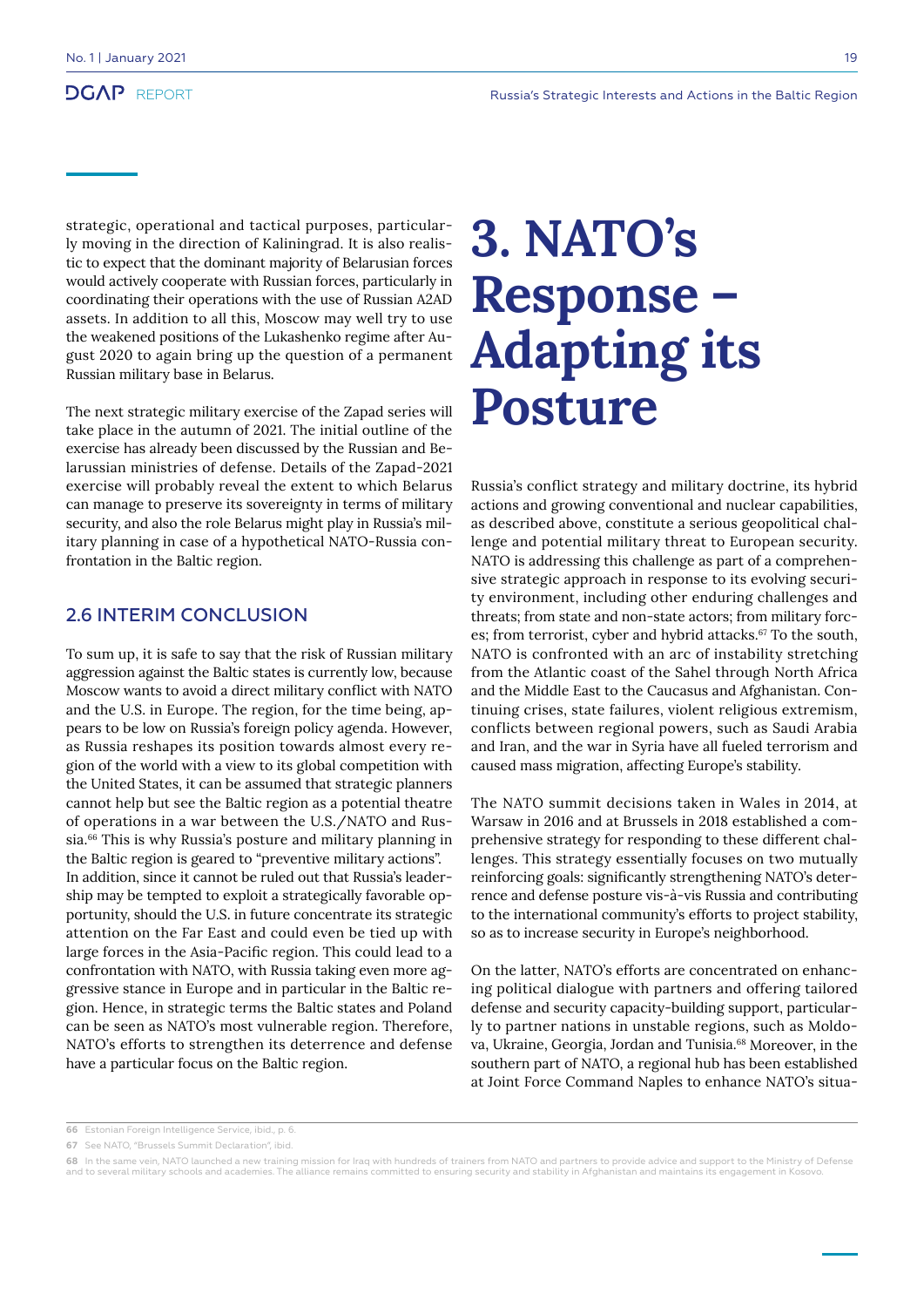tional awareness of the region and to improve its ability to respond to threats from the south, including from terrorist organizations. Action here could potentially take place with allied forces or through training assistance to partner states. So NATO maintains its ability to intervene in crisis regions using military force, should the need arise. Nonetheless, Russia represents the most serious external challenge to Europe's security.

### 3.1 THE READINESS ACTION PLAN

By its aggression against Georgia in 2008 and Ukraine in 2014, the Russian leadership demonstrated that it is prepared to attack its neighbors and to change accepted mutual borders. It will use military means to pursue geopolitical goals, if it thinks it opportune or necessary. Consequently, eastern NATO member states sharing a border with Russia are now concerned whether they will be the next victim of Russia's perceived expansionism, in particular because, due to the NATO-Russia Founding Act of 1997, there are no NA-TO combat forces permanently stationed on the territory of the eastern NATO members, only national defense forces.

For this reason, NATO had to take action to assure those nations that its collective defense commitment did apply and to demonstrate to Russia that it would resolutely defend all allies irrespective of their location or size. Time was of the essence: the NATO Readiness Action Plan was agreed by the alliance's political leaders at the 2014 Wales summit; it was implemented thereafter. The new plan essentially established two sets of measures: (1) Assurance Measures included enhanced military activities and exercises of land, air and maritime forces in the region on a rotational basis. (2) Adaptation Measures, designed to enhance NATO's military posture and its ability to reinforce allies at the periphery. A few examples<sup>69</sup>:

- NATO's Air Policing Mission over the three Baltic states was reinforced
- the NATO Response Force (NRF) was tripled in size to become a high-readiness joint force (with land, air, maritime components) of some 40,000 troops. Its "spearhead", the multinational Very High Readiness Joint Task Force (VJTF), numbering some 5,000 troops, is on permanent standby, ready to move initial elements within a few days<sup>70</sup>
- the size and readiness of the Headquarters Multinational Corps Northeast (MNC NE) in Szczecin (Poland) were significantly enhanced, and it became the regional hub for collective defense planning and regional cooperation in the Baltic region. Furthermore, the Headquarters Multinational Divisions Northeast in Elblag (Poland; MND NE) as well as the Headquarters Multinational Division Southeast (MND SE) in Bucharest (Romania) were established.
- eight NATO Force Integration Units (NFIU) where dispatched to all eastern Allies, to take charge of support for planning, exercises, logistics and reinforcement
- the NATO Standing Naval Force to support situational awareness was enhanced.
- NATO's ability to reinforce allies at the periphery was improved through repair of infrastructure, prepositioning of equipment and supplies, and designation of specific bases.
- advance planning for the deployment of the VJTF/NRF to selected regions was begun
- the NATO exercise program was enhanced, with a renewed focus on collective defense
- a strategy on NATO's role in countering hybrid warfare was agreed

## 3.2 THE DEFENSE INVESTMENT PLEDGE

In view of the changed security environment and the obvious need to invest in high-readiness forces and modern capabilities required for collective defence, NATO leaders agreed to the Defense Investment Pledge (DIP). Allies with a proportion of GDP spending on defense below 2% committed to moving toward 2% to be achieved by 2024. Those spending less than 20% of their defense budget on major new equipment, and research and development, committed to increasing annual investment to 20% or more within a decade.<sup>71</sup> Meanwhile, there has been considerable progress: since 2015 all European allies and Canada have increased their defense spending. By the end of 2020, European allies and Canada together will have spent some \$130

**<sup>69</sup>** NATO, "Brussels Summit Declaration", paragraph 5 through 12.

**<sup>70</sup>** The framework nation role is taken annually by a different European NATO member state.

**<sup>71</sup>** NATO, "Wales Summit Declaration, Issued by Heads of State and Government Participating in the Meeting of the North Atlantic Council in Wales", September 5, 2014,<br>paragraph 14: <https://www.nato.int/cps/en/natohq/off members to implementing the DIP has been underpinned by an annual presentation by each nation, covering plans to reach the 2% and 20% targets by 2024, if not already reached.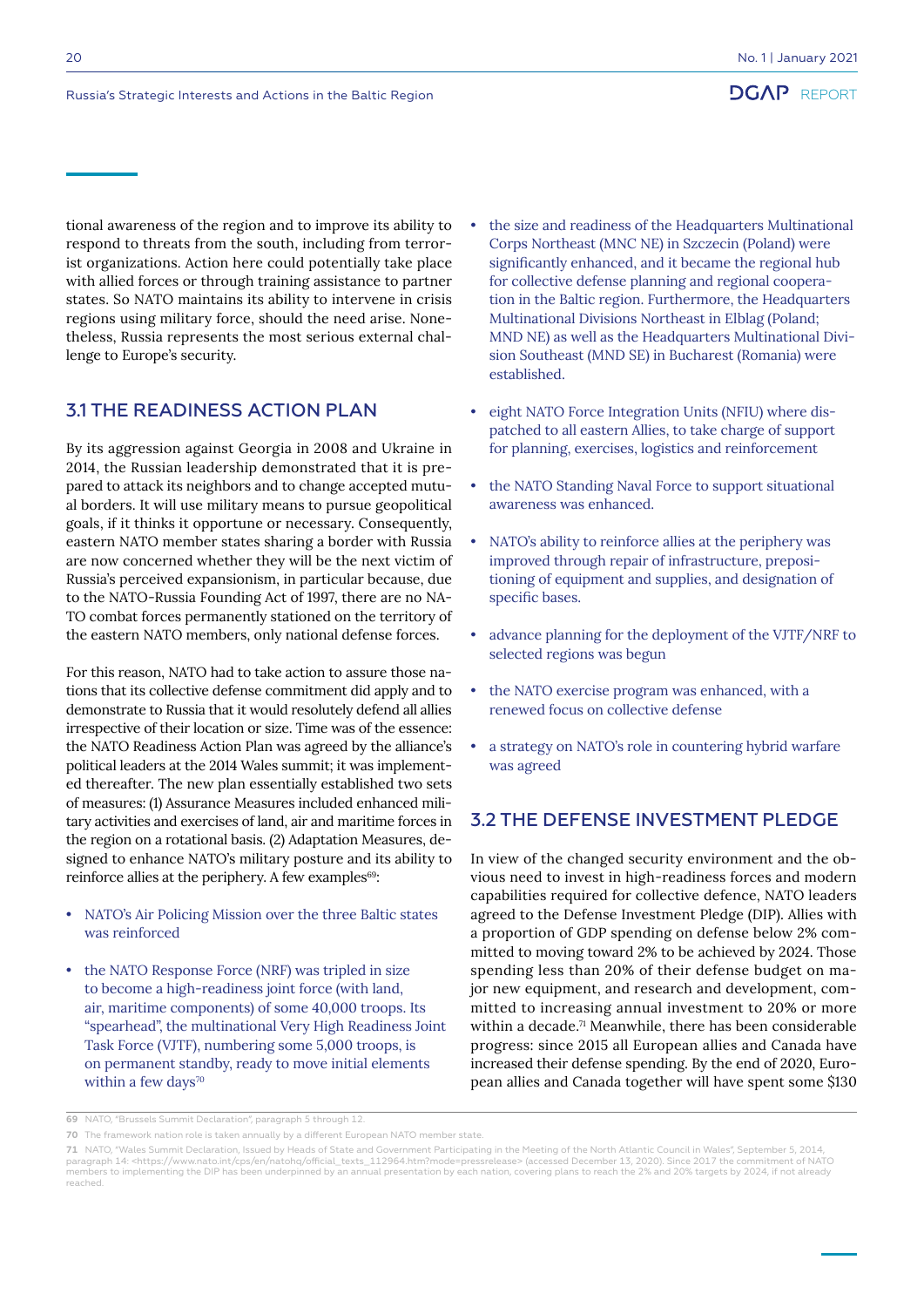billion more on defense in real terms than 2016.<sup>72</sup> Nevertheless, the picture remains mixed. According to NATO, nine member states spent at least 2% in 2019 (up from three in 2014) and sixteen member states spent at least 20% on major equipment.73

#### 3.3 STRENGTHENING NATO'S DETERRENCE AND DEFENSE POSTURE

In hindsight, one can safely say that the Readiness Action Plan was a first essential milestone on NATO's path to adapting to a changed post-2014 security environment. At the Warsaw summit in 2016, NATO members welcomed the Plan's implementation, $74$  which became part of NATO's approach to further strengthening its deterrence and defense posture.75 In light of the evolving security environment, further adaption was needed, i.e. a broad approach to deterrence and defense to provide NATO with options to respond to any threat, through defensive, tailored, and proportionate measures consistent with NATO's international commitments.76 This approach was based on the following considerations.

#### **3.3.1 Contesting Russia's Strategy and Posture**

As outlined above, Russia's "Strategy of Active Defense" – which immediately supports Moscow's policy of permanent confrontation and strategic intimidation of the transatlantic community – is designed to weaken, undermine and destabilize NATO and allied governments and societies from within, in peacetime and even more so in a crisis. It is also meant to achieve options for exerting pressure and applying coercion from outside, and to deny NATO any effective military option, particular in a crisis and short of open war. If a crisis were to evolve into a war, Russia would strive for rapid, decisive military advantage and deny NATO any successful military response, thus keeping any military conflict confined to a short war.

Two interdependent factors are of particular concern in Russian strategy: first, Russia's continuous efforts, as described above, to achieve regional military superiority with conventional forces on NATO's borders. Rapidly available forces, which Russia can deploy within days and mass on Russia's western border, along with long-range strike ca-

pabilities to disable NATO's military defense, grant Moscow the option of rapid regional attack to achieve a limited land grab, before NATO can effectively react. This would be accompanied by cyberattacks, disinformation campaigns, and subversive actions on NATO territory. Second, Russia's use of nuclear weapons as operational means in a crisis or war. The breach of the INF Treaty by Russia and the deployment of the new intermediate-range dual-capable (conventional and nuclear) missiles SSC-8 has drawn attention to Russia's significant arsenal of sub-strategic air-, sea- and land-based nuclear weapons, capable of striking European capital cities as well as key civilian and military infrastructure nodes, NATO infrastructure essential for conducting operations and reinforcing threatened allies. Russian nuclear weapons could thus underpin a regional conventional attack: they could cover almost the whole of Europe but leave U.S. territory unaffected. As a consequence, in a conflict, Europe's security could be decoupled from that of America and the U.S. and its extended nuclear deterrence undermined. This could lead Moscow to believe it could present NATO with a fait accompli, paralyze allies' decision-making and undercut commitment to collective defense obligations. The Kremlin might conclude it could convince NATO to stand down in the face of nuclear escalation. In the worst case, attempts at blackmail through combined conventional and nuclear threats could disrupt NATO, and Russia could in this way achieve strategic success without a long war.

As a result, NATO needs to contest Russia's strategic intimidation efforts, denying it any options for achieving its desired political effects. Three priorities are to be pursued: fostering state and societal resilience against malicious cyber activities and disinformation, denying Russia the success of a limited attack with conventional forces, and developing countermeasures to negate Russia's regional nuclear threat.

#### **3.3.2 NATO's Comprehensive Adaptation Program**

Given the geopolitical circumstances in Europe and the length of NATO's eastern border, potential threats could emanate from a variety of regions – from the north and North Atlantic through the Baltic and Black Sea regions to the Mediterranean, North Africa and the Middle East. This range of potential threats requires NATO to retain maximum awareness, flexibility and agility to ensure it has the

**<sup>72</sup>** In accordance with calculations undertaken by the International Staff of NATO, based on Allies' reports; see NATO, "Defence Expenditure of NATO Countries (2013–2019),"<br>November 29, 2019: <https://www.nato.int/cps/en/n also see: NATO, "The Secretary General's Annual Report 2019,"a March 19, 2020, p. 36:

<sup>&</sup>lt;https://www.nato.int/cps/en/natohq/opinions\_174406.htm> (accessed December 13, 2020)

**<sup>73</sup>** Ibid.

**<sup>74</sup>** NATO, "Warsaw Summit Communiqué," ibid. paragraph 35.

**<sup>75</sup>** Ibid., paragraph 38.

**<sup>76</sup>** Ibid.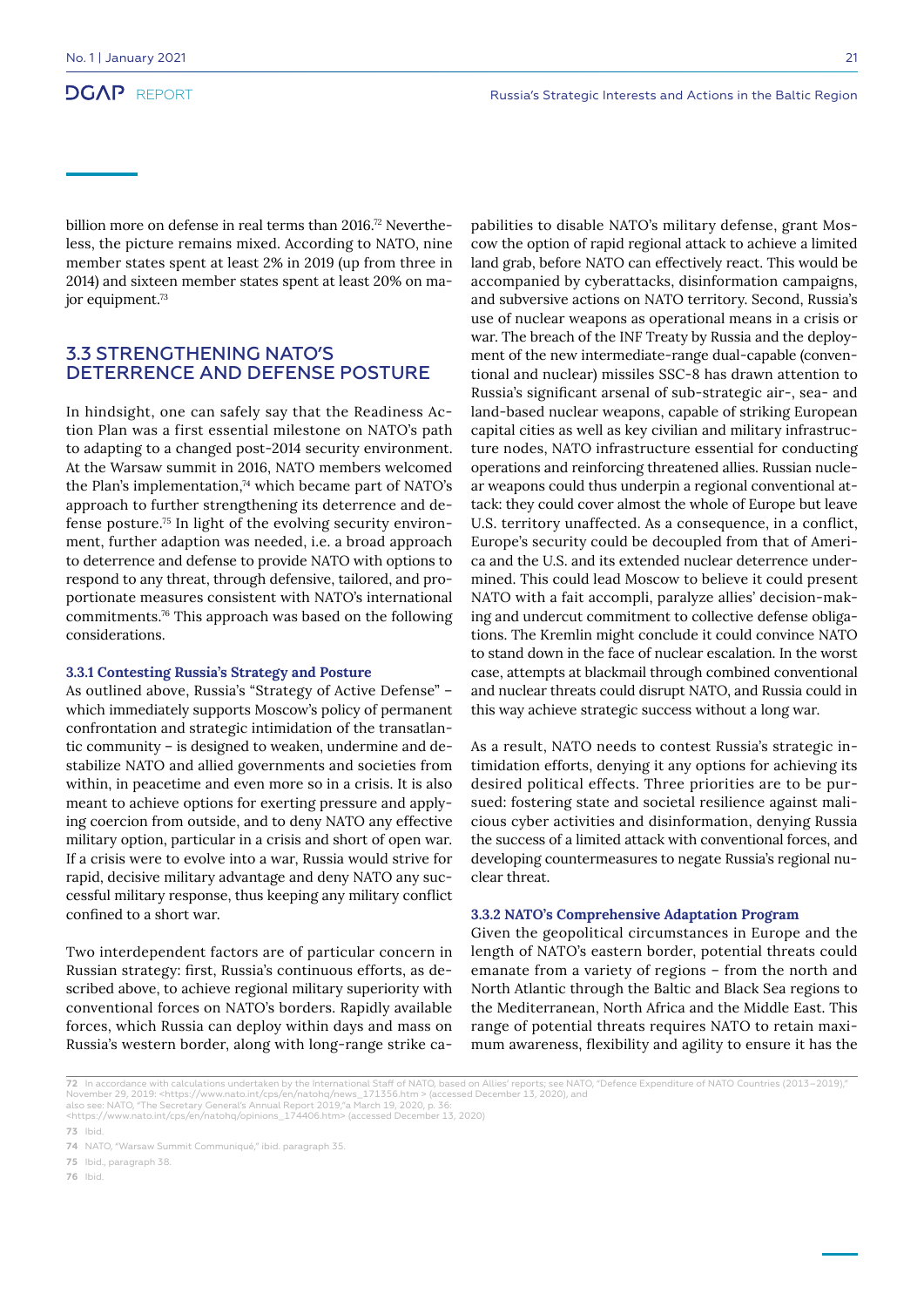right forces in the right place at the right time. Geography, however, imposes a critical time-distance gap between the possible deployment of superior Russian forces and the build-up of substantial NATO forces through reinforcement along the border.

This is particularly true for the Baltic states and Poland, which share a common border with Russia and Belarus, respectively. As described above, Russia's A2AD capabilities could, in a conflict, impede rapid movement of Allied forces into and across the Baltic or Black Sea regions. So there is need for Allied forces to have appropriate enduring forward presence in these regions. At the same time, NATO has to ensure it is capable of rapid and effective reinforcement of a threatened ally or allies with capable combat forces, wherever and whenever needed.

Consequently, resilience, responsiveness, readiness and rapid reinforcement<sup> $\pi$ </sup> are the key imperatives for strengthening NATO's deterrence and defense posture. All of these depend on rapid decision-making, sufficient forces at high readiness and the capacity to move them swiftly over great distances – three factors that are of utmost importance. These ideas require a shift in the Allies' strategic mindset. For many years, NATO's focused on out-of-area crises and discretionary crisis-response operations with long preparation times. Nowadays, deterrence and defense, adapted to current political and geostrategic circumstances, and the possibility of non-discretionary collective defense operations on short notice, are back at the heart of the alliance's strategic thinking and necessitate reinvigorating a culture of readiness across NATO.

NATO set up an ambitious program to achieve all of this, and much has been accomplished since 2014, highly relevant to the security of the Baltic region. A few examples<sup>78</sup>:

#### **Responsiveness**

NATO has accelerated decision-making procedures, enabling it to make decisions on the deployment of rapid-response forces within 8–12 hours. In addition, work is underway to improve the NATO warning and alert system, particularly with a view to crises or attack with little or no warning.

NATO Military Authorities (NMA)<sup>79</sup> have agreed to a new NATO Military Strategy, and work is under way to implement comprehensive overall ideas for deterrence and defense in the Euro-Atlantic area.<sup>80</sup> On that basis, NATO is further improving planning for reinforcement and defense of a threatened ally or allies in different regions, if necessary simultaneously. In this context, NATO is also working on an effective response to Russia's A2AD capabilities to ensure the freedom of action and movement of NATO forces on land, air and sea. Moreover, NATO's exercise program is being further developed to include large-scale joint collective defense operations, cyber defense operations, and logistics support.

The NATO Command Structure (NCS), i.e. the network of NATO strategic- and operational-level multinational military headquarters, is being enhanced to re-acquire capabilities to command and control a range of operations, across several regions. To this end, the NCS is being reinforced by some 1,200 personnel. A new Cyber Operations Centre has been established at SHAPE<sup>81</sup>, and two new commands are being set up: the Joint Force Command Norfolk in Virginia (U.S.), responsible for managing the movement of U.S. and Canadian forces across the Atlantic to Europe, and the Joint Support and Enabling Command (JSEC) in Ulm (Germany), in charge of coordinating, supporting and protecting the movement of forces across Europe.

#### **Forward Presence & Readiness**

In the Baltic region, under NATO's Enhanced Forward Presence (eFP), four multinational, combat-ready battlegroups have been deployed to Estonia, Latvia, Lithuania, and Poland and have been operational since mid-2017.82 These forma-

**77** Responsiveness means that NATO is able to take timely and effective decisions on whether to deploy forces and the capacity to deploy them where they are needed.<br>Readiness means that Allies have sufficient high-quality military support to a threatened ally or allies.

**78** See H. Brauss, "NATO Beyond 70 – Renewing a Culture of Readiness", International Centre for Defence and Security, Tallinn, November 27, 2018: <https://icds.ee/en/natobeyond-70-renewing-a-culture-of-readiness/> (accessed December 13, 2020)

**79** The NMA is comprised of the Military Committee of the North Atlantic Council and the two supreme commanders, SACEUR and SACT.

- **80** This Comprehensive Concept for Deterrence and Defence in the Euro-Atlantic Area covers SACEUR's entire Area of Responsibility (AOR).
- **81** Supreme Headquarters Allied Forces Europe in Mons (Belgium).

**82** When considering measures to enhance NATO's deterrence and defense posture in the Baltic region, the NATO-Russia Founding Act (NRFA) was an important political<br>factor. For this reason, in 1997 NATO committed itself in necessary interoperability, integration and capability for reinforcement rather than by "additional permanent stationing of substantial combat forces." Importantly, NATO nor other the parties to the Act never agreed on what "substantial combat forces" comprises. Furthermore, the historical record of the discussions on conventional arms control in<br>Europe suggests that forces larger than eFP bat recults that forces is than the Baltic states each in perhaps up to a mechanized brigade, could be stated by s the NRFA. See: W. Alberque, "'Substantial Combat Forces' in the context of NATO-Russia Relations," NATO Defense College Research Paper, no. 131, June 2016, 15. <https://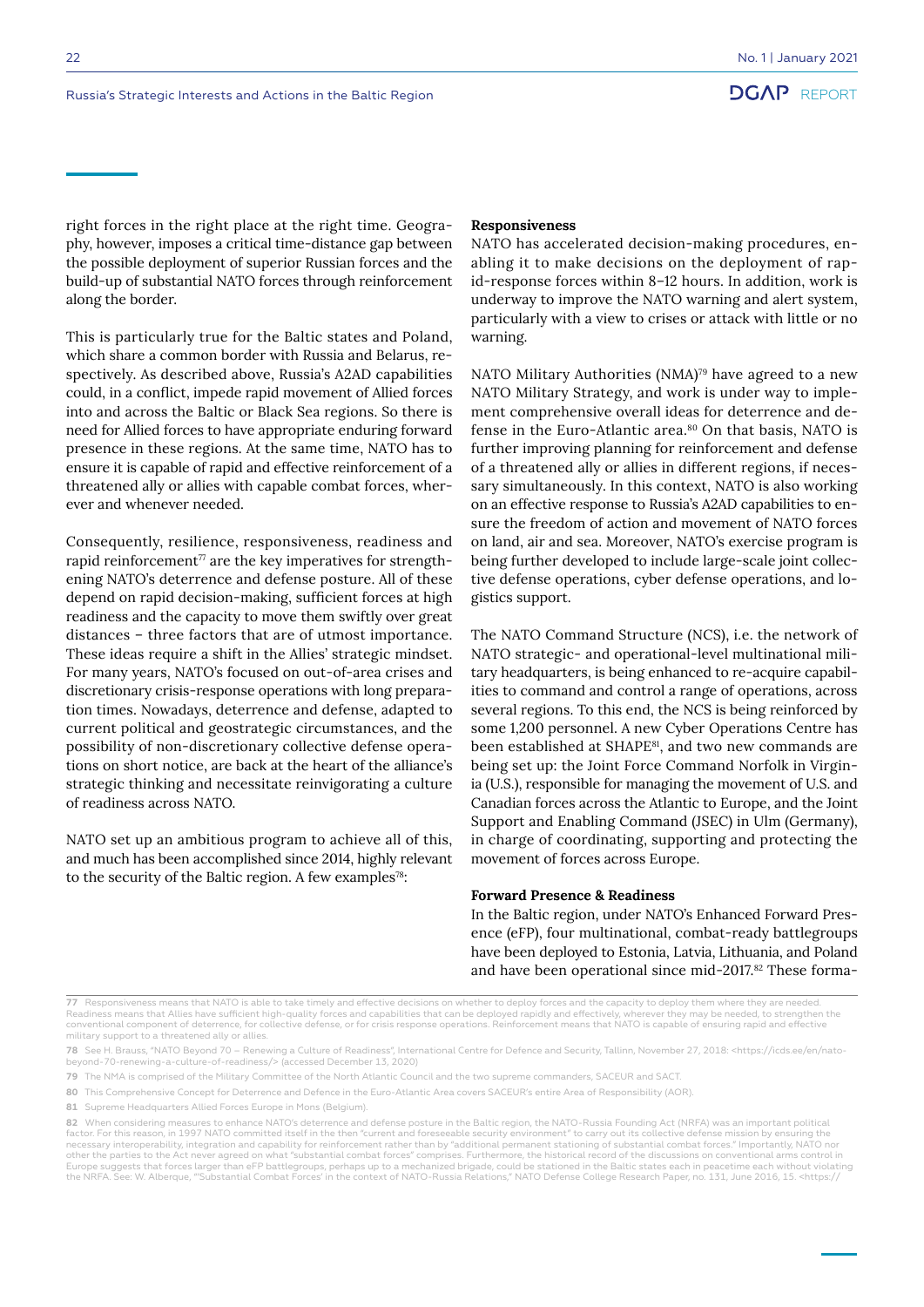tions, each composed of roughly 1,200 troops, are led by the United Kingdom, Canada, Germany and the U.S., respectively. France has also deployed a military contingent, which alternates between Estonia and Lithuania on an annual basis. The battlegroups send a signal to Moscow that, even in the event of a limited incursion, Russia would be countered by NATO as a whole from the outset including by forces from the U.S., the militarily strongest of the European nations (UK, France and Germany) and the three Allied nuclear powers (the U.S., France and the UK). This is deterrence in essence.

Of particular note in this context is the U.S. decision to significantly increase its commitment to, and funding for, European allies' security under the European Deterrence Initiative (EDI)83 – for more U.S. troops in Europe, enhanced pre-positioning of equipment, more exercises, and improving infrastructure. The additional troops include a U.S. Armored Brigade Combat Team (up to 5,000 troops) rotating into Poland from the United States. Moreover, based on a bilateral U.S.-Polish agreement, some 1,000 additional U.S. troops will be stationed in Poland, including a divisional headquarters (forward) and the infrastructure needed to support the rapid build-up of a U.S. army division.

In the Black Sea region, under NATO's Tailored Forward Presence (tFP), the Multinational Divisional Headquarters South-East and the Multinational Brigade South-East provide a framework for regular multinational exercises in Romania and Bulgaria. Ten Allies have committed to contributing to tFP. Several Allies have also reinforced Romania's and Bulgaria's efforts to protect their air space. In the Black Sea, NATO is active with increased naval presence and maritime patrol aircraft flights.<sup>84</sup>

#### **Readiness & Reinforcement**

In addition, in the wake of the NATO Readiness Initiative (NRI) 4-30 the Alliance committed to being capable, by the end of 2020, of employing up to 30 maneuver battalions, 30 kinetic air squadrons and 30 combat vessels in a theatre of operations within a maximum of 30 days.<sup>85</sup> At NATO heads of government meeting at London in December 2019, allies committed the forces required for these new measures. These forces will be developed into land combat brigades, maritime task groups and enhanced air wings at very high

readiness, greatly improving NATO's military responsiveness and reinforcement capability.

NATO's Maritime Posture is being reinforced to improve overall maritime situational awareness in NATO-associated waters, reinvigorate maritime warfighting capabilities in key areas, and protect sea lines of communication. This new posture is particularly important in the case of the North Atlantic, given its potential role in moving troops and materiel from North America to Europe.<sup>86</sup> It is also important for showing NATO naval presence in the Baltic and the Black Sea to demonstrate that NATO is not willing to accept any form of Russian maritime control there.

Similarly, NATO's Joint Air Power Strategy is an effort to enhance NATO's air policing and ballistic missile defenses. The strategy will guide the joint operation of allies' aerospace capabilities, be it in peacetime, crisis or conflict.87 Given geographic circumstances in the European theater and the time-forces-distance handicap in the east, NATO air power would likely be the reinforcement force of the first hours.

NATO is implementing a comprehensive Enablement Plan for rapidly moving NATO forces across Europe and the Atlantic, essential for timely reinforcement. In parallel, the EU is working to implement its Action Plan on Military Mobility. The two initiatives complement each other by creating the legal, logistical and infrastructure conditions to enable rapid movement of military forces across borders in Europe, whether on land, at sea or in the air, in peacetime or a crisis. A range of political and legal barriers still prevent the rapid deployment of military force across national borders in Europe, for military exercises in peacetime, but also in periods of crisis. The Action Plan addresses several key requirements to overcome these hurdles and enable swift movement of forces: transport infrastructure; regulatory and procedural issues, such as transport of dangerous goods, customs and value-added tax and cross-border movement permissions, including diplomatic clearances. The European Commission, within the framework of its Trans-European Transport Network policy, will provide €1.69 billion (in current prices) through its Connecting Europe Facility (CEF) as part of EU's Multiannual Financial Framework 2021–2027 to co-finance dual-use (i.e. civilian and military) infrastructure projects (roads, bridges, tunnels, har-

**86** Ibid., paragraph 19.

www.ndc.nato.int/download/downloads.php?icode=493> (accessed December 13, 2020) Moreover, since Russia has violated the Act, as so many other agreements,

fundamentally damaging the security environment, it is clear that NATO will do what the security of its members requires, as the situation warrants.

**<sup>83</sup>** The budget for EDI increased from US\$3.4 billion in 2017 to US\$6.5 billion in 2019; see: U.S. Department of Defense, Office of the Under Secretary of Defense (Comptroller),<br>"Fiscal Year 2019 Budget Request," February December 13, 2020)

**<sup>84</sup>** NATO Public Diplomacy Division, "Press and Media Playbook," October 10, 2019, p. 4: <https://www.nato.int/nato\_static\_fl2014/assets/pdf/<br>pdf\_2010\_04/20110310\_110422-media-backgrounder-NTMA.pdf> (accessed December 1

**<sup>85</sup>** NATO, "Brussels Summit Declaration," paragraph 14.

**<sup>87</sup>** Ibid.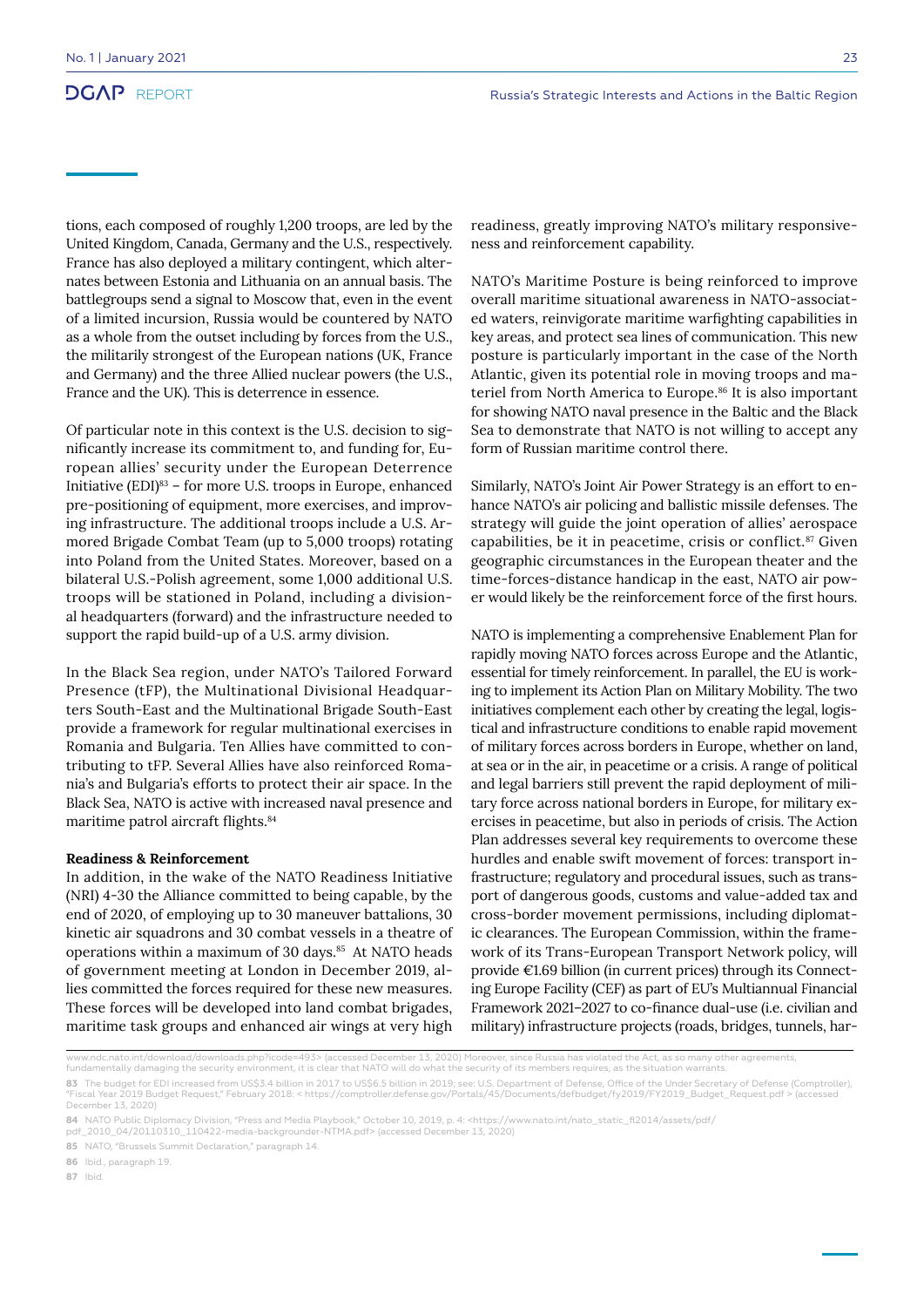bors, airfields), enabling the movement of forces through and from Europe, enhancing both civilian and military mobility.<sup>88</sup>

#### **Resilience**

Hybrid threats at the non-kinetic end of the conflict spectrum, i.e. disinformation, malicious cyber activities and interference in domestic affairs, could already have far-reaching negative effects in destabilizing societies and governments. For this reason, NATO allies have been working to implement the 2016 Warsaw summit pledge to enhance resilience in key areas, such as ensuring continuity of government, protecting critical civilian infrastructure, and ensuring support of their military forces by civilian resources. The establishment of the new Joint Intelligence and Security Division in NATO's International Staff has improved NATO's situational awareness. Counter-Hybrid Support Teams have been set up, capable of being dispatched to allied capitals on short notice for advice and support. NATO members also agreed that large-scale hybrid attacks could prompt the alliance to invoke Article 5. Cyber defense has therefore become part of NATO's core task of collective defense. Pursuant to the 2016 Warsaw Summit Cyber Defense Pledge, the allies continue to enhance national cyber defense infrastructure and have agreed to integrate "sovereign cyber effects" (on an individual state basis), i.e. offensive cyber operations, into NATO operations.

#### **Nuclear Posture**

NATO's nuclear capability is an essential component of NA-TO's deterrence and defense posture.<sup>89</sup> U.S. strategic nuclear forces are the supreme guarantor of allies' security. The independent strategic nuclear forces of the United Kingdom and France have their own deterrent role and contribute to the overall security of the alliance. NATO's nuclear deterrence posture also relies on American nuclear weapons, forward-deployed in Europe and, in turn, on the availability and readiness of European dual-capable aircraft (DCA) capable of both conventional and nuclear armament, and of supporting infrastructure. NATO continues to regard these national contributions by a number of European allies as central to the alliance's overall nuclear deterrence mission.<sup>90</sup> NATO insists that any use of nuclear weapons against it would fundamentally alter the nature of a conflict. It also affirms that if the fundamental security of any of its members were to be threatened, NATO has both the capabilities

and resolve to impose costs on an adversary far outweighing the benefits an adversary could hope to achieve.<sup>91</sup> After years of restraint in articulating the role of nuclear deterrence, highlighting its importance in such strong terms at the Warsaw and Brussels summits, NATO has sent a clear message to Moscow that any use of nuclear weapons, including to intimidate or coerce, could eventually lead to inflicting unacceptable damage on Russia itself and should thus not be considered.

#### **3.3.3 NATO-EU Cooperation**

Both NATO and the EU have been confronted with the new challenges and threats faced by Europe since 2014, prompting enhanced cooperation between the two organizations. NATO and the EU are now cooperating on 74 concrete projects in areas including hybrid threats, cyber defense, capability development, military mobility, defense capacity building for partners, and maritime security. The cooperation is based on a joint declaration signed at the 2018 Brussels summit by NATO's Secretary General and the Presidents of the European Council and the European Commission.<sup>92</sup>

In recent years, the EU has built up considerable momentum in improving the capabilities and structures needed for civilian and military crisis response within the framework of its Common Security and Defence Policy (CSDP). Collective defense remains NATO's sole responsibility. On the other hand, the EU's peace-keeping operations and civil-military conflict prevention missions in regions beyond Europe also contribute to transatlantic security and to more transatlantic burden-sharing. Furthermore, using EU instruments to enhance European nations' forces and capabilities also benefits NATO given the significant overlap of in membership between the two organizations. Finland and Sweden are particularly linked to NATO through regular political dialogue and consultations on security in the Baltic region; exchanges of information on hybrid warfare; and coordinating training and exercises.

The EU's Permanent Structured Cooperation (PESCO) and the European Defense Fund (EDF) are intended to help European nations engage in enhanced multinational cooperation to develop more and better capabilities, reduce duplication, and help converge nations' capability develop-

**<sup>88</sup>** The European Commission initially planned to set up a funding program of several billion euros to co-finance dual-use infrastructure projects, in particular in Eastern<br>Europe. However, in light of the tremendous fina been significantly reduced

**<sup>89</sup>** See NATO, "Brussels Summit Declaration," paragraphs 33–36.

**<sup>90</sup>** Ibid., paragraph 35.

**<sup>91</sup>** Ibid.

**<sup>92</sup>** NATO, "Joint Declaration on EU-NATO Cooperation", July 10, 2018:

<sup>&</sup>lt;https://www.nato.int/cps/en/natohq/official\_texts\_156626.htm> (accessed December 13, 2020)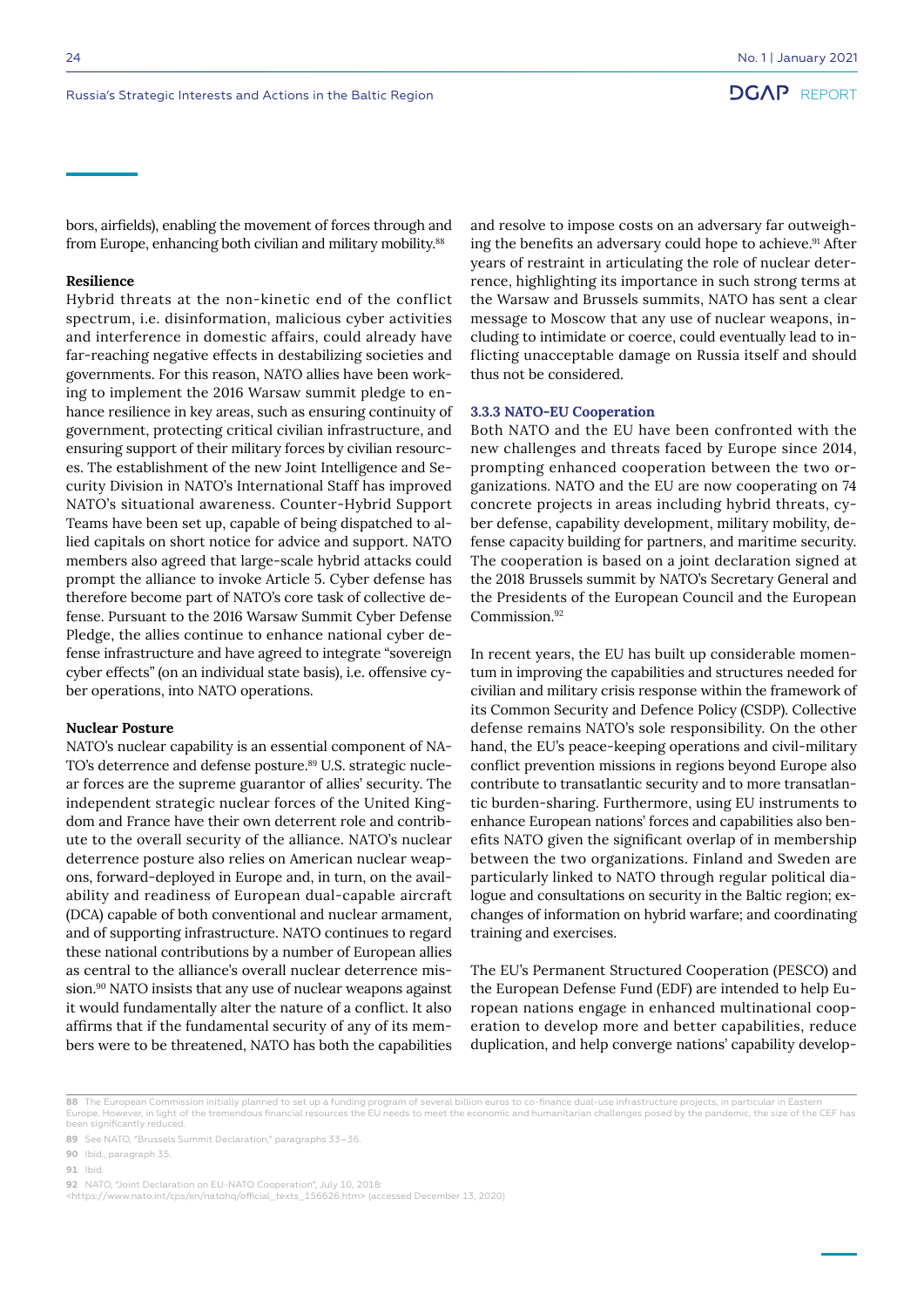ment plans over time.<sup>93</sup> Since any of the 21 countries who are members of both the EU and NATO countries has only a single set of forces and a single defense budget, it is essential that military capabilities developed within the EU framework are also available to NATO, and vice versa. NATO and EU staff work closely together to ensure that capability development within the two organizations is complementary and that respective priorities and outputs are coherent.

## **4. The Need for the Alliance to Adapt Further**

#### 4.1 MEDIUM-TERM STRENGTHENING OF NATO'S MILITARY POSTURE

For several years, Russia's aggressive actions have demonstrated that it aims to undermine current Euro-Atlantic security architecture. Although the Russian activities have so far remained below the threshold of triggering direct military conflict with NATO, and the likelihood of this remains low, it should not be ruled out as a possibility. To reduce risks, full and speedy implementation of all summit decisions on strengthening NATO's posture is the greatest imperative. However, Russia's deployment of land-based dual-capable intermediate-range cruise missiles, as described above, has added a new dimension to the threat spectrum, forcing NATO to take additional measures to maintain its coherence and credibility and to further strengthen NA-TO's ability to deny Russia the option of coercion in a crisis, and contest any decisive military advantage for Moscow in a conflict.<sup>94</sup>

**Fostering resilience** against disinformation and malicious cyber activities is a particular challenge for open, democratic societies. NATO allies have begun to address the issue of how to deter an adversary from launching significant, widespread cyber-attacks, for example by combining "classic" deterrence and digital resilience. Some future measures to impose costs on those seeking to harm allied nations have been conceived,<sup>95</sup> but more needs to be done in thinking about the proper mix of defensive and offensive responses to cyber-attacks, including political and economic sanctions. In case of a large-scale cyber-attack with strategic effect, there is the option of employing the full range

**<sup>93</sup>** EU member states have so far begun 47 cooperative projects, covering a variety of capability areas, from a "Euro-drone" (MALE RPAs) to training facilities, supported by different groups of nations. The EDF is supposed to provide several billion euros for co-financing research and development as well as multinational capability projects within euros for co-financing research and developmen the EU Multi-Year Financial Framework 2021–2027. If implemented, the EDF would also be a means to support and help consolidate the European defense industry. However, in view of the enormous amount of resources the EU needs to raise in order to overcome the economic implications of the pandemic, the size of the EDF has been significantly reduced compared to initial plans.

<sup>94</sup> H. Brauss, "The Need for the Alliance to Adapt Further," RUSI Whitehall papers, vol. 95, X. chapter, pp. 131–144: <https://www.tandfonline.com/doi/<br>abs/10.1080/02681307.2019.1731219?scroll=top&needAccess=true&journalC

**<sup>95</sup>** See NATO, "Brussels Summit Declaration," paragraph 20.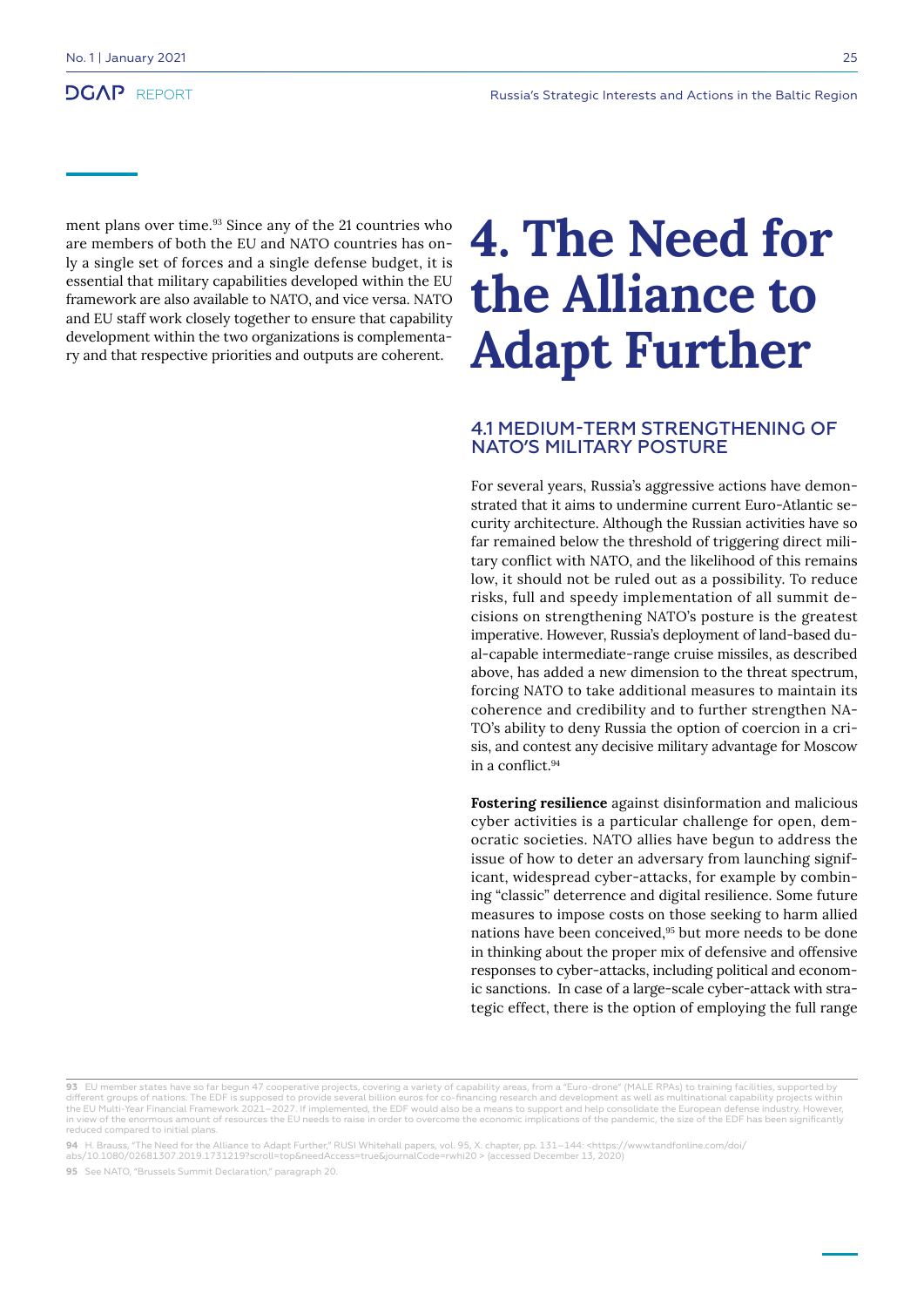of capabilities.96 Deterrence of hybrid threats is a challenge that needs to be urgently taken forward by all NATO allies.

**Strengthening NATO's deterrence posture in the Baltic Region.** The enhanced Forward Presence battlegroups effectively reinforce the national home defense forces of Estonia, Latvia and Lithuania and are closely linked with them, in terms of daily cooperation, training, exercises and tactical planning. The size and combat readiness of each battlegroup should be enhanced by additional combat, combat support, combat service support units (for example, Intelligence, Surveillance and Reconnaissance (ISR) capabilities, artillery, engineers, ground-based air defense). In particular, they should be supplemented with U.S. combat units: this would further increase the battlegroups' deterrent effect. Furthermore, the Framework Nations should work with individual NATO countries and with NATO itself on plans and arrangements for rapid reinforcement of their battlegroups in a crisis, including prepositioning equipment and supplies. Finally, there is a pressing need to increase NATO's maritime presence in the Baltic.

**Enhancing Coherence in the Baltic Region.** From an operational perspective, the Baltic regions constitutes a coherent theatre of joint operations from both a Russian and a NATO viewpoint. Close coordination is essential: in defense planning and coordinated reinforcement receipt (by land, air and sea), as well as in host nation support and cross-regional exercises. The new Headquarters Multinational Division North (HQ MND N) should rapidly be made operational. Coordination and cooperation in planning and exercises with Sweden and Finland should be expanded.

**Enabling Joint Air Power and Joint Fires.** In a war, NATO air forces would be the first to reinforce eastern European allies' national defense forces. Joint fire exercises employing long-range precision guided weapons and electronic warfare capabilities are required to be able to defeat Russian A2/AD capabilities and strike key targets essential for the Russian leadership to wage war against NATO. For this reason, all relevant arrangements related to alert, political decision-making and command and control must be in place to ensure the rapid availability of allied air forces at any time.

**Enhancing air and missile defenses.** At the same time, in light of the threat from Russian intermediate-range missiles, NATO air and missile defenses need to be drastically strengthened to protect critical military infrastructure and reserve forces. This should include modern sensors and air-to-air missile capabilities, able to strike Russian cruise missiles during early flight phases. The acquisition of these capabilities should be a top procurement priority for European NATO members. It offers the potential for multi-national cooperation among European allies, including within an EU framework, making use of CSDP (Common Security and Defence Policy) instruments.

**Adjusting NATO Rapid Reaction Forces.** The NRF should be adjusted to establish a number of light combat formations that could be employed to different regions very rapidly to enhance NATO military presence and underpin resolve. The NRI forces would provide a high-readiness (mechanized) reinforcement force and must therefore be vigorously developed. Moreover, establishing several additional larger formations (follow-on forces) is essential for improving the NATO's full-spectrum warfare capacity.

**Enabling Military Mobility.** To enable rapid deployment of forces from North America to Europe as well as across Europe, NATO and the EU must make every effort to accelerate better conditions for military mobility in Europe. Allies must urgently and significantly enhance transport capacity, which should be available on demand. Deployment of forces must be rehearsed during peacetime. Despite pressure on the EU budgets because of the economic and financial implications of COVID-19, the EU must not stop funding the Military Mobility program, which is crucial for the defense of Europe, the credibility of NATO's enhanced deterrence, and in terms of transatlantic burden sharing.

**Determining NATO's Response to the Russian INF.** This task is essential for allies' security and NATO's own cohesion and credibility. In July 2019, NATO stated that its response to Russia's violation of the INF Treaty would be defensive and balanced. The package of measures to be developed has to ensure NATO's deterrence and defensive posture remains credible and effective.<sup>97</sup> This response will not include the deployment of new land-based nuclear missiles in Europe. Instead, recognizing that Russian missiles should be considered as part of Russia's integrated military doctrine, rather than in isolation, NATO members are looking at a variety of areas: exercises, intelligence, surveillance and reconnaissance, air and missile defense, conventional capabilities, and a safe, secure and effective nuclear deterrent.

**<sup>96</sup>** Regarding strategic-level non-nuclear attacks, the U.S. has stated that it reserves the right to use nuclear weapons in "extreme circumstances." See Office of the Secretary of<br>Defense U.S. Department of Defense "Nucle Defense, U.S. Department of Defense, "Nuclear Posture Review 2018," February 2018, p. 21.: <https://media.defense.gov/2018/Feb/02/2001872886/-1/-1/1/2018-NUCLEAR-POSTURE-REVIEW-FINAL-REPORT.PDF > (accessed December 13, 2020)

**<sup>97</sup>** See NATO, "Secretary General: NATO Response to INF Treaty Demise Will Be Measured and Responsible", August 2, 2019: <https://www.nato.int/cps/en/natohq/ news\_168177.htm?selectedLocale=en> (accessed December 13, 2020)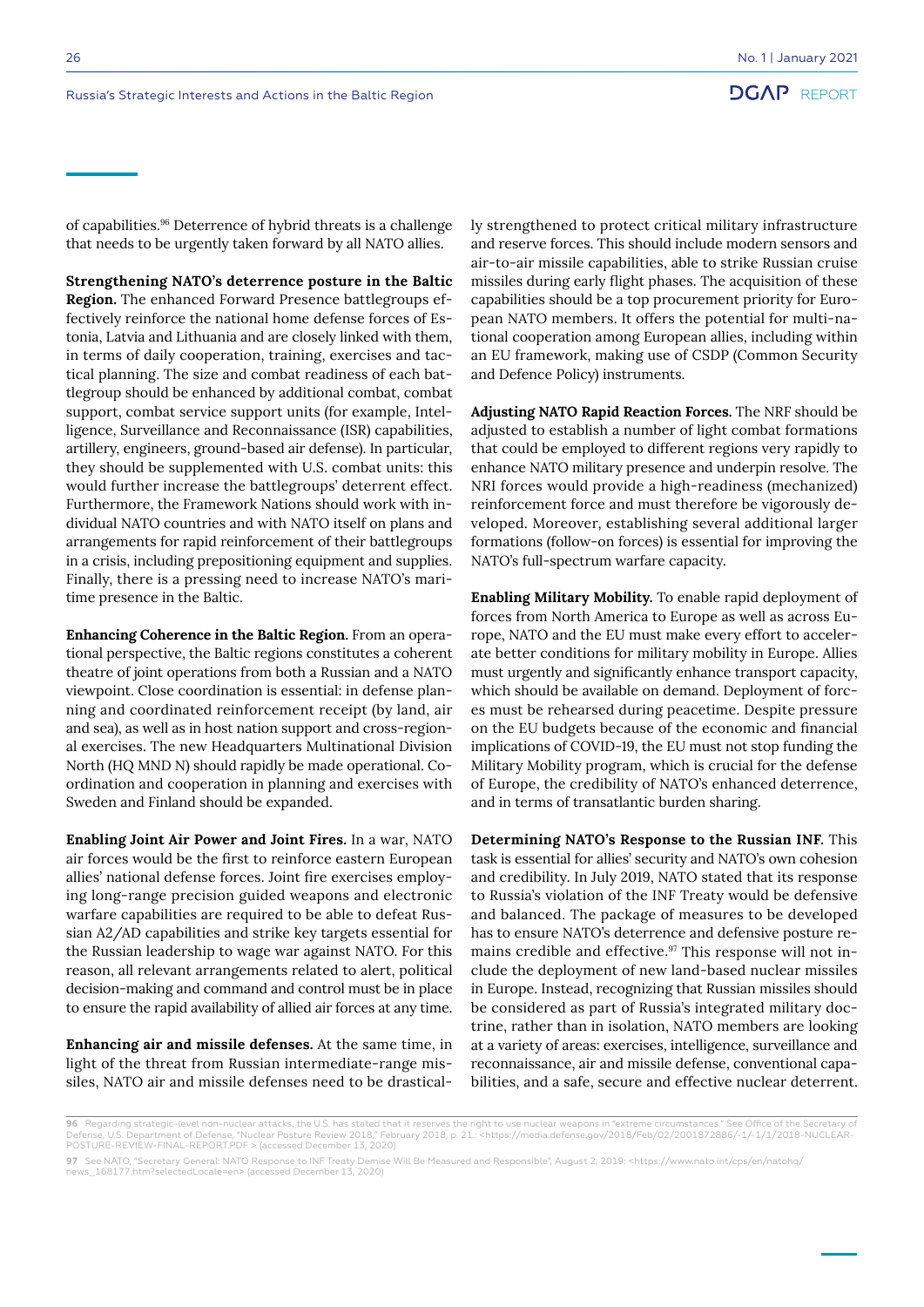In developing the package, it is essential to preserve NATO unity and maintain the credibility of its overall deterrence, including extended U.S. nuclear deterrence.<sup>98</sup> Thus, potential solutions need to help maintain the link between NATO's deterrence and defense posture in Europe and the U.S. strategic nuclear potential. For the time being, the U.S. intends to counteract the Russian regional nuclear threat through a limited number of sea-launched ballistic missiles (SLBM) with low-yield nuclear warheads.<sup>99</sup> Additionally, a landbased intermediate-range conventional precision-strike missile is being developed: this could impede Russia's ability to conduct conventional operations and help defeat its A2AD capabilities.

The response package must also include enhanced readiness for NATO's sub-strategic nuclear capabilities, as provided by the United States. carried by Dual-Capable Aircraft (DCA) if this decision is made in a military conflict, and well-practiced in scaled-up DCA exercises. U.S. B-61 nuclear bombs<sup>100</sup> carried by DCA is the only nuclear capability in Europe providing the link to the U.S. strategic nuclear potential. DCA and U.S. sub-strategic nuclear weapons in Europe also both embody transatlantic nuclear risk sharing and the participation of European member states in NATO's nuclear planning. DCA exercises should at times be conducted concurrently with or in the context of conventional exercises to demonstrate the relation between conventional defense and nuclear deterrence. Russia must realize that its territory is not a sanctuary, if it were to threaten Europe's territory and populations with "euro-strategic" nuclear missiles. It must be induced to embark on arms control as a means to enhance strategic stability in and for Europe. It should be reminded that risk reduction would be in its own security interest.

### 4.2 REINVIGORATING ARMS CONTROL

For their part, NATO Allies countries have declared themselves firmly committed to preserving an effective arms control regime. NATO must thus maintain a dual approach, with stronger deterrence and meaningful dialogue with Russia at the same time. Dialogue needs to seek reciprocal transparency and reduce the risk of misperception and inadvertent incidents, while also attempting to reinvigorate arms control.

However, Moscow does not now seem interested in arms control and verification in Europe, since it currently holds all the military-strategic aces, and does not need a political understanding with the West. On the contrary, as described above, it actively seeks strategic rivalry. Reinvigorating arms control in Europe should be on the basis of the agreed twotrack approach: credible deterrence and defense combined with dialogue and cooperation on arms control. Deterrence and arms control ultimately have the same objectives: security, stability and risk reduction. So the most urgent security aspects should be addressed first: for example, the resurgence of Russia's regional invasion capability in the Baltic region and its aspiration to regional nuclear escalation dominance. At the same time, there is the need to identify an incentive for Russia to seriously engage in arms control negotiations, which should emerge from its own security interests. It is crucial to find political-strategic levers to motivate Moscow to change its general policy towards the West.

#### 4.3 LOOKING TO THE FUTURE – GLOBAL CHALLENGES POSED TO NATO

At their meeting in London and Watford in December 2019, NATO's political leaders recognized "China's growing influence and international policies present both opportunities and challenges that . . . [the leaders] need to address together as an Alliance."101 In the meantime, it has become a commonplace that he entire transatlantic community faces a challenge from the strategic implications of China's rise to great power status – in political, economic, technological and increasingly military terms. The evolving strategic landscape is increasingly shaped by great power competition, with China now considered by the US to be their primary strategic competitor. Moreover, there are growing indications of increasing Russian-Chinese cooperation, even an emerging entente between the two autocratic states. This has the potential to confront the whole transatlantic community with two simultaneous strategic challenges – in the Euro-Atlantic and the Asia-Pacific regions.

There are several main conclusions to be drawn: America is shifting its strategic center of gravity from Europe and the Middle East to the Indo-Pacific Region. At the same time, the United States remains irreplaceable in balancing Russia's conflict strategy, its aggressive posture and growing

**<sup>98</sup>** H. Brauss, Christian Mölling, "Europe's Security Without the INF Treaty: Political and Strategic Options for Germany and NATO," German Council on Foreign Relations,<br>December 2, 2019, <https://dgap.org/en/think-tank/p **99** See U.S. Nuclear Posture Review 2018, p. 54.

**<sup>100</sup>** The future B 61–12 is a precision-guided nuclear bomb with warheads of variable explosive force (0,3/5/10/50 KT).

**<sup>101</sup>** NATO, "London Declaration Issued by the Heads of State and Government Participating in the Meeting of the North Atlantic Council in London 3–4 December 2019," Press Release no. 115, December 4, 2019, https://www.nato.int/cps/en/natohq/of%EF%AC%81cial\_texts\_171584.htm.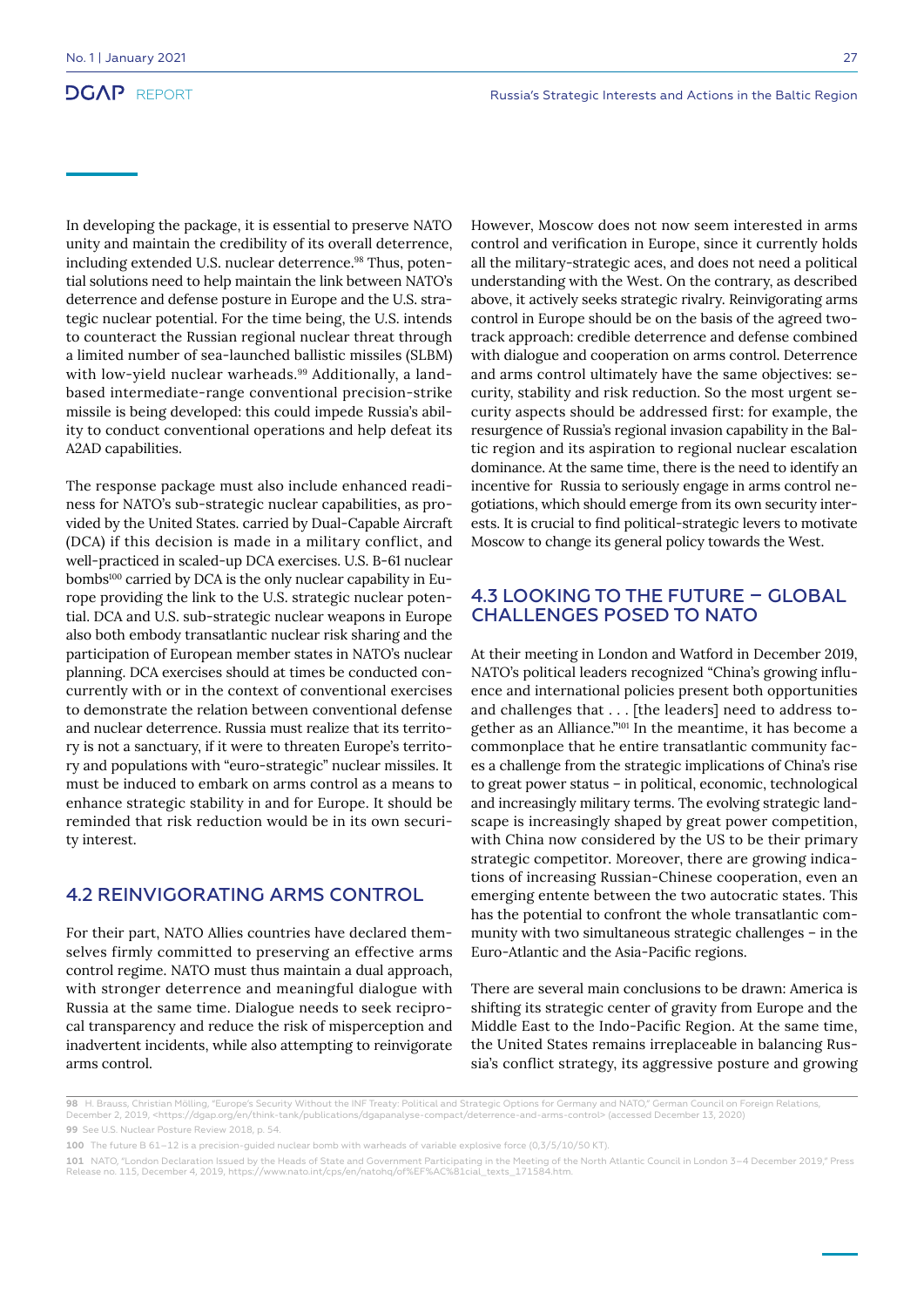conventional and nuclear potential directed against Europe. America's ongoing military presence in Europe and its extended nuclear deterrence for Europe is indispensable. It cannot be substituted by any European ally. However, future U.S. strategic orientation will have implications for its military-strategic and operational planning as well as the assignment of forces. In order to prevent U.S. over-stretch, the European allies and partners need to do far more for Europe's security – for deterrence and defense in Europe, crisis response in the Middle East, and supporting the U.S. in protecting freedom of navigation at regional and global levels. The totality of the strategic challenges posed to the transatlantic partners makes equitable burden-sharing a strategic necessity.

The magnitude of these concurrent political and strategic challenges facing NATO led the alliance's political leaders to ask NATO Secretary General Jens Stoltenberg to begin a forward-looking reflection process to develop NATO towards 2030. Meanwhile, the group of senior experts who were asked to inspire and support this reflection process have presented their report<sup>102</sup> comprising a large number of proposals to ensure that NATO will "stay strong militarily, be more united politically, and take a broader approach globally."103 A key proposal concerns the update of NATO's Strategic Concept of 2010, which is now outdated. NATO's future Strategic Concept will need to reflect fundamental changes to Europe's security since 2014, as well as the implications of global developments for the NATO AAlliance.

That said, NATO will remain responsible for the security of the Euro-Atlantic region. Therefore, the alliance must focus on implementing the decisions taken at the Warsaw and Brussels summits on strengthening its posture. Despite the current focus placed on managing NATO's and allies support for, and investment in, combatting the pandemic, NA-TO must not lose momentum in implementing its posture, in full and without delay.

### 4.4 THE ROLE OF GERMANY

Germany is a key European ally in NATO and an essential player in the EU. Located in the center of Europe, it is surrounded by NATO allies and other close partners. Because of its central geopolitical location, its historal experiences, its values and political interests, its status as an export-dependent market economy and its role as a non-nuclear power, the country formulates its overall policy thus: "security is inextricably linked to that of its allies in NATO and the EU. […] It therefore recognises its duty and responsibility to contribute to collective defense on the basis of solidarity. Alliance solidarity is a fundamental principle of German governance. Strengthening the cohesion and capacity to act of NATO and the EU is of paramount importance for Germany."104

However, due to its location in the center of Europe and the protection and welfare it enjoys through NATO and the EU, most of the German population does not perceive any direct military threat. There are 1000km between Germany and Russia: the threat from Russia's hybrid warfare or nuclear missiles seems somewhat abstract. This makes it all the more important for Berlin – the German government, but also defense and security experts and security policy institutions – to take the following measures:

- explain Russian policy and geopolitical objectives to the German parliament and public, as well as Russia's strategy and military doctrine, and the instruments and capabilities Moscow uses to achieve its goals;
- describe the manifold forms of intimidation and threats eastern Allies are exposed to;
- explain the details and implications of NATO's collective defense commitment and the allied solidarity which Germany enjoys, but to which Germany must also contribute;
- make clear that protecting and, if necessary, defending Germany's eastern NATO allies means protecting and defending Germany's security and territorial integrity, so the protection and defense of NATO's eastern border means protecting or defending Germany, keeping potential threats at bay;
- explain why safeguarding the security of the Baltic states is particularly important for NATO's credibility and for Europe's security;
- insist that credible deterrence is a means of preventing conflict and war, safeguarding territorial integrity and maintaining freedom of decision and action;

**<sup>102</sup>** NATO 2030: United for a New Era – Analysis and Recommendations of the Reflection Group appointed by the NATO Secretary General, 25 November 2020, https://www.nato.int/nato\_static\_fl2014/assets/pdf/2020/12/pdf/201201-Reflection-Group-Final-Report-Uni.pdf

**<sup>103</sup>** NATO, "Secretary General Launches NATO 2030 to Make Our Strong Alliance Even Stronger," June 8, 2020, https://www.nato.int/cps/en/natohq/news\_176193.htm. **104** The Federal Government, "White Paper on German Security Policy and the Future of the Bundeswehr," (Berlin, 2016), p. 49: <https://issat.dcaf.ch/ download/111704/2027268/2016%20White%20Paper.pdf> (accessed December 13, 2020)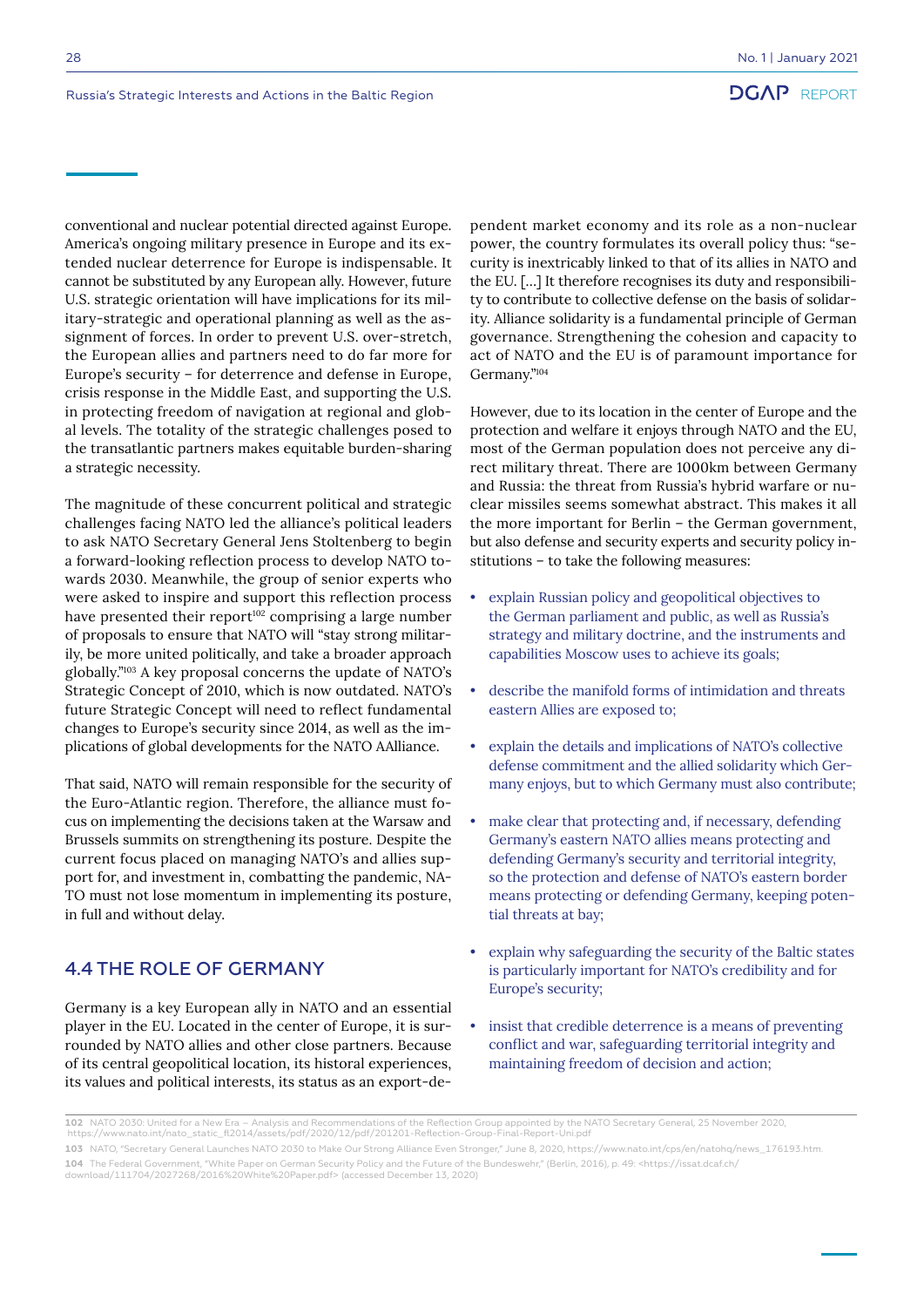- emphasize how it is in NATO's and in Russia's security interest to seek and maintain meaningful dialogue as well as reciprocal transparency and risk reduction. From NATO's perspective, such dialogue, however, has to be based on credible deterrence, political resolve, cohesive NATO unity and real military defensive capability;
- explain that fair burden sharing within NATO, both across the Atlantic and within Europe, is essential to the alliance's solidarity and cohesion, and crucial to both NATO and German credibility.

Because of its geopolitical location in the center of Europe, in case of a crisis or conflict Germany would be the hub for moving forces east to reinforce allies at NATO's periphery, and to receive U.S. and Canadian forces. Germany would be the first European ally to reinforce the eastern Allies, along with U.S. forces already in Poland and Germany. To this end, the Bundeswehr must be capable of planning, preparing, exercising, conducting and contributing to large-scale, highend joint maneuver operations in a hybrid environment, while under permanent cyber threat. Germany hosts the Baltic Maritime Component Command in Rostock, as well as the headquarters DEUMARFOR. Both installations play a key role in supporting NATO's Maritime Command (MARCOM) in Northwood (United Kingdom), with important command and control functions for maritime operations in the Baltic.

Germany significantly contributes to strengthening NATO's deterrence and defense posture. In Lithuania it leads one of four eFP Battlegroups, and regularly leads NATO's spearhead force, the VJTF, last year contributing some 5,000 troops. Germany also leads the new Joint Support and Enabling Command within the adapted NATO Command Structure, which is already operational and will play a key role in managing, facilitating and protecting the movement of forces across Europe and controlling NATO's military rear area in any war. Germany has persuaded nineteen allies to contribute to the German-led Framework Nations Grouping with the ultimate aim of creating a land corps capacity, and has so far achieved remarkable progress. With 8,000 out of 50,000 troops, it provided the bulk of European forces for the NATO exercise TRIDENT JUNCTURE in Norway in 2018. It contributes to the Coalition to Defeat ISIL/DAESH, and has increased its contingent to NATO's Resolute Support Mission in Afghanistan from 980 to some 1,300. Germany supports UN and EU operations in Mali, contributing some 1,000 troops and has recently decided to expand its contribution.

This notwithstanding, the Bundeswehr continues to undergo a process of fundamental reform. Many years of focusing on light, deployable, rotational contingents for counter-insurgency and peacekeeping operations have led to hollow structures. Germany faces a quintuple challenge: 1) reconstituting the Bundeswehr in its existing structures, i.e. creating fully manned, fully equipped, fully supported and fully trained units and formations; 2) implementing tough additional Capability Targets set by NATO and accepted by Germany: these include heavier, more high-end forces and more forces at higher readiness and combat ready for maneuver operations, as well as a contribution to the NATO Readiness Initiative and military mobility; 3) enhancing resilience against cyber threats and hybrid actions, and strengthening cyber defense; 4) maintaining capability to deploy and sustain forces for crisis response operations beyond NATO's borders; and 5) sustaining current deployments abroad.

All these requirements require that significant resources be spent on defense. In this regard, Germany has made considerable progress: since 2014, German defense expenditure have increased by 40 percent. Germany's 2019 defense expenditure amounted to €47.8 billion, the second largest defense budget in NATO, and 1.38% of GDP in real terms.105 The country has also announced it will raise defense spending to 1.5% by 2024 and to 2% in 2031106. Based on current estimates, 1.5% would mean an increase of the defense budget by around 80%, to over €60 billion, in effect doubling the German defense budget in less than ten years.

Despite vast financial resources needed to overcome the political and economic implications of COVID-19 on both a national and European level, it is crucial that Germany maintains momentum in efforts to strengthen its armed forces, implementing its NATO Capability Targets in full and, to this end, increasing its defense budget to 2% of GDP. The German Bundeswehr must be rebuilt, turned into a broad-spectrum and multi-purpose armed force as the backbone of NATO's collective defense capability in Europa, alongside American forces in Europe. This is ultimately a question of Germany's essential contribution to restoring the credibility of NATO's deterrence and defense. It is also a matter of Germany's helping the EU to act effectively on its own in terms of security policy.

**<sup>105</sup>** NATO, "Defence Expenditure of NATO Countries (2013–2019)", ibid.

**<sup>106</sup>** Bundesministerium der Verteidigung, "Rede von Ministerin an der Universität der Bundeswehr, München" [German Defense Ministry: "Minister's Speech at the Bundeswehr<br>University, Munich"] November 7, 2019: <https://www. December 13, 2020) However, as things stand, Germany will not meet all guidelines set by the Defense Investment Pledge (DIP).